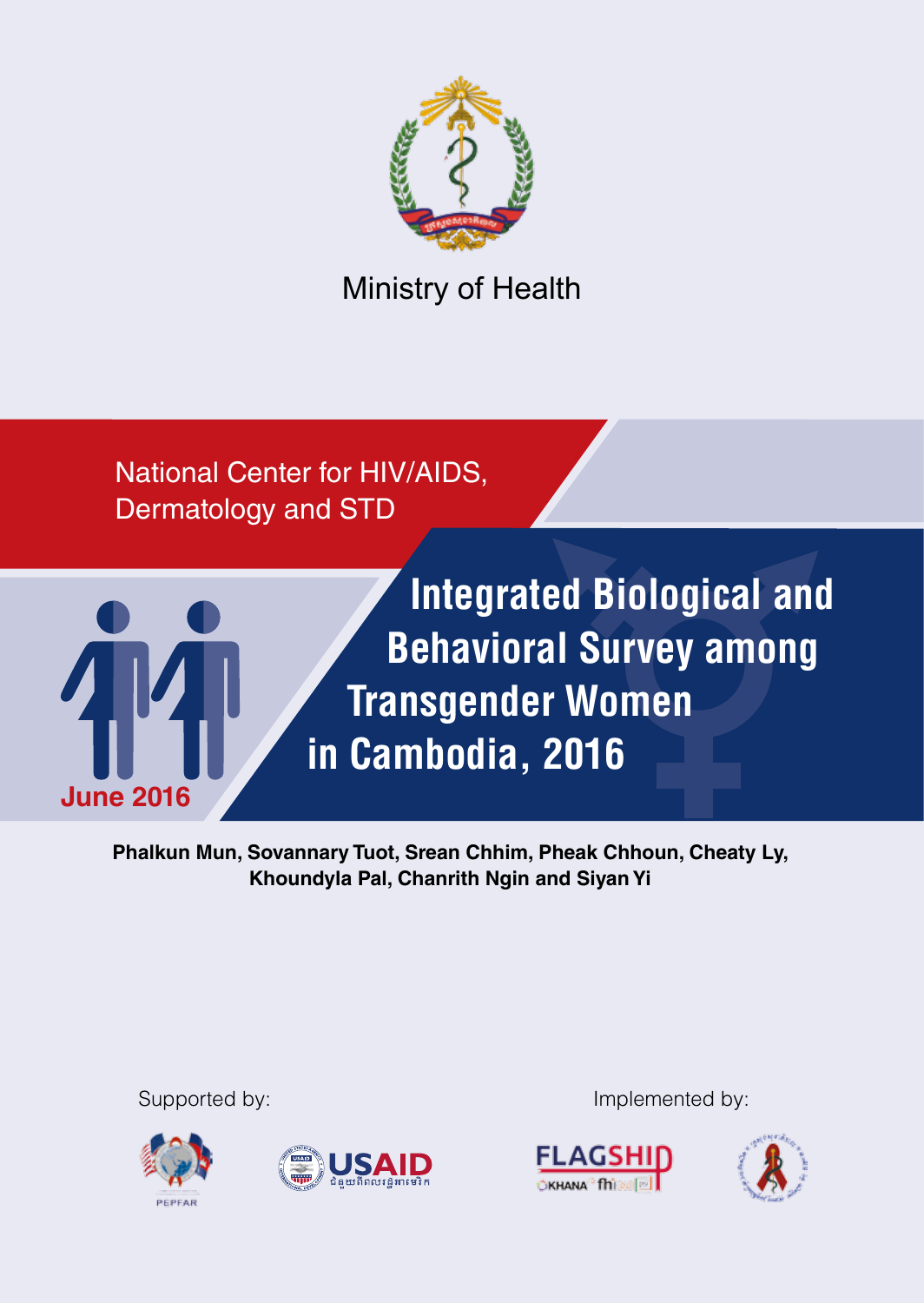#### **Disclaimer:**

This study is made possible by the generous support of the American people through the United States Agency for International Development (USAID). The contents are the sole responsibility of the National Center for HIV/AIDS, Dermatology and STD and the HIV/AIDS Flagship Project and do not reflect the views of USAID or the United States Government.

#### **Suggested citation:**

Mun P., Tuot S., Chhim S., Chhoun P., Ly C., Pal K., Ngin C., and Yi S. Integrated Biological and Behavioral Survey among Transgender Women in Cambodia, 2016. Phnom Penh, Cambodia: NCHADS and HIV/AIDS Flagship Project 2016.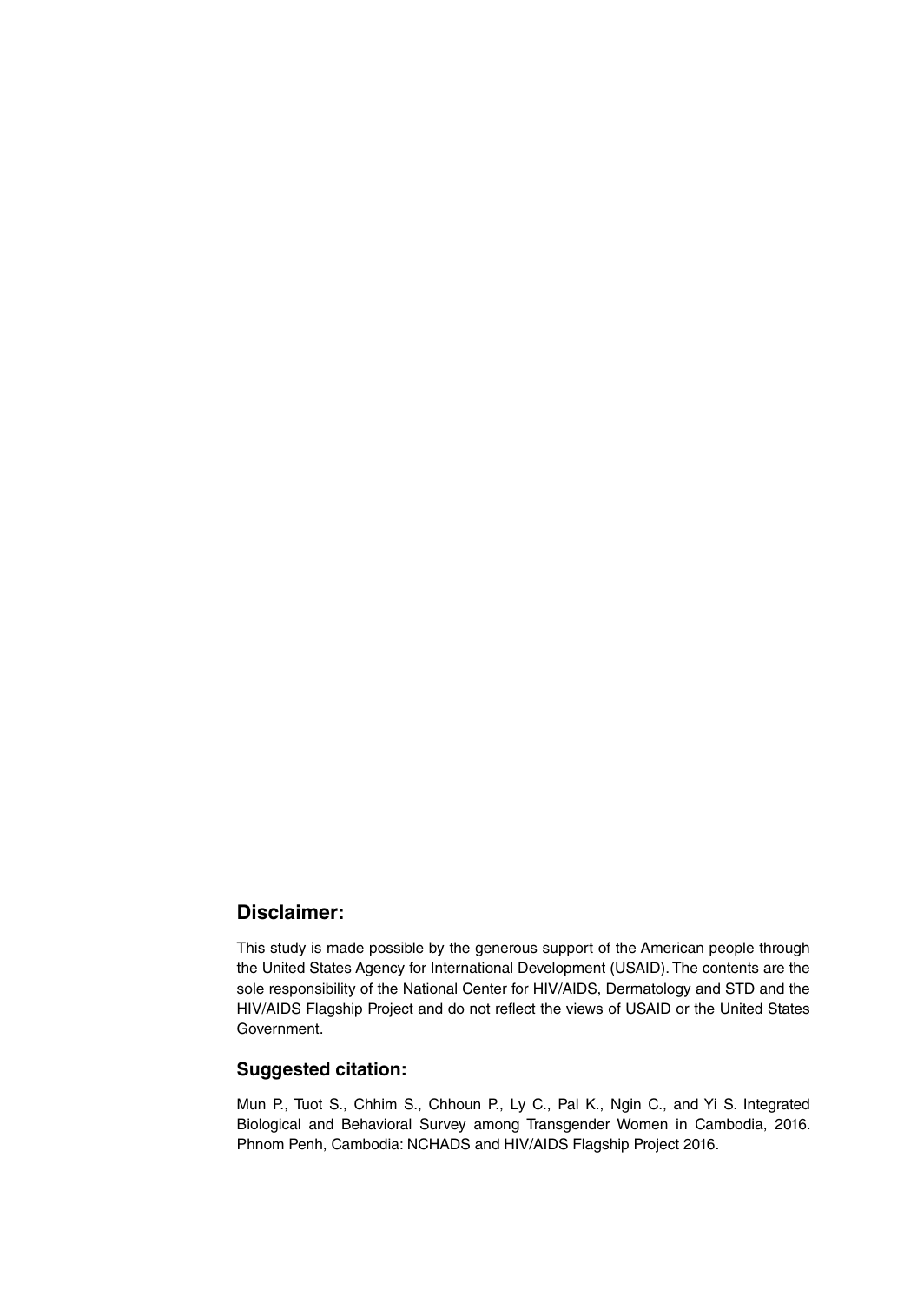# **TABLE OF CONTENTS**

| 1. |              |                                                                   |  |
|----|--------------|-------------------------------------------------------------------|--|
|    | 1.1.         |                                                                   |  |
|    | 1.2.         |                                                                   |  |
| 2. |              |                                                                   |  |
|    | 2.1.         |                                                                   |  |
|    | 2.2.         |                                                                   |  |
|    | 2.3.         |                                                                   |  |
|    | 2.4.         |                                                                   |  |
|    | 2.5.<br>2.6. |                                                                   |  |
|    |              |                                                                   |  |
|    |              |                                                                   |  |
|    |              |                                                                   |  |
|    |              |                                                                   |  |
|    |              |                                                                   |  |
|    |              |                                                                   |  |
|    | 2.7.         |                                                                   |  |
|    | 2.8.         |                                                                   |  |
|    | 2.9.         |                                                                   |  |
|    |              |                                                                   |  |
|    |              |                                                                   |  |
| 3. |              |                                                                   |  |
|    | 3.1.         |                                                                   |  |
|    | 3.2.         |                                                                   |  |
|    | 3.3.         |                                                                   |  |
|    | 3.4.         | Comparisons between HIV reactive and non-reactive participants 22 |  |
|    | 3.5.         |                                                                   |  |
| 4. |              |                                                                   |  |
| 5. |              |                                                                   |  |
|    |              | 6. CONCLUSIONS AND PROGRAM RECOMMENDATIONS34                      |  |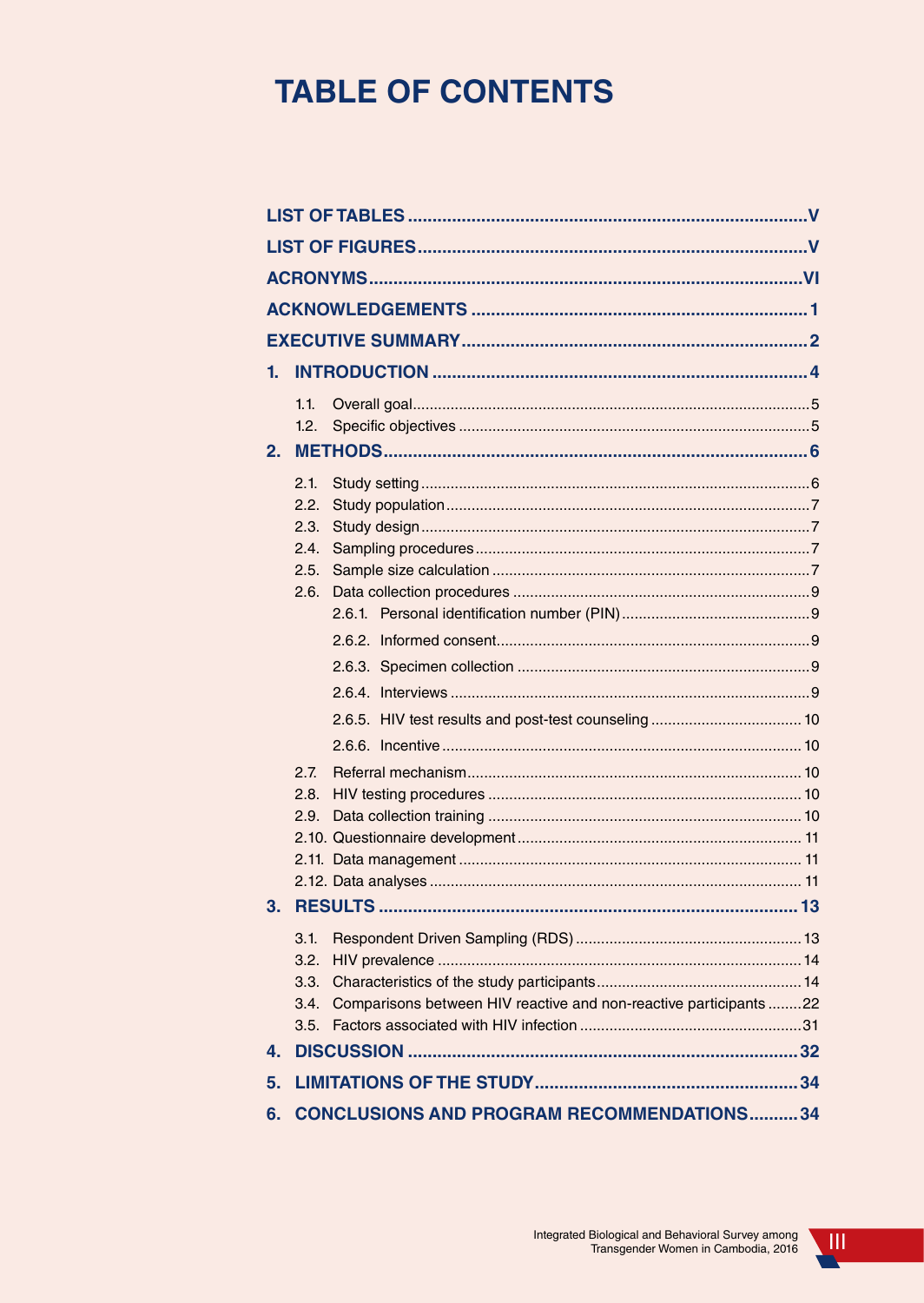|    |           |                                                                | 36 |
|----|-----------|----------------------------------------------------------------|----|
|    |           |                                                                |    |
| 1. |           |                                                                |    |
| 2. |           |                                                                |    |
| 3. |           |                                                                |    |
| 4. |           |                                                                |    |
|    | Table 1:  | Descriptive characteristics of new HIV reactive                |    |
|    |           |                                                                |    |
|    | Table 2:  | Gender identity and hormone use experiences of                 |    |
|    |           |                                                                |    |
|    | Table 3:  | Sexual experience of the new HIV reactive participants         |    |
|    |           |                                                                |    |
|    | Table 4:  | Sexual experience of new HIV reactive participants             |    |
|    |           |                                                                |    |
|    | Figure 1: | Access to condoms and lubricant by type of facility in past 12 |    |
|    |           | months among new HIV reactive participants 53                  |    |
|    | Table 5:  | STI symptom and treatment experience of new HIV                |    |
|    |           |                                                                |    |
|    | Table 6:  | HIV testing experience and status awareness of new             |    |
|    |           |                                                                |    |
|    | Table 7:  | Substance use among new HIV reactive participants 54           |    |
|    | Figure 2: | Discrimination experience of new HIV reactive participants55   |    |
|    | Table 8:  | Exposure to HIV programs among new HIV reactive                |    |
|    |           |                                                                |    |
| 5. |           |                                                                |    |
|    | 4         |                                                                |    |
|    | Æ         |                                                                |    |
|    | Æ.        |                                                                |    |
|    |           |                                                                |    |

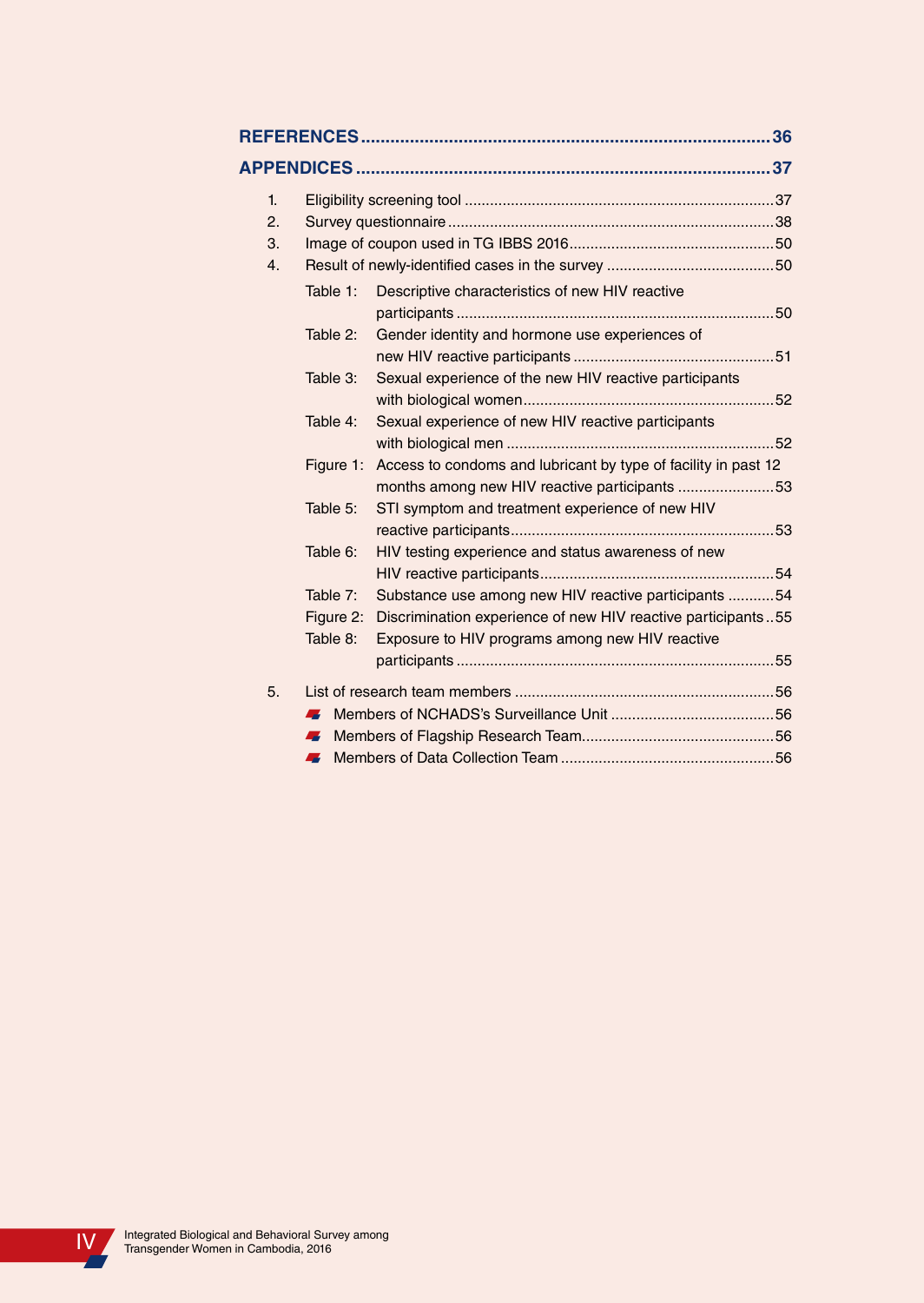# **LIST OF TABLES**

| Table 1:  | Number and proportion of the study participants in each study site8       |     |
|-----------|---------------------------------------------------------------------------|-----|
| Table 2:  |                                                                           |     |
| Table 3:  | Gender identity and hormone use experiences of the study participants .16 |     |
| Table 4:  | Sexual behaviors of the study participants with biological women17        |     |
| Table 5:  | Sexual behaviors of the study participants with biological men17          |     |
| Table 6:  | STI symptoms and treatment experiences of the study participants19        |     |
| Table 7:  | HIV testing experience and status awareness of the study participants 20  |     |
| Table 8:  |                                                                           |     |
| Table 9:  | Exposure to intervention programs among the study participants22          |     |
| Table 10: | Comparisons of socio-demographic characteristics among HIV                |     |
| Table 11: | Comparisons of gender identity and hormone use experience                 |     |
| Table 12: | Comparisons of sexual experience among HIV reactive and                   | .25 |
| Table 13: | Comparisons of self-reported STI symptoms among HIV reactive              | 26  |
| Table 14: | Comparisons of HIV testing experience among HIV reactive and              | .27 |
| Table 15: | Comparisons of substance use among HIV reactive and                       | 27  |
| Table 16: | Comparisons of discrimination experience among HIV reactive               | .28 |
| Table 17: | Comparisons of exposure to HIV programs among HIV reactive                |     |
| Table 18: | Independent factors associated with HIV infection among                   |     |
|           |                                                                           |     |

# **LIST OF FIGURES**

|           | Figure 3: Overview of Respondent Driven Sampling recruitment of           |  |
|-----------|---------------------------------------------------------------------------|--|
|           |                                                                           |  |
|           | Figure 4: Prevalence of HIV among the study participants by study site14  |  |
|           | Figure 5: Prevalence of HIV among the study participants by type of       |  |
|           |                                                                           |  |
|           | Figure 6: Prevalence of HIV among the study participants by age groups 14 |  |
|           | Figure 7: Access to condoms and lubricant by type of facility in          |  |
|           |                                                                           |  |
| Figure 8: |                                                                           |  |
| Figure 9: | Comparisons of key variables between TGIBBS 2012 and                      |  |
|           |                                                                           |  |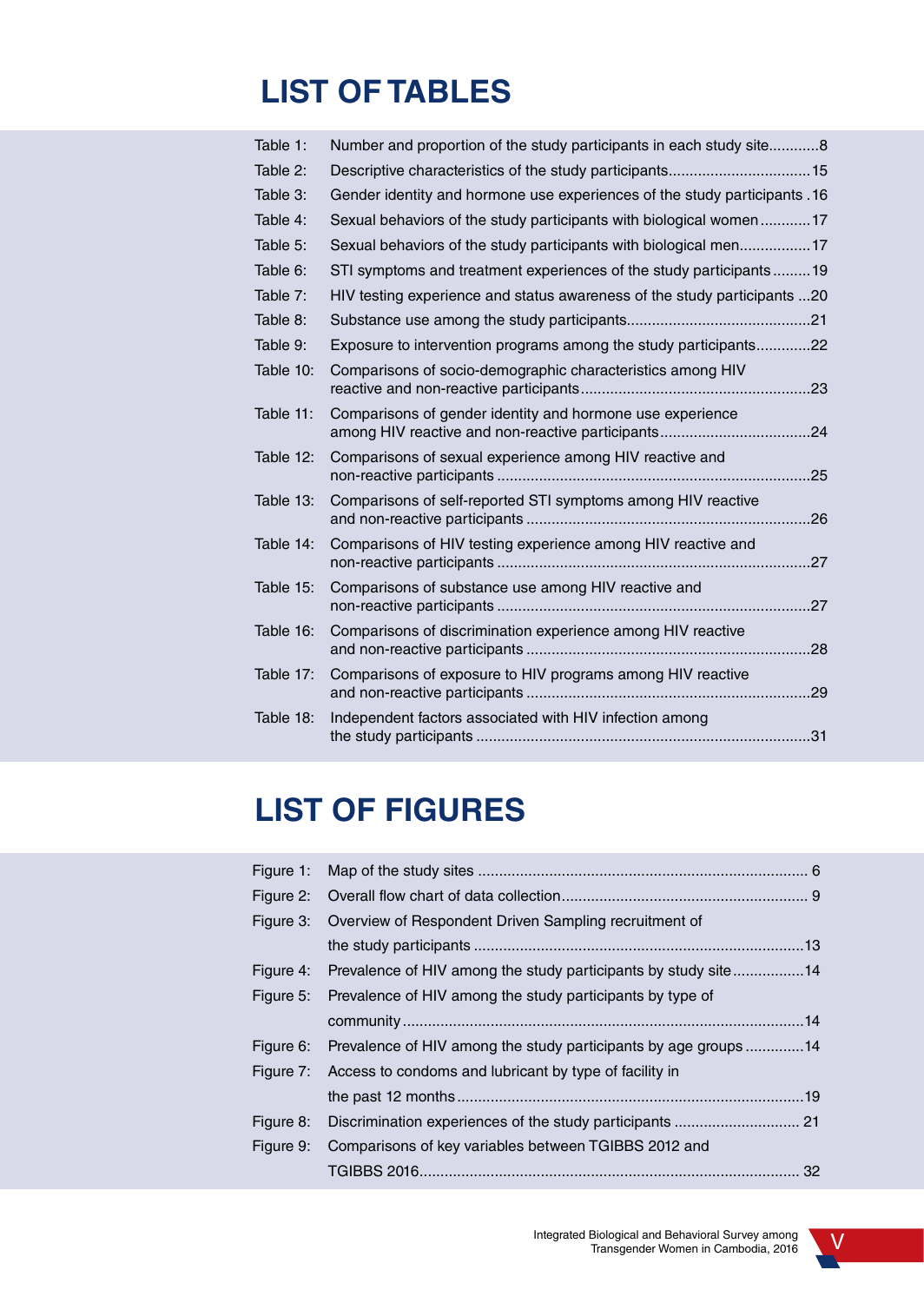# **ACRONYMS**

| <b>AIDS</b>    | Acquired immune deficiency syndrome                 |
|----------------|-----------------------------------------------------|
| <b>AOR</b>     | Adjusted odds ratio                                 |
| <b>ART</b>     | Antiretroviral therapy                              |
| <b>ATS</b>     | Amphetamine-type stimulants                         |
| <b>B-CoPCT</b> | Boosted continuum of prevention, care and treatment |
| <b>CASI</b>    | Computerized assisted survey instrument             |
| <b>CI</b>      | Confidence interval                                 |
| <b>CWPD</b>    | <b>Cambodian Women for Peace and Development</b>    |
| <b>FEW</b>     | Female entertainment workers                        |
| <b>HIV</b>     | Human immunodeficiency virus                        |
| <b>IQR</b>     | Interquartile range                                 |
| <b>MDG</b>     | Millennium development goal                         |
| <b>MSM</b>     | Men who have sex with men                           |
| <b>NCHADS</b>  | National Center for HIV/AIDS, Dermatology and STD   |
| <b>NECHR</b>   | National Ethics Committee for Human Research        |
| <b>NGO</b>     | Non-governmental organization                       |
| OD             | <b>Operational district</b>                         |
| <b>OW</b>      | <b>Outreach workers</b>                             |
| <b>PASP</b>    | Provincial AIDS and STI Program                     |
| <b>PEPFAR</b>  | President's Emergency Plan for AIDS Relief          |
| <b>PIN</b>     | Personal identification number                      |
| <b>PLHIV</b>   | People living with HIV                              |
| <b>PWID</b>    | People who inject drugs                             |
| <b>PrEP</b>    | Pre-exposure prophylaxis                            |
| <b>RDS</b>     | Respondent driven sampling                          |
| <b>SIT</b>     | <b>Save Incapacity Teenagers</b>                    |
| <b>SMS</b>     | Short message service                               |
| <b>SOP</b>     | Standard operating procedure                        |
| <b>STD</b>     | Sexually transmitted diseases                       |
| <b>STI</b>     | Sexually transmitted infections                     |
| <b>VCCT</b>    | Volunteer confidential and counseling testing       |
| <b>TG</b>      | Transgender                                         |
| <b>TG-IBBS</b> | Integrated Biological and Behavioral Surveillance   |
| <b>USD</b>     | <b>United States Dollar</b>                         |
| <b>USAID</b>   | United States Agency for International Development  |
| <b>WHO</b>     | <b>World Health Organization</b>                    |

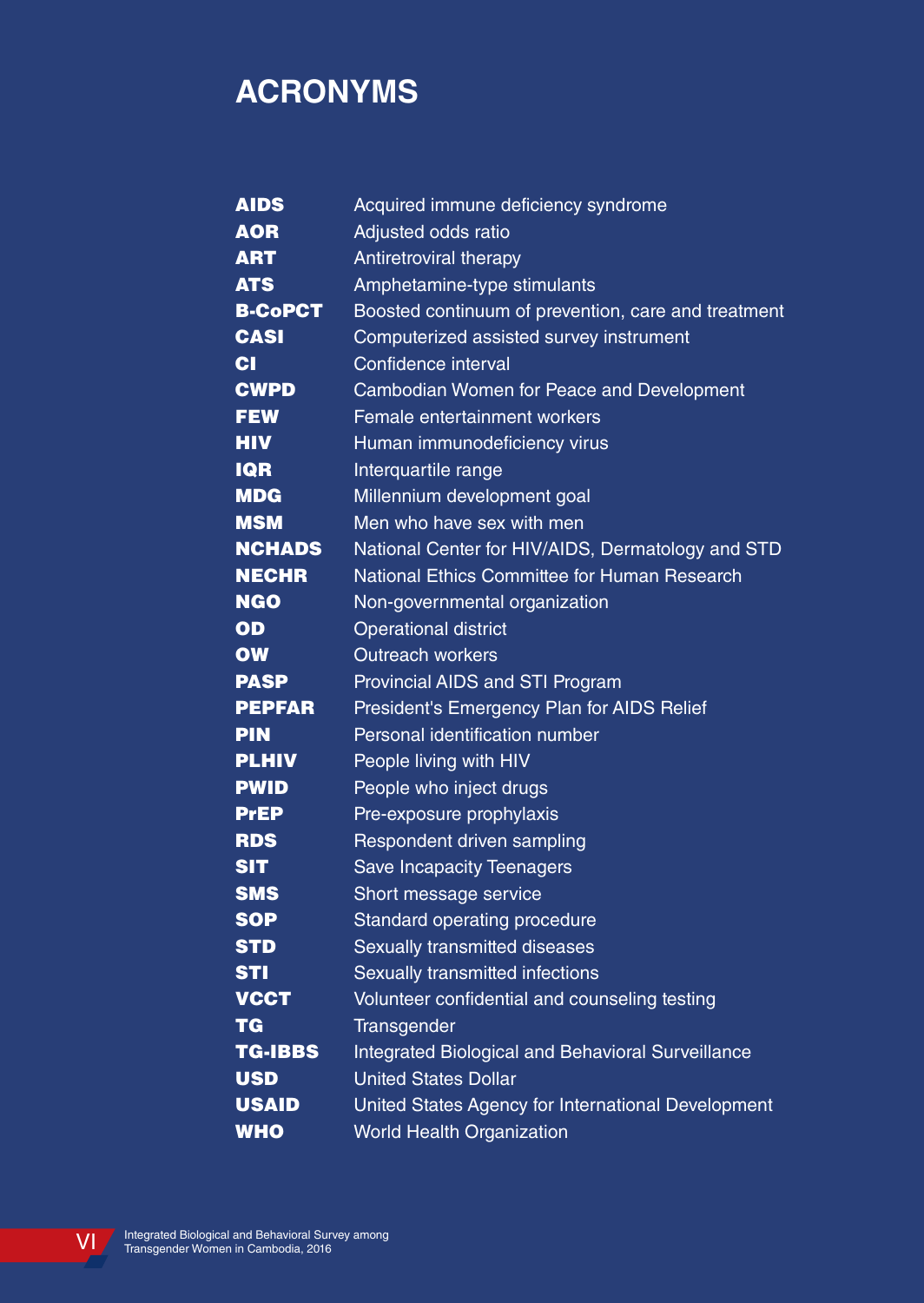# **ACKNOWLEDGEMENTS**

This study was made possible by the contributions and efforts of various collaborating organizations under the leadership of the National Center for HIV/AIDS, Dermatology and STD (NCHADS). The organizations included KHANA, FHI360, and PSI/PSK as Flagship Consortium Partners, and the 13 Provincial Health Departments. We would like to present our deepest gratitude to everyone who contributed their time and energy for this study.

Our sincere thanks to Mr. Choub Sok Chamreun, KHANA's Executive Director, for providing support for this study. Special thanks are also extended to the Surveillance Unit of NCHADS who worked closely with the research team of HIV/AIDS Flagship Project during the protocol development, training of data collectors, field data collection, data analyses, and report writing. We would like to thank Dr. Marta Levitt, Dr. Lori Newman, and Dr. Saleem Muhammad, for giving technical inputs for the completion of the report. We also thank all KHANA and Consortium teams, implementing partners, and relevant organizations for providing support and advice during the study protocol development and data collection.

Last but not least, special thanks must go to the data collection team members for their commitment to undergoing many obstacles during the field work and to all respondents who devoted their busy time to participate in this study. Their hard work and efforts will be reflected throughout this report.



**National Center for HIV/AIDS, Dermatology and STD (NCHADS)**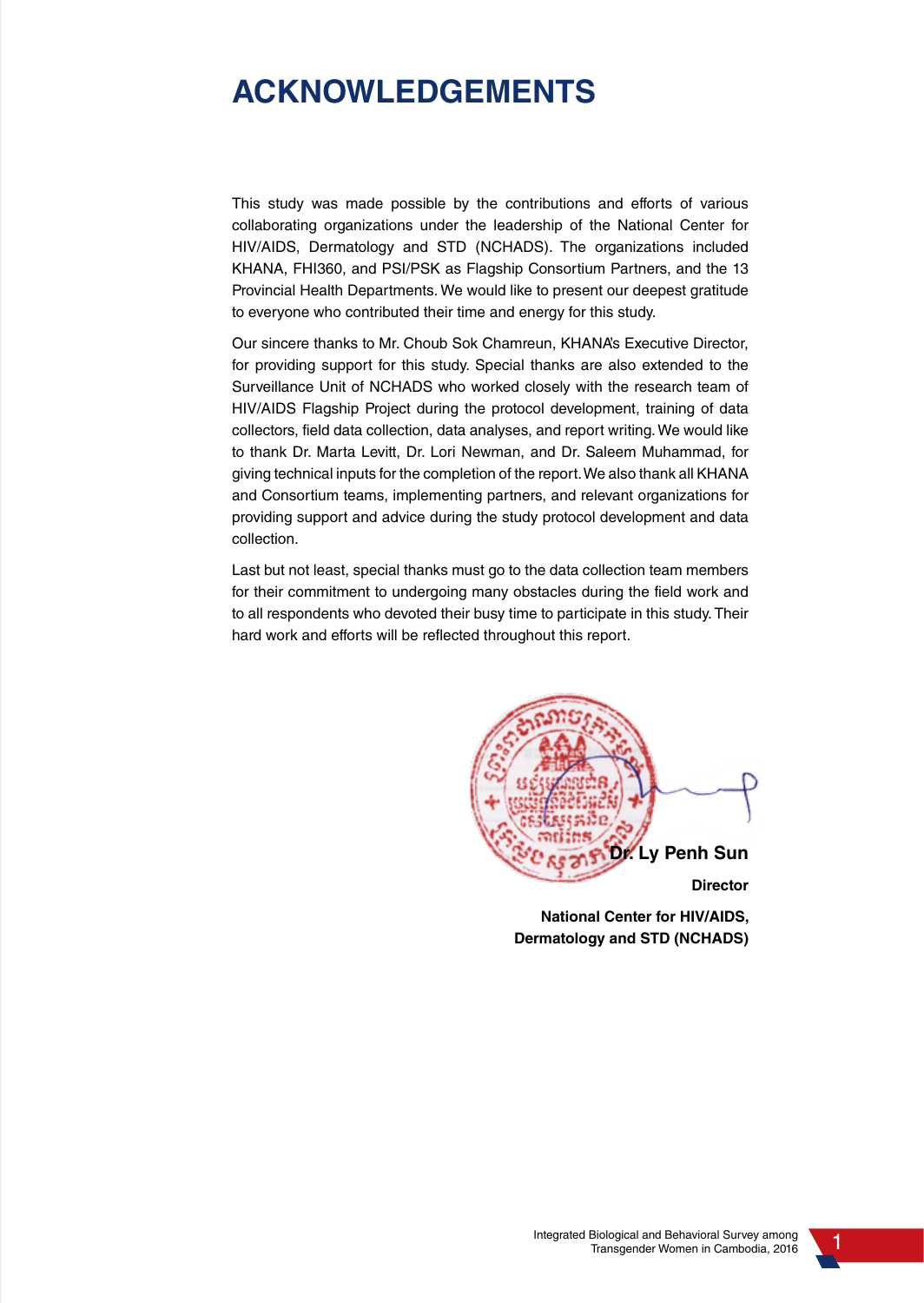# **EXECUTIVE SUMMARY**

# **Background**

While the overall prevalence of new HIV infections and mortality rate among people living with HIV (PLHIV) continue to decline in Cambodia, risky sexual behaviors and subsequent new HIV infections among transgender (TG) women continue to be of great concerns. To reduce HIV prevalence among TG women, it is crucial to track the changes in prevalence, risk behaviors, and factors associated with HIV infection to devise more responsive and tailor-made interventions. This Integrated Biological and Behavioral Survey (TG-IBBS 2016) investigates the current HIV prevalence, risky sexual behaviors, and factors associated with HIV infection among TG women in Cambodia. Where allowable, the results of this study are compared with those of the first one conducted in 2012. This study provides further evidence to confirm whether Cambodia is on track towards meeting the goals in the fight against HIV and whether the country's "3.0" (Three Zeros) goal will be realized by 2020.

## **Methods**

The TG-IBBS 2016 was conducted in December 2015 to February 2016. Both behavioral and biological data were collected from 1,375 TG women living in 13 major sites (1 capital city and 12 provinces) with the highest concentration of TG women. These 13 Sites were inclusive of the six previous provinces which had been included in the 2012 study. The study used a Respondent Driven Sampling (RDS) method to recruit the participants. Eligible participants were indivrduals who were biologically male at birth but self-identified as a woman, Khmer-speaking, aged at least 18 years at the time of screening, and able and willing to provide written informed consent. They must also be reported ever having sex with at least one man in the past 12 months. Data were collected through a questionnaire survey by well-trained interviewers and selected outreach workers (OW) using Android tablets. Finger-prick HIV screening was performed with the participants prior to the interview using the Determine® test in accordance with the national algorithm. Pre-test counseling was offered before the HIV screening, and posttest counseling was provided after the interview. Participants with a reactive result were referred to the nearest public clinic or hospital for a confirmatory test. Newly-identified HIV reactive participants were ensured support and follow-up services if so desired. Bivariate and multivariate analyses were conducted using STATA (Version 12.0 for Windows: Stata Corp, TX, USA).

## **Results**

HIV prevalence among TG women in this study was 5.9%. Banteay Meanchey (11.7%) and Siem Reap (11.3%) provinces had the highest prevalence rates, trailed by the capital city of Phnom Penh (6.5%) and Battambang province (5.3%). TG women in urban areas (6.5%) and the age group of 35-44 years old (13.13%) had a significantly higher prevalence than their comparison groups.

On sexual behaviors, 86.0% of the respondents reported having anal sex with a man in the past three months, with a median number of male sex partners of 3 [interquartile range  $(IQR) = 1-7$ ]. Apoximately two-thirds (61.9%) of them reported not using a condom in their last sex, with 62.1% and 40.0% reported inconsistently using condoms with commercial and non-commercial partners, respectively in the past three months. Their reasons for inconsistent condom use comprised: being in relationship (32.6% for commercial partners; 62.8% for non-commercial partners), partners not being HIV/STI infected (13.8% for commercial partners; 31% for non-commercial partners), condoms being unavailable (39.8% for commercial partners; 27.1% for non-commercial partners), feeling better without condoms (21.6% for commercial partners; 20.9% for non-commercial partners), and partners refusing to use condoms (29.8% for commercial partners; 17.1% for non-commercial partners). The most commonlyreported sources of condoms and lubricant were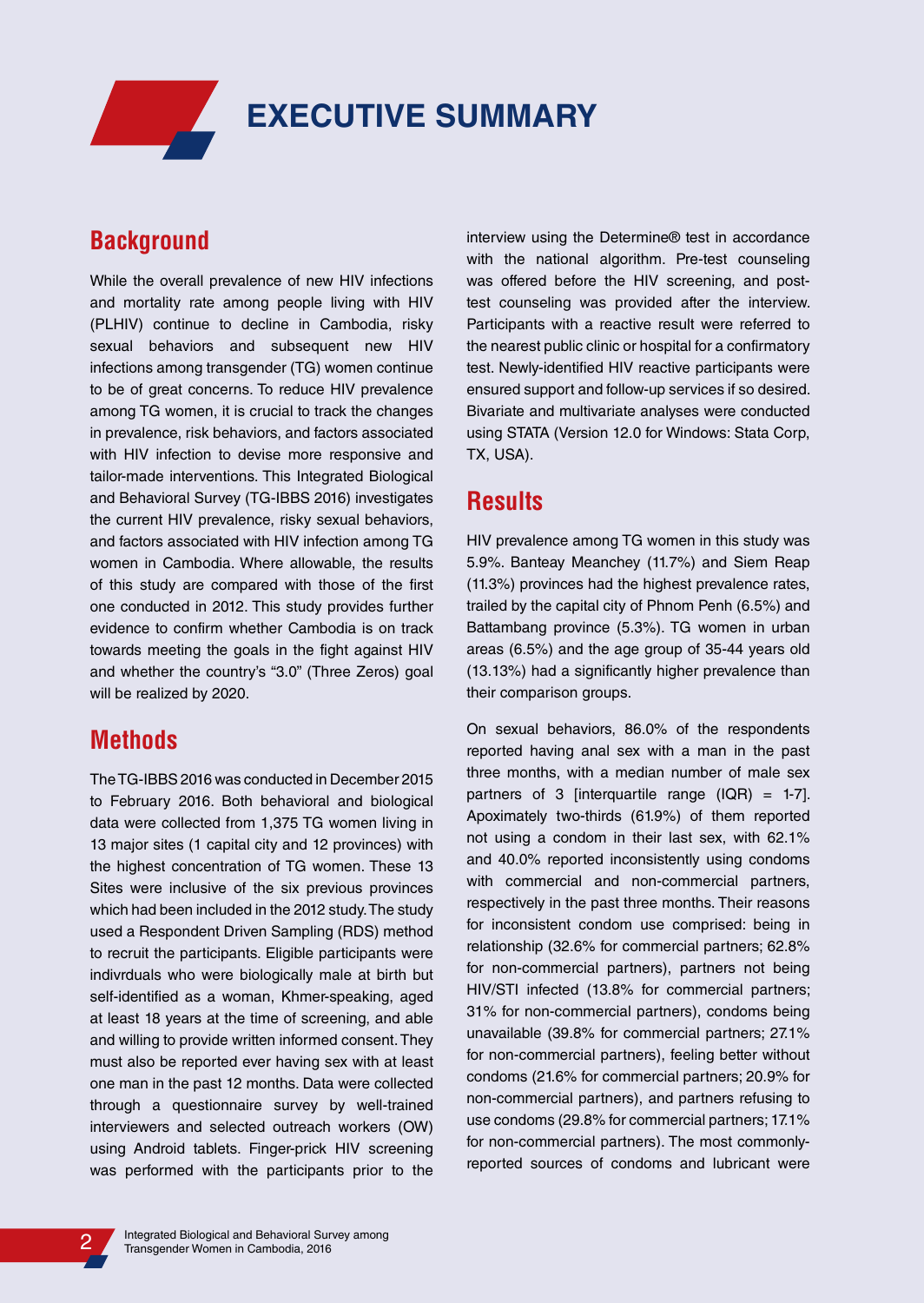friends/outreach workers (71.8% and 70.6% for condoms and lubricant, respectively), followed by pharmacies/drug stores/clinics (43.9% and 39% for condoms and lubricant, respectively).

Regarding HIV testing, 80.4% reported having been tested for HIV at least once in their lifetime, and 44.3% reported having been tested for HIV in the past six months. Among respondents who reported having at least one symptom of sexually transmitted infections (STI) in the past 12 months (14.0%), 29.2% did not seek treatment for the most recent symptoms. For substance use, 75.9% reported drinking at least one can of beer or glass of wine; 11.0% reported using any form of illicit drugs; and 1.5% reported having injected illicit drugs in the in the past three months. Nearly half of the participants (45.0%) reported ever using hormone or other beauty-related substances. When asked about experience of discrimination, 39.2% reported having been sexually abused; 24.3% encountered job-related discrimination; and 23.6% reported having been physically abused. In this study, HIV programs had reached only 45.0% of the respondnts in the past three months, and just about 10% accessed the Facebook pages and websites of Mstyle and Srey Sros in the past six months.

Concerning factors associated with HIV infection, multivariate analysis depicts that HIV infection remained significantly associated with living in urban areas (AOR=2.8, 95% CI=1.2-6.8), being in the age group of 25-34 years (AOR=2.1, 95% CI=1.2-3.6) or ≥35 years (AOR=2.6, 95% CI=1.3-5.4), having primary education (AOR=1.7, 95% CI=1.0-2.9), expressing/dressing up as a woman all the time (AOR=2.4, 95% CI=1.4-4.1), self-injecting hormones (AOR=4.6, 95% CI=1.3-16.5), ever injecting drugs (AOR=5.4, 95% CI=0.9-31.8), having cut or sores in the genital area in the past 12 months (AOR=3.7, 95% CI=1.5-9.2), and ever using online services developed for TG women/MSM (AOR=1.9, 95%  $Cl = 1.2 - 3.2$ ).

# **Conclusions**

This study surmises that TG women, particularly older and urban ones, in Cambodia remain at an increased risk of HIV transmission despite the country's overall decline in HIV prevalence. This is mirrored in the rise in HIV prevalence over time among this populace. Compared to the 2012 study, the results of the present study imply that the less coverage by HIV program outreach workers, meaning less education and awareness raising, may have caused the less condom use and HIV testing rate and thus the increased HIV prevalence. Risky sexual behaviors, notably inconsistent condom use and substance use, may have exacerbated their vulnerability. This study found that besides condom unavailability, romantic relationships with commercial and non-commercial partners, feeling better without condoms, and refusal by partners were the prime reasons for not using condoms during sex. Further to being older and living in urban areas, other chief predictors of HIV infection encompassed low educational level, physical appearance, hormone self-injection, drug injection, cut or sores in the genital area, and use of online services.

# **Recommendations**

To reduce HIV prevalence among TG women, priorities should be geared towards older and urban ones. First, to increase testing uptake, information about testing centers and related services should be made more accessible to the target group. Second, it is important to reach those individuals who are least likely to seek testing in a public setting on their own by making HIV self-tests available to them. Third, efforts towards condom distribution to TG women by OW should be increased. More education about harmful effects of multiple, concurrent relationships and inconsistent condom should be conducted with TG women. Fourth, more education on sexual risk factors for HIV infection, a variety of possible STI symptoms, and detrimental effects of hormone selfinjection and drug injection should be provided. Fifth, interventions and education should focus on other methods of reaching this population, such as phone calls, SMS texts, and use of OW, in addition to efforts to increase the use of online services. Finally, more awareness and education for the general population and authorities about social discrimination and stigma against the TG population should be raised.

# **Keywords**

HIV; AIDS; Integrated Biological and Behavioral Survey; Transgender women; Cambodia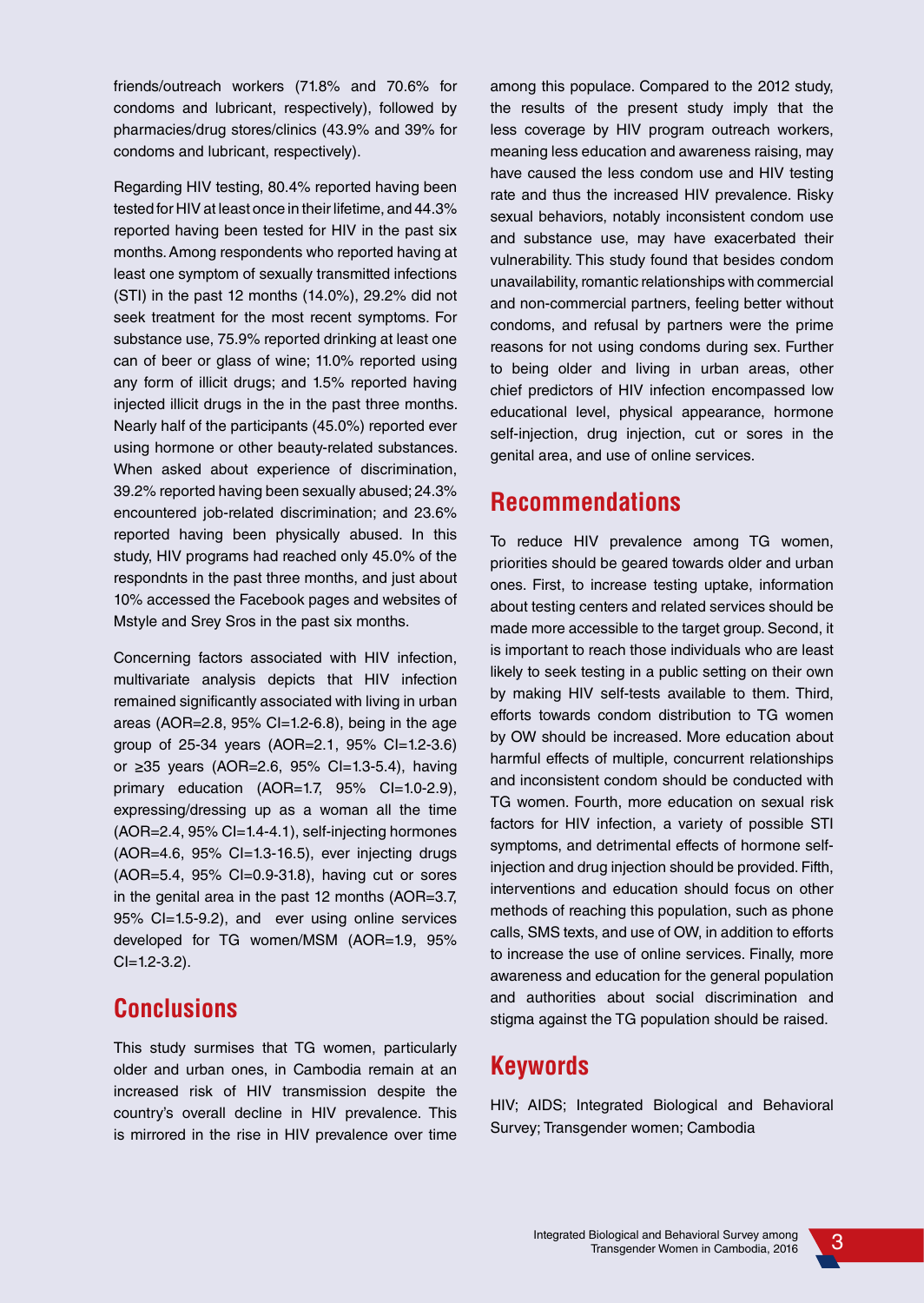

Although in the mid-1990s Cambodia faced one of the fastest growing HIV epidemics in Asia, due to the combined efforts of the Royal Government of Cambodia, development partners, and civil society, including key members of affected populations, within five years it became one of the few countries that have reversed this trend. In global recognition of the country's success in combating HIV, in 2010, Cambodia received a Millennium Development Goal (MDG) award from the United Nations. This success is evident in the decline in HIV prevalence among adults aged 15-49 from an estimated 2% in 1998 to 0.6% in 2013 [1,2], and the realization of the universal-access target goal for treatment, with approximately 80% of adults and children in need receiving antiretroviral therapy (ART) services.

Despite these great achievements, challenges to eliminate new HIV infections remain. Infection rates are now concentrated in key populations at higher risk, including female entertainment workers (FEW), men who have sex with men (MSM), transgender (TG) women, and people who inject drugs (PWID). The prevalence of HIV among FEW went down from 20.8% in 2003 to 14.0% in 2010 [3]. Additionally, the prevalence of HIV among MSM was 2.2% in 2010 [4], and that among PWID was 24.4% in 2012 [5].

According to the World Health Organization (WHO), "TG people" is an umbrella term for all people whose internal sense of their gender (their gender identity) is different from the sex they were assigned at birth [6]. TG people choose different terms to describe themselves. There are some TG people who do not identify themselves as either male or female, but rather outside of a gender binary. In some cultures specific indigenous terms, such as hijra (India), kathoey (Thailand), muxe (Mexico), travesti (Argentina, Brazil), and waria (Indonesia), are used more commonly to describe TG or those who identify as a third sex [6].

Globally, TG women are recognized as a key highrisk group for HIV transmission [7,8,9]. A large metaanalysis suggested that the pool HIV prevalence among TG women was 19% worldwide and 18% in low and middle-income countries in 2013 [7]. The probability of being infected with HIV among TG women was approximately 49 times higher than among the general adult population [7]. The same study suggested that these groups are in urgent need of HIV prevention, treatment, and care services [9].

TG women in Cambodia are at an increased risk of HIV transmission and demonstrating their urgent need for HIV prevention and access to care and treatment services [10].The most recent study in 2012 suggested that HIV prevalence among TG women in Cambodia remained high at 4.2%, or about six times higher than that among the general adult population aged 15-45 in the same year [11]. In this same study, the following factors among TG women were independently associated with HIV infection: older age (>35 years), residence in Siem Reap, having sex during or after drug use, inconsistent condom use during last anal sex, and low perceived self-esteem [12].

In Cambodia, no national size estimation of TG women has been conducted. But, according to an estimate in 2012, there were about 3,000 TG women in Phnom Penh, Battambang, Banteay Meanchey, Siem Reap, Kampong Cham, and Preah Sihanouk provinces. Although relatively little is known about TG population in Cambodia, including their national size, they appear to be at an increased risk of contracting HIV. Until 2013, TG people were included in prevention programs targeting MSM, and as a result their unique needs were not reflected in the programs' goals. There was a lack of TG-specific data to quantify the number of TG reached by outreach programming, the number of TG who accessed HIV testing, and the number of TG who accessed other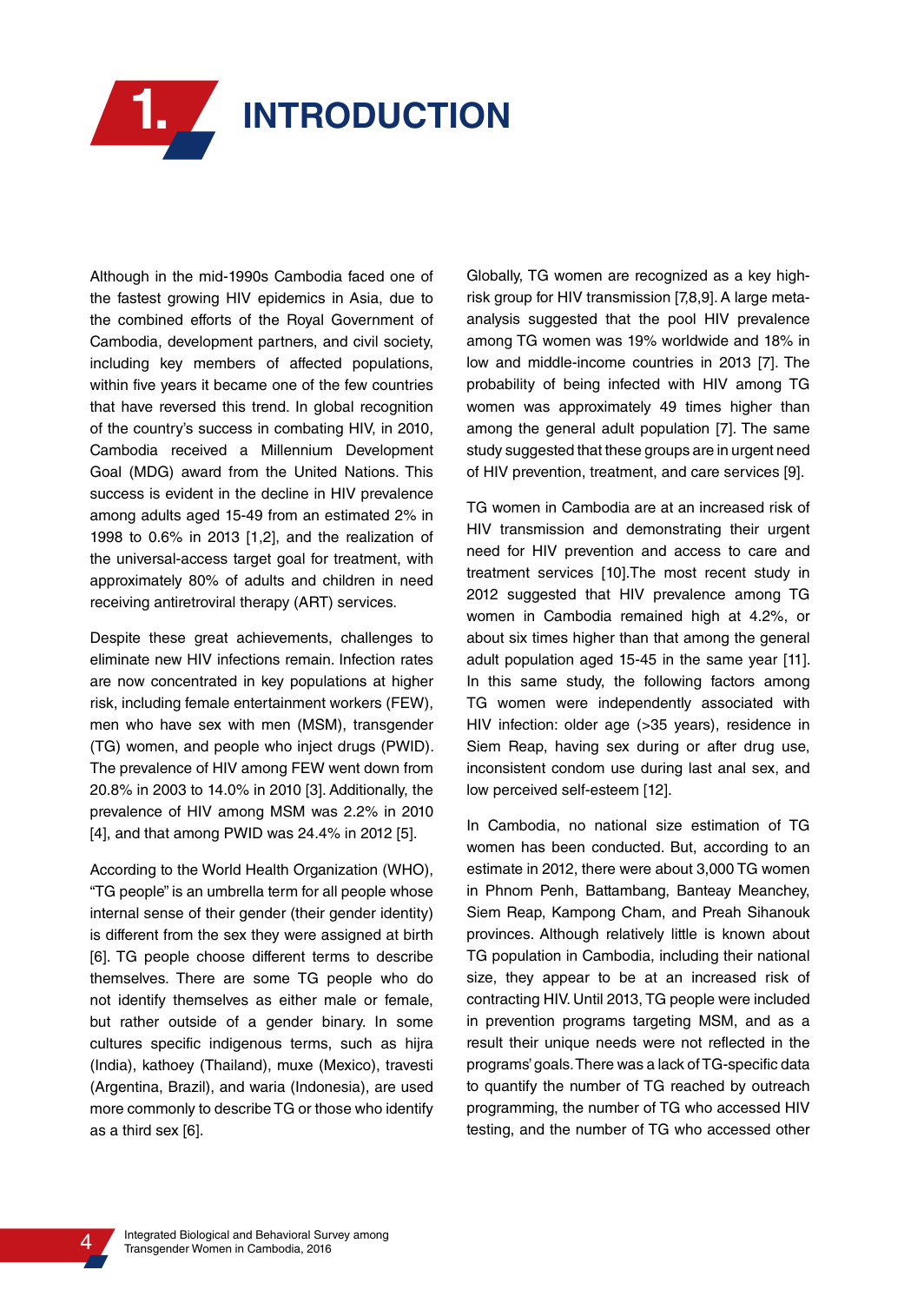relevant HIV services. Further, because there was no specific program targeting TG women, there was no clear structure or appropriate mechanism that ensured TG were reached with quality outreach and referral to services (both health and nonhealth). The lack of a formal network for ensuring that TG meaningfully participate in program design, monitoring, and coordination at local, provincial, and national levels, has also gone grossly unaddressed.

Previous studies found that HIV prevalence among TG women was consistently higher than among MSM: 9.8% vs. 2.6% in 2005 [13] and 2.6% vs. 1.9% in 2010 [14]. TG women also have additional risks, such as depression, illicit substance use, hormone and silicon injections, social exclusion, limited economic opportunities, and limited access to health services [10]. Recognizing the importance of the different needs between TG and MSM, the National Center for HIV/AIDS, Dermatology and STD (NCHADS) separated these two populations in its 2013 revised Standard Operating Procedure (SOP) known as Boosted Continuum of Prevention, Care and Treatment (B-CoPCT) [15]. TG women have since been specifically considered a distinct at-risk group in HIV surveillance. Interventions are intended to (1) increase uptake of HTC and other HIV-related services among TG, (2) ensure quality of outreach for TG, and (3) strengthen service delivery to meet TG's specific HIV-related needs. This B-CoPCT contributes to the global effort and Cambodia's 3.0 goal of "Three Zeros" [16], i.e. zero new HIV infection, zero discrimination, and zero AIDS related deaths by 2020 [17].

# 1.1. Overall goal

Risky sexual behaviors and subsequent new HIV infections among TG women continue to be of great concerns for HIV prevention in Cambodia. HIV care for People Living with HIV (PLHIV) and HIV prevention interventions are widely recognized as very successful in Cambodia; and the mortality rate among PLHIV has declined dramatically [18]. From this perspective, we hypothesize that HIV prevalence among this vulnerable population, TG women, has gradually decreased compared to the finding from the most recent survey conducted in 2012.

This study investigates the current HIV prevalence among TG women to be compared with the 2012 data. This three-year interval is aligned with the recommendations in the WHO/UNAIDS's second generation HIV surveillance guideline [19]. If our hypothesis is true, this study will provide further evidence to confirm that Cambodia is on track towards meeting the target goals in the fight against HIV, and that Cambodia's "3.0" (Three Zeros) goal will be realized by 2020. If this HIV prevalence hypothesis is rejected, HIV programs targeting TG women will need to review and improve their intervention activities.

The goal of this study is thus to track the change in HIV prevalence among TG women in Cambodia since 2012.

# 1.2. Specific objectives

The specific objectives of this study are:

- 1. To track the change in HIV prevalence among TG women in Cambodia.
- 2. To track the change in HIV risk behaviors among TG women in Cambodia.
- 3. To examine associated factors of HIV infection, including key socio-demographic characteristics, risky sexual behaviors, and exposure to HIV program interventions among TG women in Cambodia.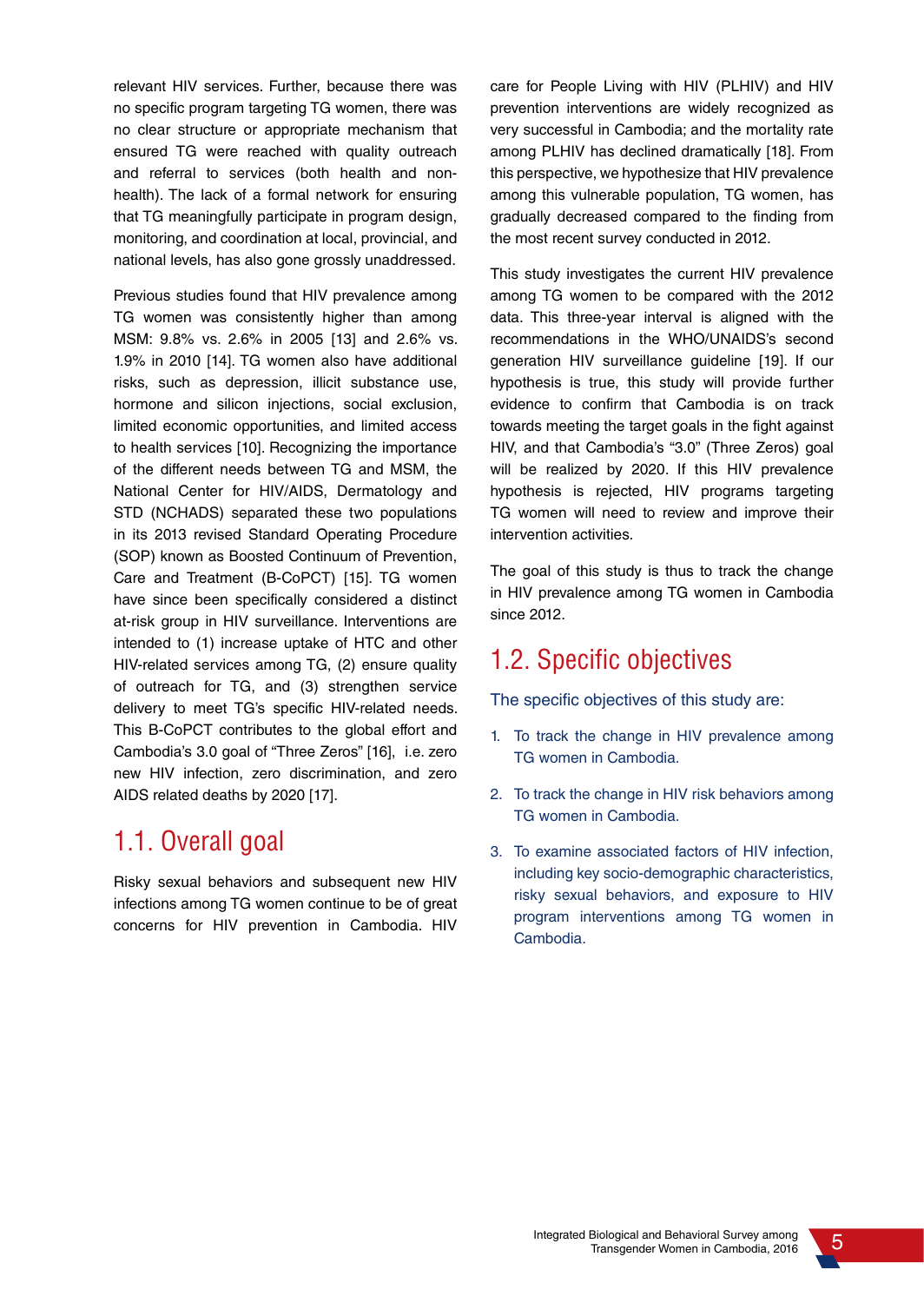

This Integrated Biological and Behavioral Survey of Transgender Women in Cambodia (TG-IBBS 2016) is a cross-sectional surveillance study to detect HIV prevalence among TG women and the changes in the prevalence and HIV risk behaviors since the 2012 TG-IBBS study. The methodology of this study is detailed below.

# 2.1. Study setting



#### **Figure 1: Map of the study sites**

This study was conducted in 13 sites (one capital city and 12 provinces) in Cambodia over the course of six months from the date of receiving an approval from the National Ethics Committee for Human Research (NECHR Nº : 420 NECHR). Of these 13 sites, six, marked \*, were the sites of the 2012 TG-IBBS study. These six provinces are presumed to have a larger TG women population than the other provinces based on geographical areas and program data, and thus were selected for the present study. Seven additional provinces were included due to the concern of an insufficient sample, with an assumption that HIV prevalence among TG women will have decreased by 1.5% since the 2012 survey. According to NCHADS, these 13 sites contain all 23 high-burden HIV Operational Districts (ODs).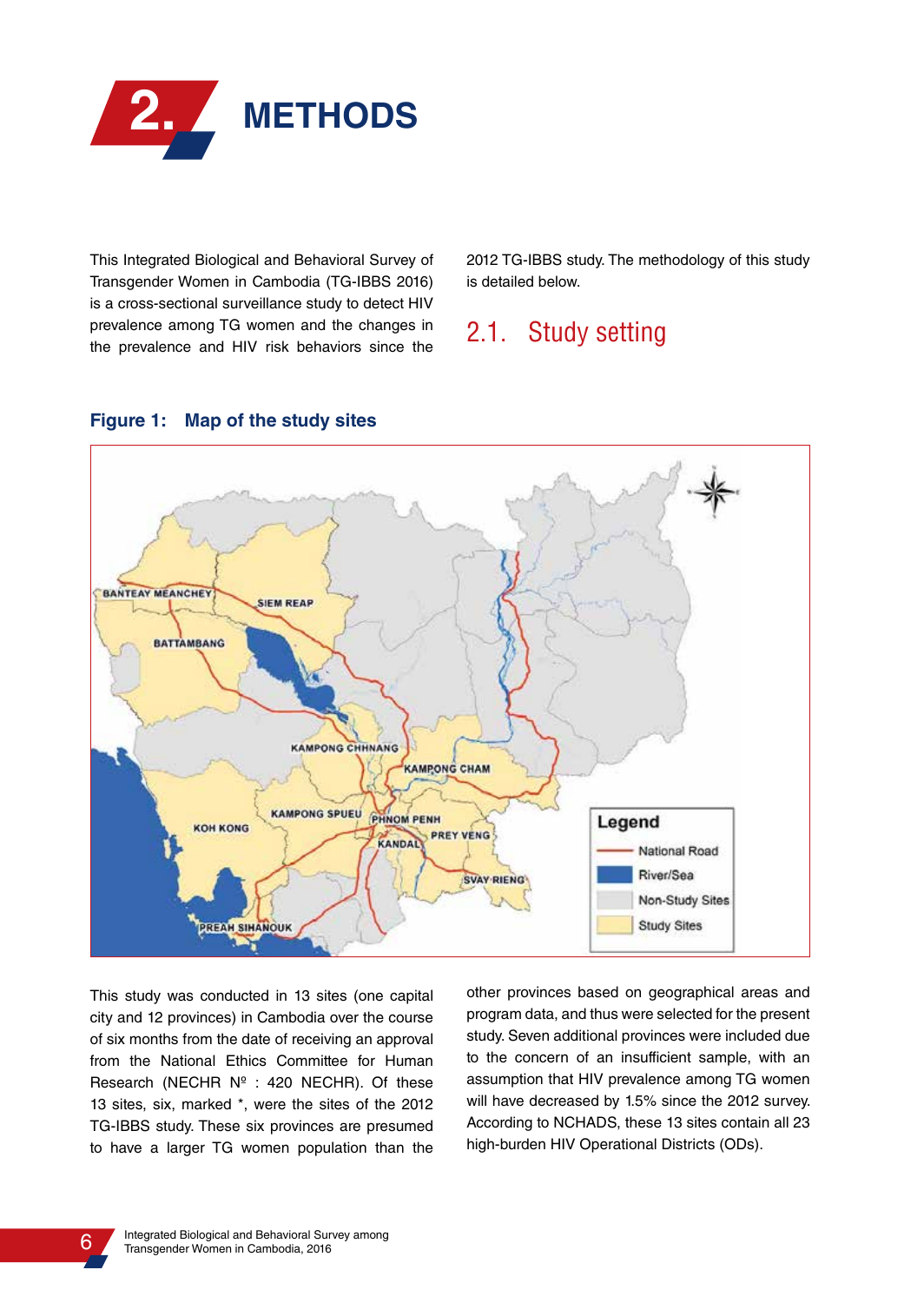# 2.2. Study population

Population in this study are TG women who by definition are biologically male at birth and selfidentify themselves as a female [6]. This entails dressing up and expressing characteristics, attitudes, and behaviors of a woman.

#### **Eligibility criteria for participation were:**

- Biologically male at birth and self-identified as a **Allen** woman
- **Khmer-speaking**
- Aged at least 18 years old at the time of screening
- Ever had sex with at least one man in the past 12 months
- Able and willing to provide written informed consent

An assessment to determine whether the participants were under alcohol or drug influence was conducted via a verbal test during the screening. If potential participants could understand all questions in the screening form, we did not consider them under such influence.

# 2.3. Study design

A cross-sectional design was used to collect biological and behavioral data from the participants. In the 13 sites under the study, rapid HIV testing and face-to-face interviews using a structured questionnaire formatted for an Android tablet were conducted in drop-in centers, private houses, and offices of KHANA's implementing partners (i.e. MHC, KHEMARA, MHSS, SIT, and CWPD) depending on the participants' convenience.

# 2.4. Sampling procedures

Among the 13 sites, participant recruitment for the study was conducted in 20 locations (6 locations in Phnom Penh and 14 locations in the provinces). The number of the selected locations was determined based on the proportion of the required sample size in each study site. Participants were recruited through a Respondent Driven Sampling (RDS) method. First,

four "seeds" (two seeds aged 18 or older and the other two seeds aged 25 or older) who were well connected to other TG women in each location were selected by the implementing partners' outreach workers (OW). These seeds had to meet the eligibility criteria for participation and have an established and large social network comprising about 10 or more other TG women in their given location. Eligibility to participate as a seed was determined by the leader of data collection team using a paper-based eligibility form (CRF#1) (see Appendix 1). Eligible seeds were invited to participate in the study and informed consent was obtained from them.

Second, each seed was given a Personal Identification Number (PIN) and enrolled as one of the 1,380 participants needed for this study. Third, each seed was given three coupons and asked to refer three additional TG women. US\$2 was given to each seed for a successful referral. Each seed was expected to extend to 3-6 "recruitment waves" in each site. If the initial seeds did not recruit participants or if enrollment was halted because all recruitment chains had "dried up" (i.e. stopped recruiting), additional seeds were selected based on the above criteria.

Finally, 80 seeds were selected by the implementing partners' OW during the first wave. In total, 1,375 TG women were enrolled in the study. Referred participants were screened once more during the opening discussion about the participation eligibility with the data collectors.

# 2.5. Sample size calculation

The sample size estimate was determined for the purpose of surveillance to track the change in the epidemic over time. The minimum sample size required for this study was 1,380, with sufficient power to detect significant differences between the following null and alternative hypotheses. The hypothesis test was that of one-sample proportion in comparison to the null hypothesis.

The null hypothesis (H0): HIV prevalence among TG women is 4.2%.

The alternative hypothesis (Ha): HIV prevalence among TG women will decrease by 1.5%.

The sample size was calculated using the following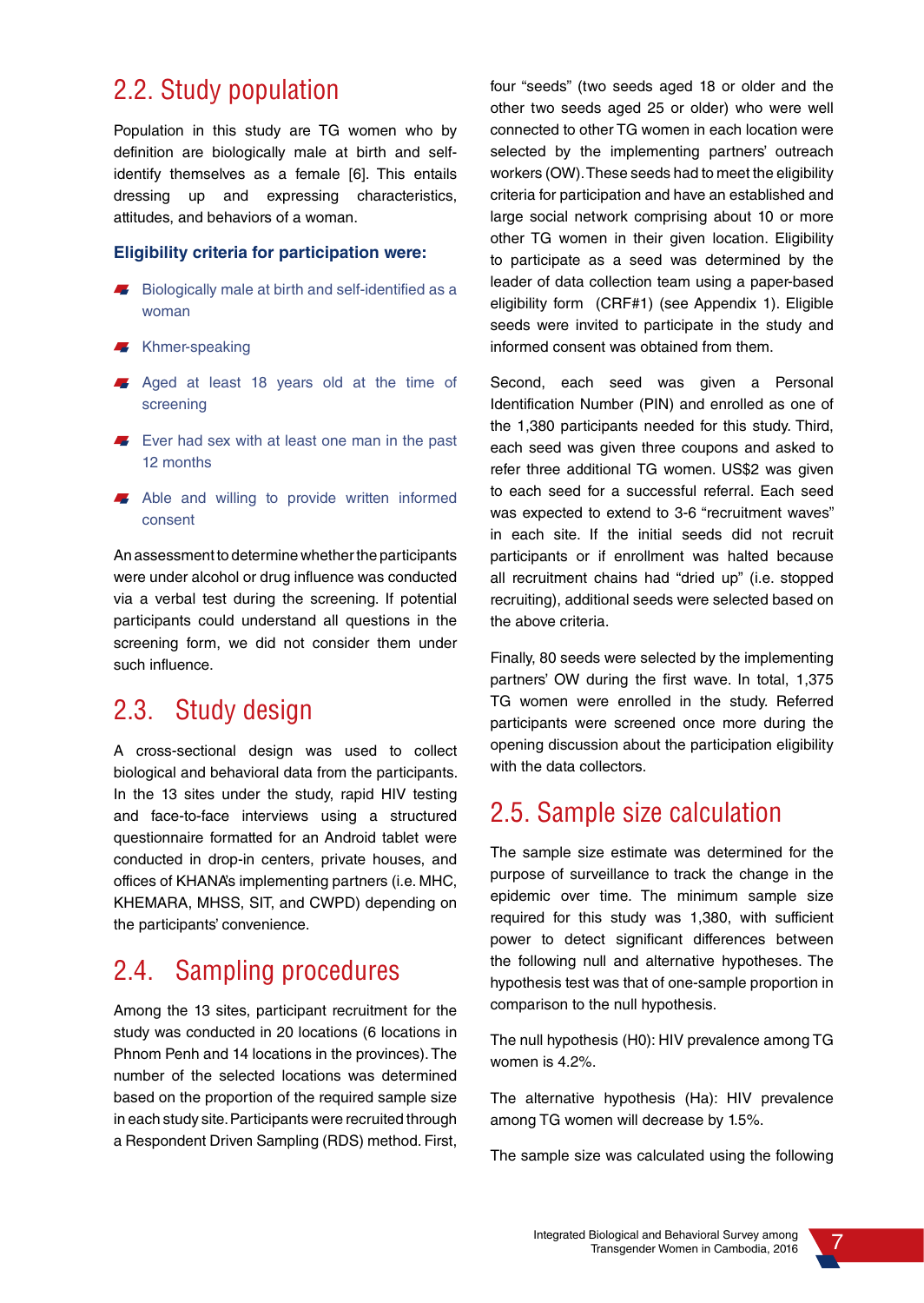formula and assumptions:

$$
\boxed{n = \frac{\text{poq}_\text{o}\Big(\textcolor{red}{\mathbf{Z}_{1-\alpha}} + \textcolor{red}{\mathbf{Z}_{1-\beta}}\sqrt{\frac{\textcolor{red}{p}_\text{1} \textcolor{red}{q}_\text{1}}{\textcolor{red}{p}_\text{o} \textcolor{red}{q}_\text{o}}\Big)^2 }{\textcolor{red}{\big(\textcolor{red}{p}_\text{1}-\textcolor{red}{p}_\text{o}\big)^{\!2}}}}
$$

- $\blacktriangleright$  P0 = estimated proportion in H0 (In the most recent survey, HIV prevalence among TG women was 4.2% in 2012.)
- $\blacktriangleright$  P1 = estimated proportion in Ha (The expected HIV prevalence among TG women in the current study is about 2.7 %)
- significance level at 5% in response to onesided test  $(Z \text{ score} = 1.645)$
- $Z(1-\beta)$  = power level of 80% (Z score = 0.83)
- Refusal rate of 10%
- **B** Design effect is assumed to be one.

Table 1 demonstrates the estimated TG women in each site, the anticipated sample size, and the actual number of participants recruited for the study. In five sites with the estimated number of TG women smaller than 100, all TG women were recruited. The total estimated sample size was 1,519.

#### Table 1: Number and proportion of the study participants in each study site

| <b>Sites</b>                                | <b>Estimated</b><br>number (n) | <b>Required</b><br>sample size (n) | <b>Interviewed</b><br>participants (n, %) |
|---------------------------------------------|--------------------------------|------------------------------------|-------------------------------------------|
| Battambang                                  | 403                            | 160                                | 151 (11.0)                                |
| Banteay Meanchey (Serei Sophoan,<br>Piopet) | 265                            | 110                                | 111 $(8.1)$                               |
| Kampong Cham                                | 50                             | 50                                 | 34(2.5)                                   |
| Kandal                                      | 114                            | 50                                 | 132 (9.6)                                 |
| Koh Kong                                    | 50                             | 50                                 | 27(2.0)                                   |
| Kampong Chhnang                             | 159                            | 60                                 | 43(3.1)                                   |
| Kampong Speu                                | 127                            | 50                                 | 47 (3.4)                                  |
| Phnom Penh                                  | 1474                           | 590                                | 541 (39.3)                                |
| Prey Veng                                   | 89                             | 89                                 | 54 (3.9)                                  |
| Preah Sihanouk                              | 59                             | 59                                 | 56 $(4.1)$                                |
| Siem Reap                                   | 297                            | 120                                | 124 (9.0)                                 |
| Svay Rieng                                  | 50                             | 50                                 | 31(2.3)                                   |
| <b>Tbong Khmum</b>                          | 31                             | 31                                 | 24(1.7)                                   |
| <b>Total</b>                                | 2871                           | 1349                               | 1375 (100.0)                              |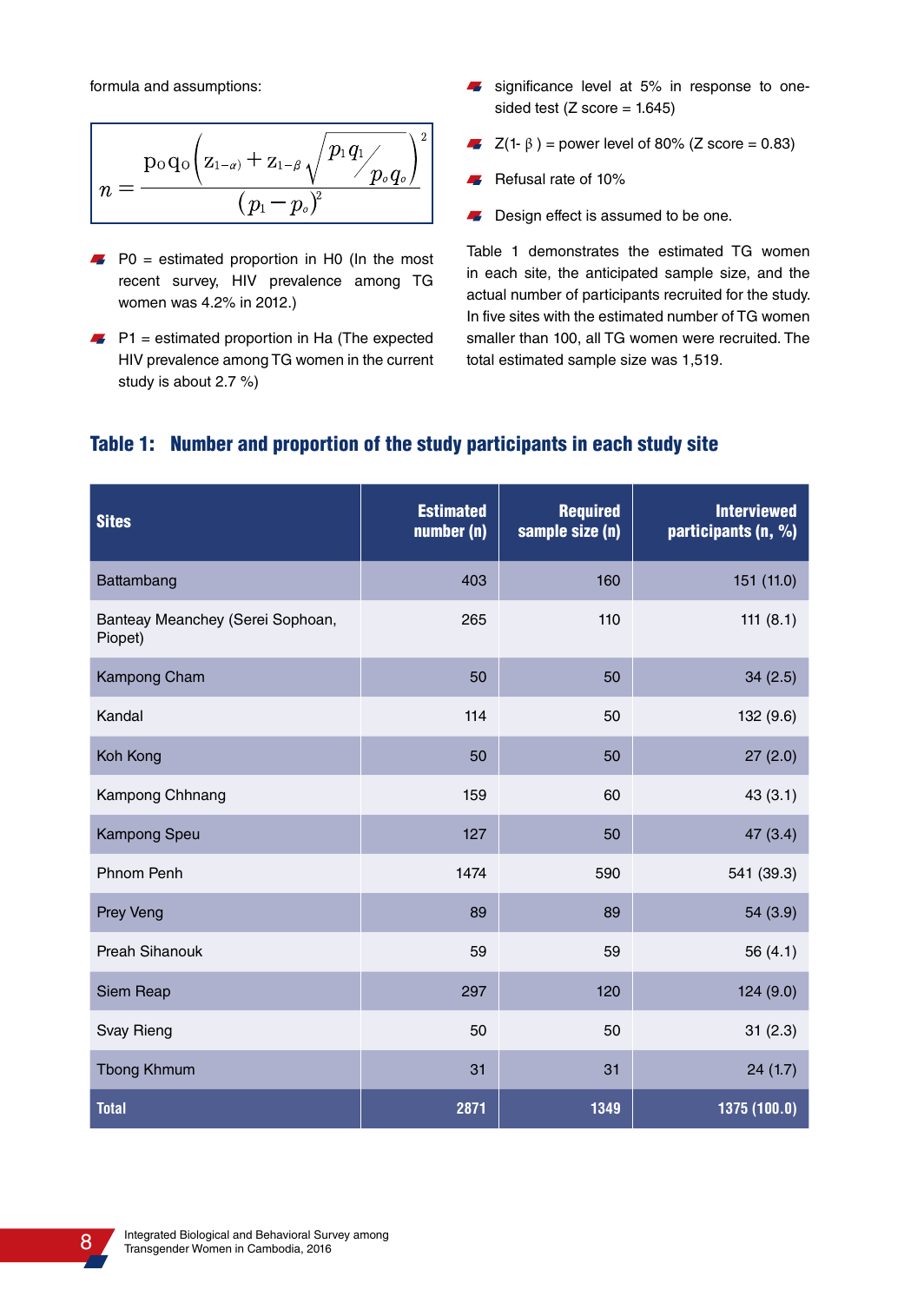# 2.6. Data collection procedures





Two teams were responsible for the data collection. Each team included one field supervisor, five interviewers, one lab technician, and one counselor from the Provincial AIDS and STI Program (PASP). The data collection procedure was performed as shown in Figure 2 above.

#### **2.6.1. Personal identification number (PIN)**

TG women who agreed to participate in the study were assigned a PIN. This PIN was used to link all data collected from this individual in each of the research steps. The PIN was not linked with any identity that may allow people to identify an individual participant. It was a 5-digit number (e.g. 010001, 020001), where the first digit denoted referral status (e.g. 01=seed, 02=recruiter/recruit), and the last four digits denoted the sequence in study participants of the respondent (from 0001 to 1380).

#### **2.6.2. Informed consent**

Pre-test counseling was provided, during which a qualified, trained counselor working for one of the volunteer confidential and counseling testing (VCCT) centers, introduced the informed consent process. The counselor explained the research study in details, including the process of HIV testing, potential risks and benefits of participation, and obtained written informed consent from the participants before any research study procedures are performed. The consent form was signed by both consent providers and consent receivers. The signed consent forms were kept securely in a locked metal box in the study van during the field data collection and then transferred to the office of FHI 360 in Phnom Penh.

### **2.6.3. Specimen collection**

Trained lab technicians as collaborators from government health facilities obtained a blood sample from the participants by finger-prick following the national protocol [20].

#### **2.6.4. Interviews**

Participants were interviewed by trained interviewers using a computer assisted survey instrument (CASI). Details about the questionnaire are described in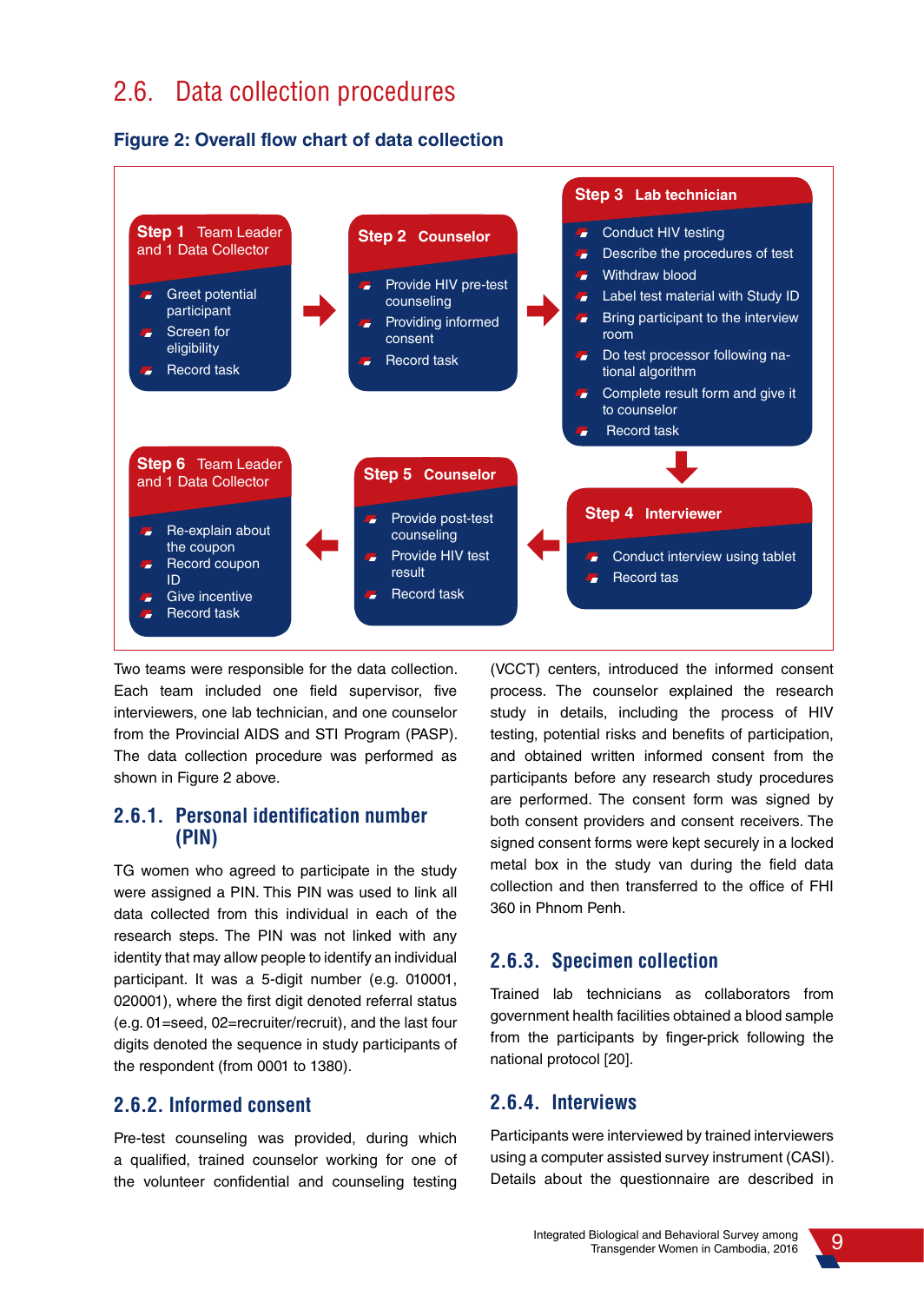Section 3.9. The questionnaire was set up in a webbased application and run on an Android tablet.

#### **2.6.5. HIV test results and post-test counseling**

Respondents were given an option to receive their results verbally after the interview. This screening test result, referred to as the "Determine test" was delivered in a private area at the data collection site to ensure confidentiality. Post-test counseling was provided for each respondent regardless of their HIV test result by the same counselor in accordance with all applicable NCHADS guidelines.

In the case of a positive, reactive result from the Determine test, the participant was told, "Your result suggests that you could be HIV positive. To be sure, please go to a VCCT center for a confirmatory test." For a negative, non-reactive result from the Determine test, the participant was told, "Your test result is HIV negative. If you practice behaviors that place you at risk for HIV, I encourage you to repeat this test again in 3-6 months."

Participants screened HIV positive at the study sites were then referred by the counselor for confirmatory testing at the nearest VCCT site. All referred participants were not required to pursue further confirmatory testing; however, they were given the appropriate resources and information to do so. Each referral was followed-up by a counselor to determine if confirmatory testing was pursued.

#### **2.6.6. Incentive**

After the survey and the HIV test were completed, each participant received up to US\$4 in cash to compensate for their time, and a package of three condoms. This amount of incentive was determined reasonable and equivalent to a typical meal for one person and the cost of transportation within five kilometers.

# 2.7. Referral mechanism

In the case of a positive, reactive result by Determine test, the participant was given phone numbers of the VCCT focal person and related NGO staff for a confirmatory test at the VCCT. The reactive case was also confidentially asked by the counselor to give their phone number for follow-up and support. The reactive case was not required to go to a VCCT for

a confirmatory test, but was advised to do so by the counselor. They were also advised to seek support for transportation from an NGO working in the area if they would go to a VCCT.

# 2.8. HIV testing procedures

Individuals who performed the HIV screening tests received refresher training prior to the beginning of the study, and tests were monitored for performance using quality control samples. Discordant results between screening and confirmatory tests have been investigated to elucidate potential causes and minimize potential erroneous results. In this situation, study participants were retested. In the case of human error, individuals performing screening tests were retrained before resuming activities in the study.

After a written informed consent was obtained, the lab technician performed an HIV screening by Determine™ test, while participants were interviewed. A non-reactive result establishes that an individual is not HIV-infected. A reactive result requires subsequent confirmatory tests, and participants were recommended to follow up at a VCCT center or local clinic for this testing. If screened reactive, participants were then asked if they have been previously diagnosed as HIV positive. In this study, participants screened reactive, with a previous diagnosis of HIV were referred to as "known HIV status". If screened reactive, without a previously known diagnosis, participants were referred to as "unknown HIV status". Since subsequent confirmatory testing for reactive participants was recommended, but not obligatory, follow up on these newly reactive participants was pursued more closely. The VCCT staff and confirmatory testing at local clinics were not managed by the study team.

# 2.9. Data collection training

Before the data collection, all interviewers and field supervisors were trained for three days on data collection methods and tool pretesting and reflection. The main objective of the training was to ensure all interviewers and field supervisors understood the procedures and were able to follow the standardized guidelines in the same manner, to ensure quality of the data. The training covered skills such as interview techniques, confidentiality, and privacy, as well as provided the study team the opportunity to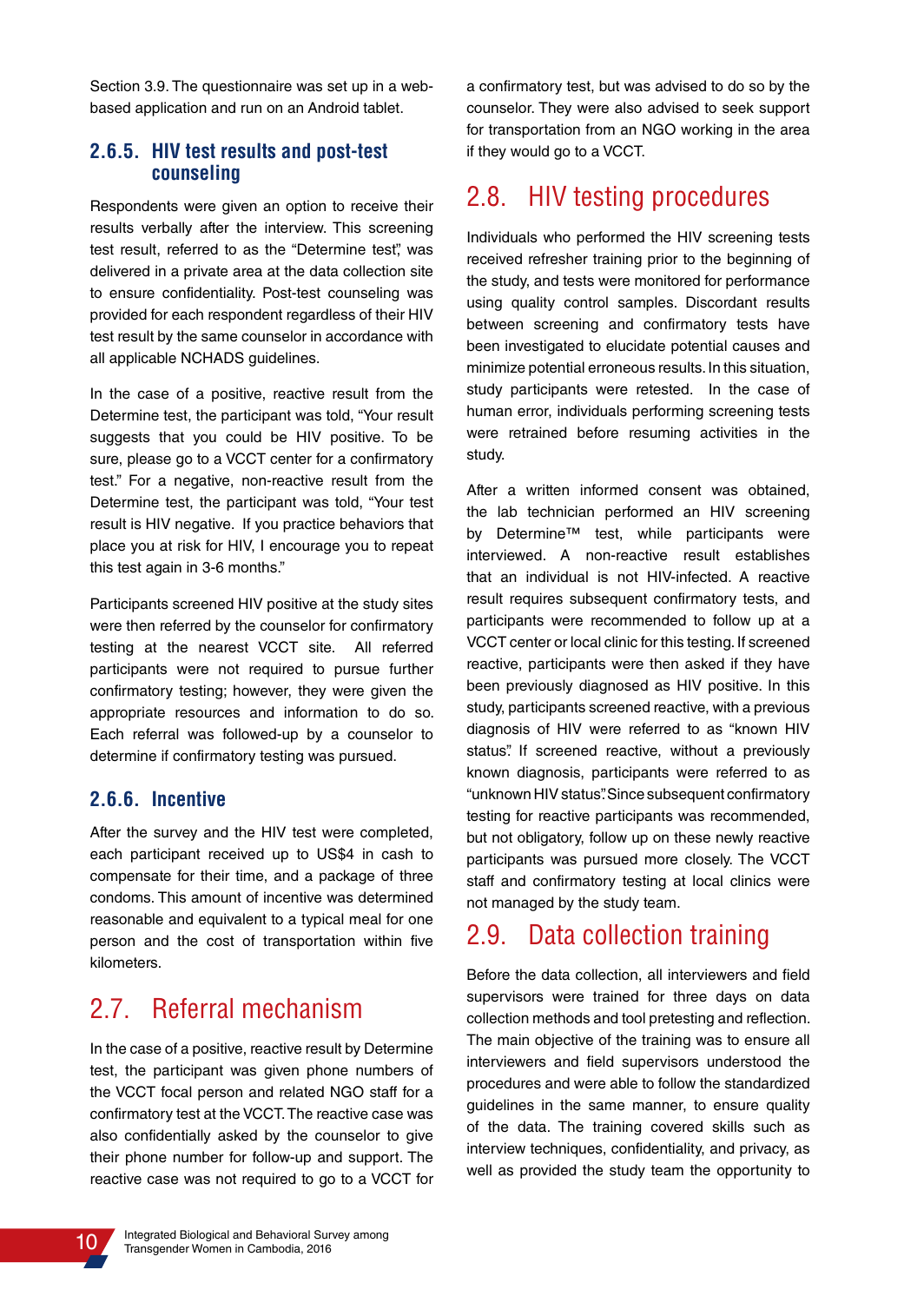practice the questionnaire administration. Facilitators also reviewed the study protocol during the training sessions, so that all team members would be thoroughly familiar with it. Regular review sessions with interviewers were conducted during the survey period to review progress and communicate any problems or issues which occurred during the data collection.

# 2.10. Questionnaire development

The questionnaire was developed using standardized and validated tools adapted from previous studies to measure key variables related to the objectives of the study. It was initially developed in English and then translated into Khmer, the national language of Cambodia. Another translator then back-translated it into English to ensure that the "content and spirit" of every original item was maintained. Clear instructions and explanations were included to avoid any confusion during the interviews.

Consultative meetings were held with representatives of TG women, community people, and NGOs working with TG women, as well as researchers and practitioners working on HIV and AIDS in Cambodia. Prior to data collection and constructing the final questionnaire, the team conducted a pilot study to ensure that the wording and contents of the questionnaire were culturally suitable, acceptable, and clearly understood by the study participants. In the pilot study, we conducted face-to-face interviews with 20 TG women recruited from Phnom Penh to assess the contents, format, length, language, and appropriateness of the questionnaire. Necessary modifications were made based upon feedbacks from the pilot study and from consultative meetings. The final version of the questionnaire was used for the main data collection.

#### **The questionnaire collected information on the following aspects:**

- 1. Socio-economic characteristics
- 2. Transgender identity and related experiences
- 3. Sexual behaviors and condom use in different relationships
- 4. Accessibility to condoms and lubricant
- 5. HIV/STI screening and care seeking behaviors
- 6. Substance use (alcohol, illicit drugs)
- 7. Experiences of stigma and discrimination in communities and health facilities
- 8. Mental health conditions
- 9. Exposure to HIV programs.

These items were adapted from previous literature, the most recent Cambodia Demographic and Health Survey, and other studies among key populations in Cambodia.

# 2.11. Data management

The investigators of this study ensured that the research field teams were trained on data collection techniques and ethical concerns in research. All study team members were required to demonstrate completion of an approved curriculum in human subject research ethics. A workshop provided a standardized approach with all research field workers and ensured the quality of data processing and management.

Data from the questionnaires were collected via Android tablets and saved on the tablet. At the conclusion of each day, the tablet was connected to the internet to synchronize data onto a secure server. This process was performed every day to avoid losing data. After synchronization, the data were cleared from the tablet. The data were collected over a two-month period. At the conclusion of the collection period, the data were downloaded from the secure server, tabulated, and transcribed into a Microsoft Excel format.

# 2.12. Data analyses

To track the change in HIV prevalence of TG women, we compared the prevalence rate with that of the 2012 study. The HIV prevalence (from the biological testing) was calculated by dividing the total number of HIV reactive cases with the total sample.

To examine the associated factors of HIV infection, we conducted both bivariate and multivariate analyses. In the bivariate analysis, the HIV reactive cases were stratified by socio-demographic characteristics, gender identities, hormone use, medical injection, sexual risk behaviors, STI experience, substance use, and discrimination. Chi-square test or Fisher's exact test (for an expected value  $\leq$  5) was used to identify the categorical variables with statistical significance.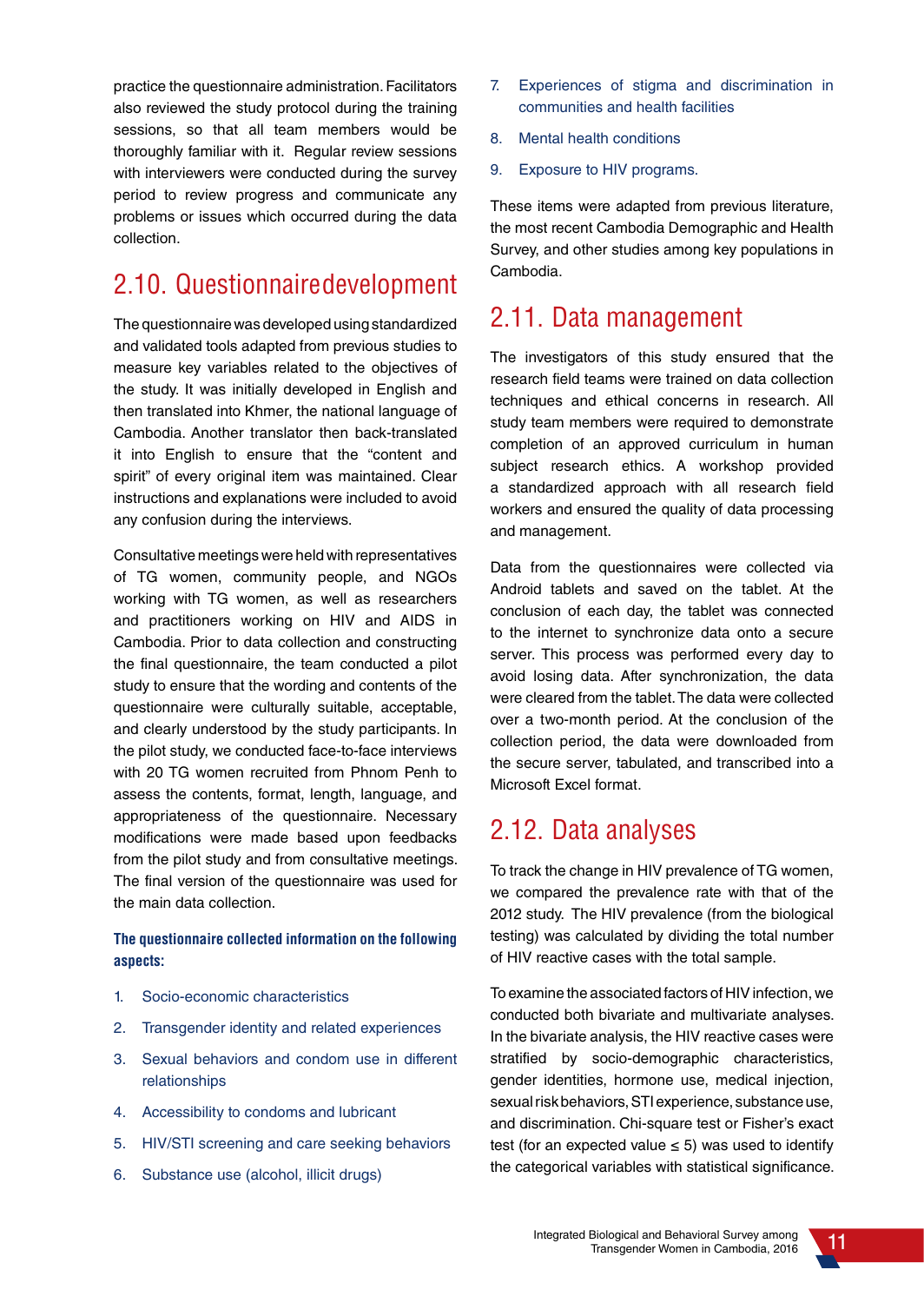We used multivariate logistic regression analysis to examine the independent factors associated with HIV infection. Variables with a significance level of 0.05 in the bivariate analysis were included in the multivariate model. In this multivariate analysis, backward elimination method was used to drop the variables with high p-values. The variable with the highest p-value was eliminated one by one from the model. Variables with a significance level of <0.05, variables found associated with HIV infection in previous studies (age, education, hormone, STI, and substance use), and variables theorized as risk factors of HIV infection (sharing syringe and needle for hormone injection, and illicit drug injection) were kept in the final model. STATA (Version 12.0 for Windows: Stata Corp, TX, U.S.) was used to conduct the data analyses.

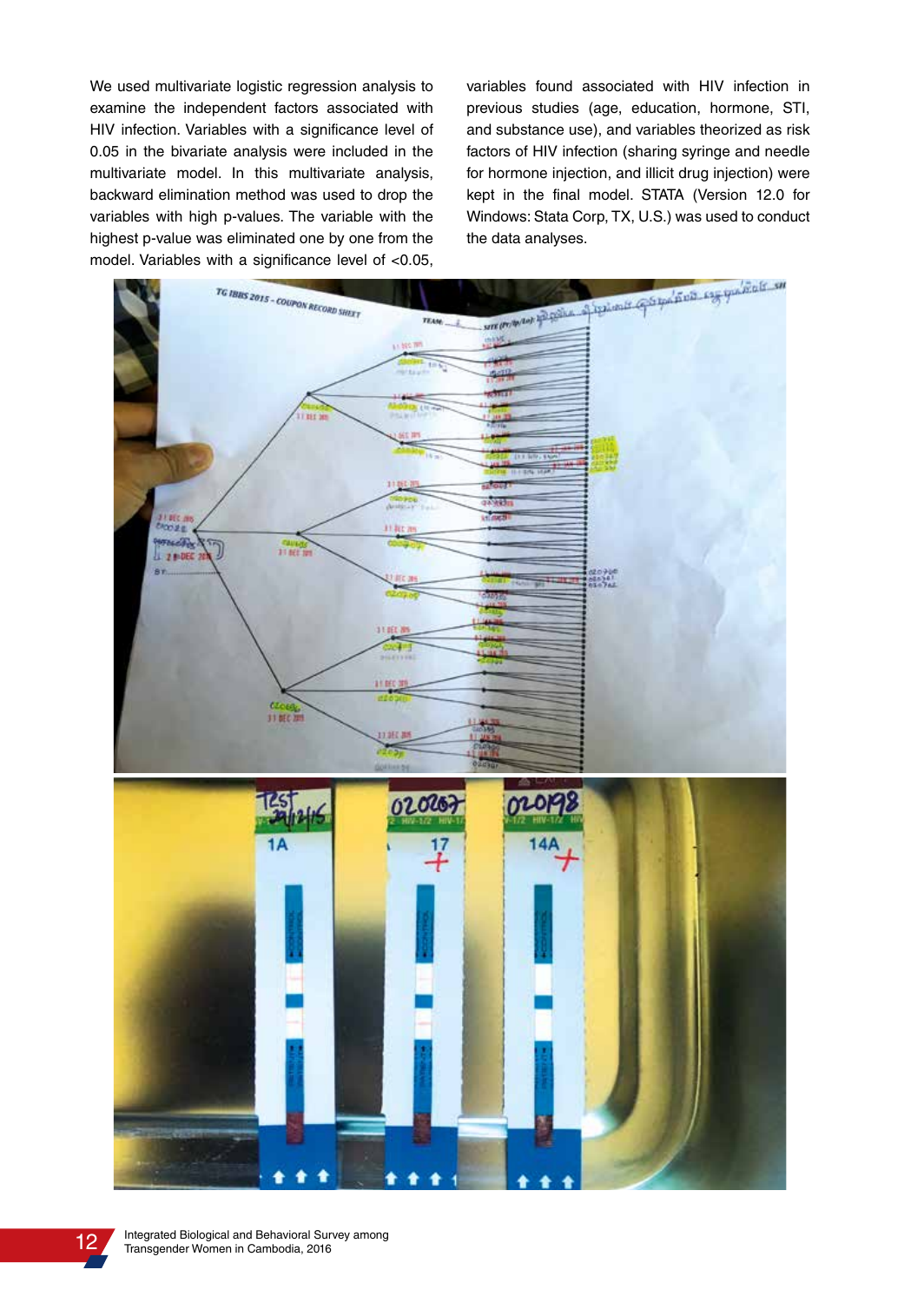

# 3.1. Respondent Driven Sampling (RDS)

### **Figure 3: Overview of Respondent Driven Sampling recruitment of the study participants**



Note: One node represents a TG woman participant. Each line connecting node represents one 'wave' of recruitment. Of each network, the top node represents the initial seed.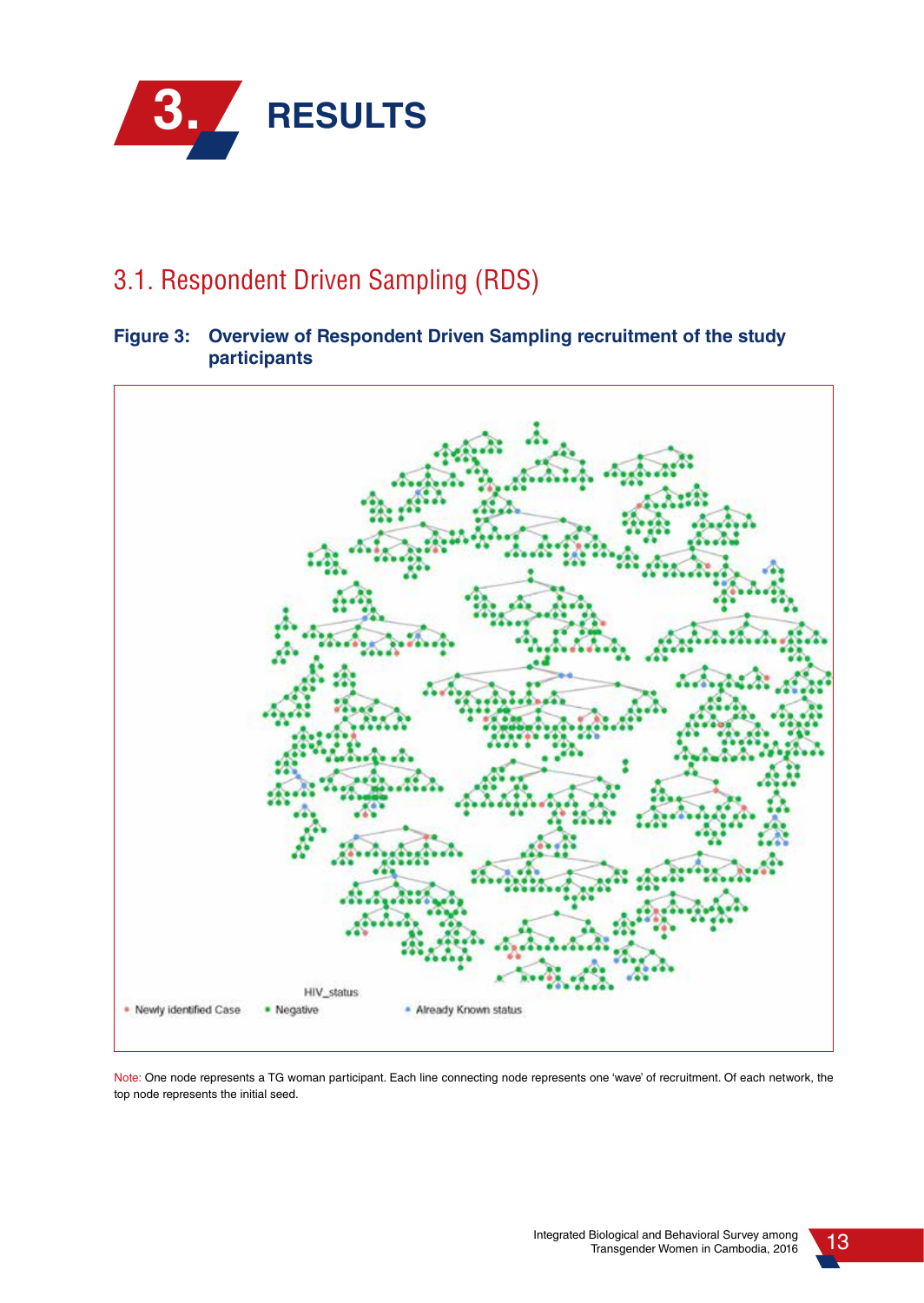Figure 3 shows the overview of RDS recruitment of TG women in the study sites. In this Figure, there are 1,375 nodes, representing 1,375 TG women, derived from 80 initial seeds plus 1,295 recruits. The recruitment was started with 80 initial seeds. Of these 80 seeds, 76 had referred at least one of their peers. During recruitment, 3,267 coupons were distributed (three coupons per initial seed and recruiter), and a total of 1,371 coupons were returned, giving the coupon return rate of 42.0%. Of people returned with the coupons, 1,295 (94.0%) completely participated in the study.

The longest wave of the recruitment was 10, with a median wave of 3 (IQR 2-5). The median number of 'personal networks' (the number of TG women each participant had a social relationship with) was 10 (IQR 5-20). Of the successful 76 seeds above, the median number of recruited participants per initial seed was 11 (IQR 5-25).

# 3.2. HIV prevalence

Figure 4 demonstrates the prevalence of HIV among TG women stratified by study site, in which they lived or worked. The overall prevalence of HIV was 5.9%. The highest prevalence of HIV was found among TG women in Banteay Meanchey (11.7%) and Siem Reap (11.3%), followed by Phnom Penh (6.5%) and Battambang (5.3%). Similar HIV prevalence rates were found in Kampong Speu (4.3%), Tbong Khmum (4.2%), and Kandal (4.2%). No HIV-positive case was detected in Koh Kong, Prey Veng, and Svay Rieng.

#### **Figure 4: Prevalence of HIV among the study participants by study site**



Figure 5 shows that the prevalence of HIV was significantly higher among TG women living in urban communities than among those living in rural communities (6.5% vs. 2.6%, p=0.02).

#### **Figure 5: Prevalence of HIV among the study participants by type of community**



As shown in Figure 6, the highest prevalence of HIV was found among TG women in the age group of 35-44 years old (13.1%), followed by those in the age group of >45 years old (11.4%). TG women in the age group of younger than 25 years old had the lowest HIV prevalence rate at 3.0%.





# 3.3. Characteristics of the study participants

#### **3.3.1. Socio-demographic information**

Table 2 shows socio-demographic characteristics of 1,375 participants included in this study. The majority of the participants (83.4%) were recruited from urban communities; 53.0% were younger than 25 years old; and 97.2% were never married. More than two-thirds of the participants (68.6%) completed high school, and 9.1% had higher education. The most common main occupations reported by the participants were hair dressers/beauticians (35.1%), laborers/farmers (17.5%), and entertainment workers (14.8%). More than one-third of the participants (38.6%) reported their average monthly income in the past six months of US\$ 100-199, while 16.5% reported it to be more than US\$ 300.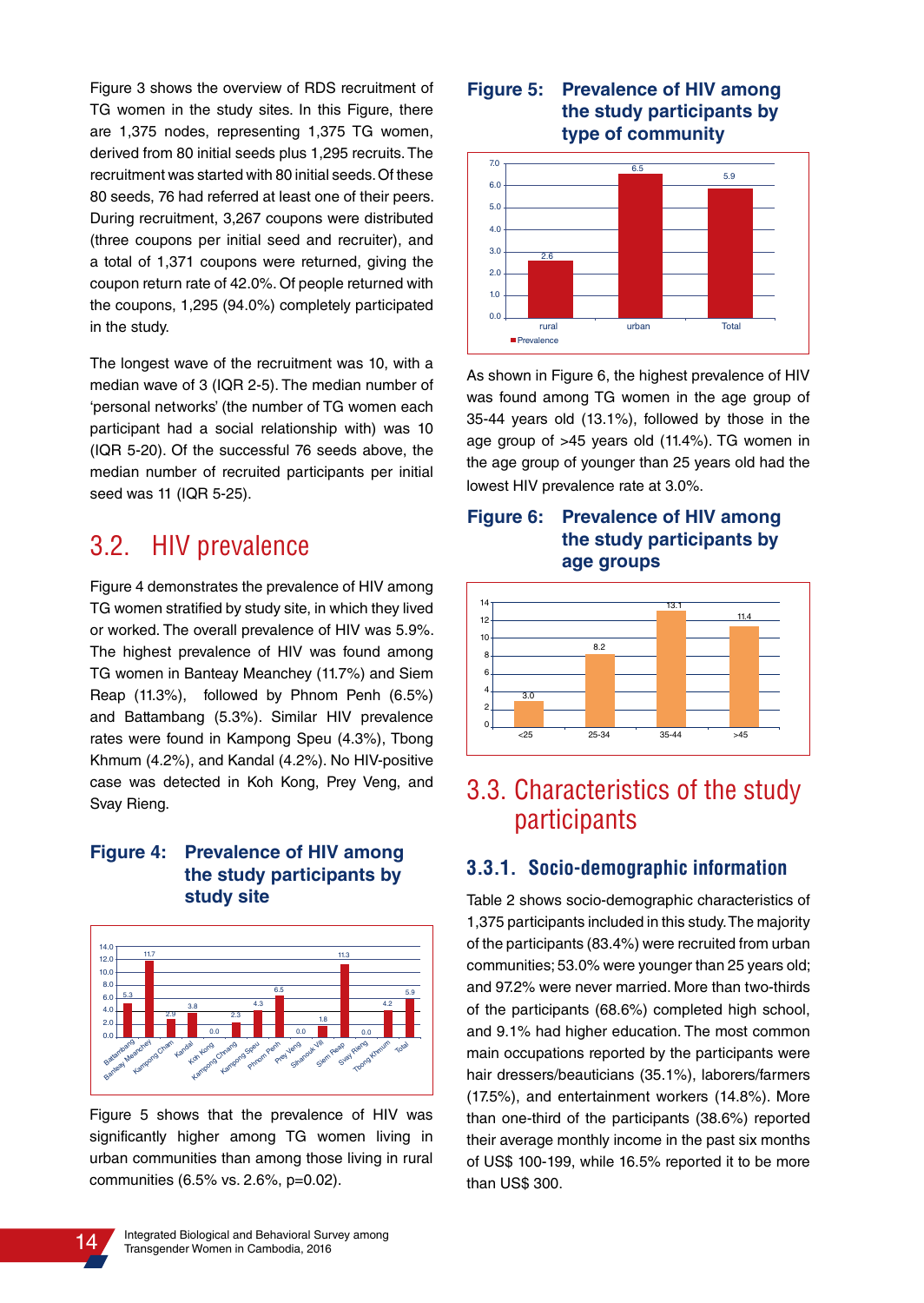## Table 2: Descriptive characteristics of the study participants

| <b>Variables</b>                                            | n (%)        |
|-------------------------------------------------------------|--------------|
| <b>Community Type</b>                                       |              |
| Urban                                                       | 1146 (83.4)  |
| Rural                                                       | 229 (16.6)   |
| Age                                                         |              |
| $18 - 25$                                                   | 729 (53.0)   |
| 25-34                                                       | 503 (36.6)   |
| 35-44                                                       | 99 (7.2)     |
| $\geq 45$                                                   | 44 (3.2)     |
| <b>Current marital status</b>                               |              |
| Married                                                     | 7(0.5)       |
| Widowed/divorced/separated                                  | 18(1.3)      |
| Never married                                               | 1334 (97.2)  |
| Refuse to answer                                            | 16(1.2)      |
| Education [in years, median (IQR)]                          | $9(7-12)$    |
| Primary (0-6)                                               | 307 (22.3)   |
| High school (7-12)                                          | 943 (68.6)   |
| Higher education (>12)                                      | 125(9.1)     |
| <b>Main occupation</b>                                      |              |
| Unemployed                                                  | 64 (4.7)     |
| Hair dresser/beautician                                     | 482 (35.1)   |
| Office worker (government/private company staff)            | 50(3.6)      |
| Labor/farmer                                                | 241 (17.5)   |
| Seller                                                      | 149 (10.8)   |
| <b>Entertainment Worker</b>                                 | 203 (14.8)   |
| <b>Student</b>                                              | 108(7.9)     |
| NGO staff                                                   | 34(2.5)      |
| Other                                                       | 44 (3.2)     |
| Average monthly income in past 6 months (USD, median (IQR)) | 150 (90-200) |
| < 100                                                       | 351 (25.6)   |
| 100-199                                                     | 530 (38.6)   |
| 200-299                                                     | 266 (19.3)   |
| $\geq 300$                                                  | 226 (16.5)   |

**Abbreviations:** NGO, non-governmental organization; USD, United States dollar; IQR, interquartile range.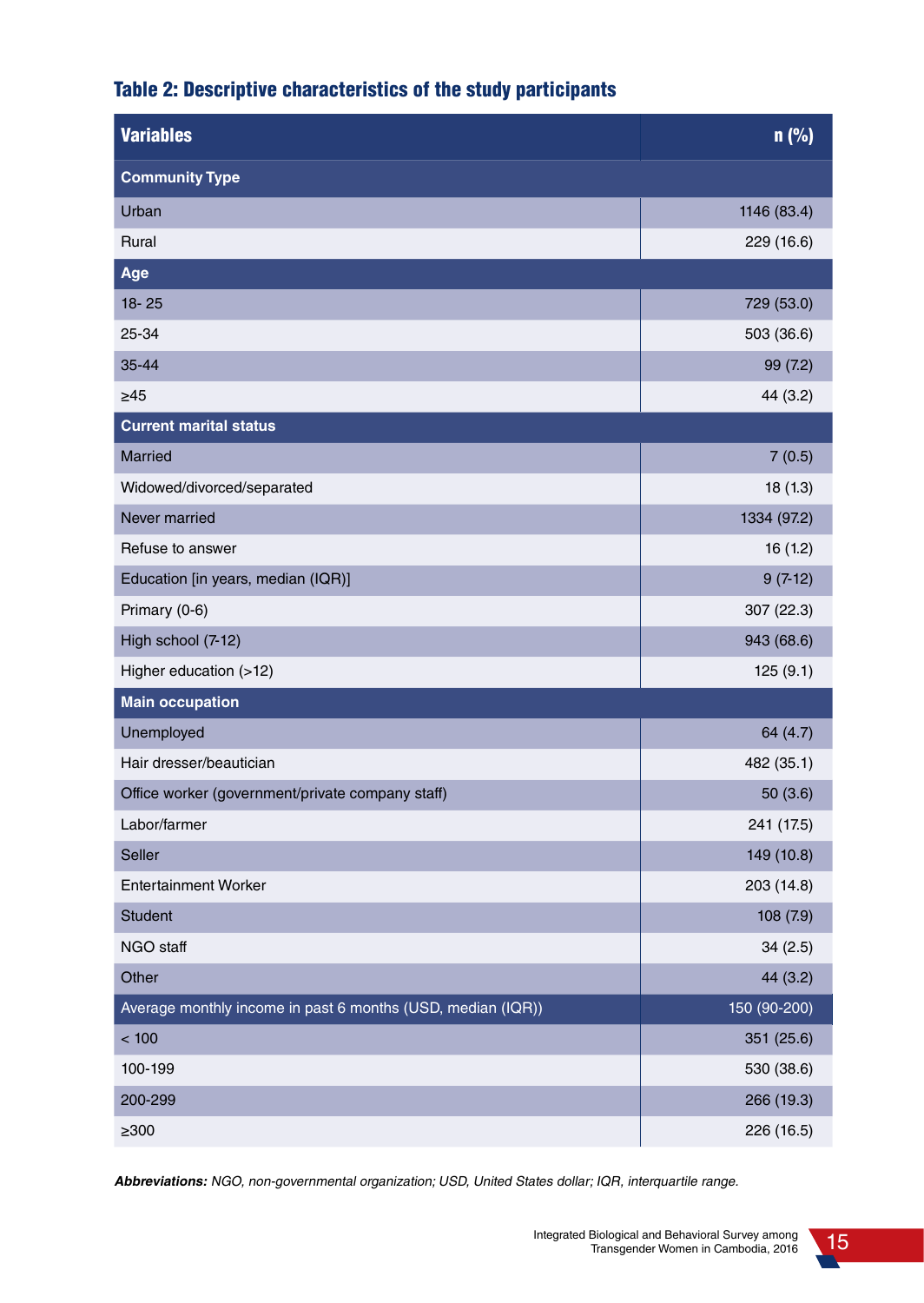### **3.3.2. Gender identity and hormone use experiences**

Table 3 shows that 42.2% of the participants identified themselves as female, while 57.2% identified as third gender. About half of them (48.0%) reported dressing up as a woman all the time. Of total, 45.0% reported ever used hormone or other substances for beauty purposes such as pills (45.0%), injection (18.3%), and skin patches (14.0%). The injections were mostly reported to be performed by skilled personnel (12.9%), followed by non-skilled personnel (4.9%), and self-injection (1.2%). Of those who have injected the substances, 1.5% reported ever sharing needles while injecting the substances, and 9.2% had ever had an operation to change any part of their body to become more feminine. Lifetime injection for medical purposes was reported at 70.3% and performed at a public facility (23.2%), private facility (50.0%), NGO (5.7%), community health provider (19.9%), and other places (1.2%).

#### Table 3: Gender identity and hormone use experiences of the study participants

| <b>Variables</b>                                                         | n(%)       |  |
|--------------------------------------------------------------------------|------------|--|
| <b>Self-identified</b>                                                   |            |  |
| Female                                                                   | 580 (42.2) |  |
| Third gender                                                             | 786 (57.2) |  |
| Uncertain                                                                | 8(0.6)     |  |
| Frequency of dressing up as a woman                                      |            |  |
| All the time                                                             | 660 (48.0) |  |
| Not all the time                                                         | 715 (52.0) |  |
| Ever used hormone/non-hormone substances                                 | 618 (45.0) |  |
| Pill                                                                     | 561 (40.8) |  |
| Injection                                                                | 252 (18.3) |  |
| Skin patches                                                             | 192 (14.0) |  |
| How hormone/non-hormone substance hormone were injected                  |            |  |
| Self-injection                                                           | 17(1.2)    |  |
| Injected by skilled personnel                                            | 177 (12.9) |  |
| Injected by non-skilled personnel                                        | 67(4.9)    |  |
| Ever shared needles when injecting beauty substances                     | 20(3.2)    |  |
| Ever had operation to change any parts of your body to become a<br>woman | 127 (9.2)  |  |
| Ever injected for medical purposes                                       | 966 (70.3) |  |
| Place of last medical injection                                          |            |  |
| <b>Public facility</b>                                                   | 224 (23.2) |  |
| Private facility                                                         | 483 (50)   |  |
| <b>NGO</b>                                                               | 55 (5.7)   |  |
| Community health provider                                                | 192 (19.9) |  |
| Other                                                                    | 12(1.2)    |  |

**Abbreviation:** NGO, non-governmental organization.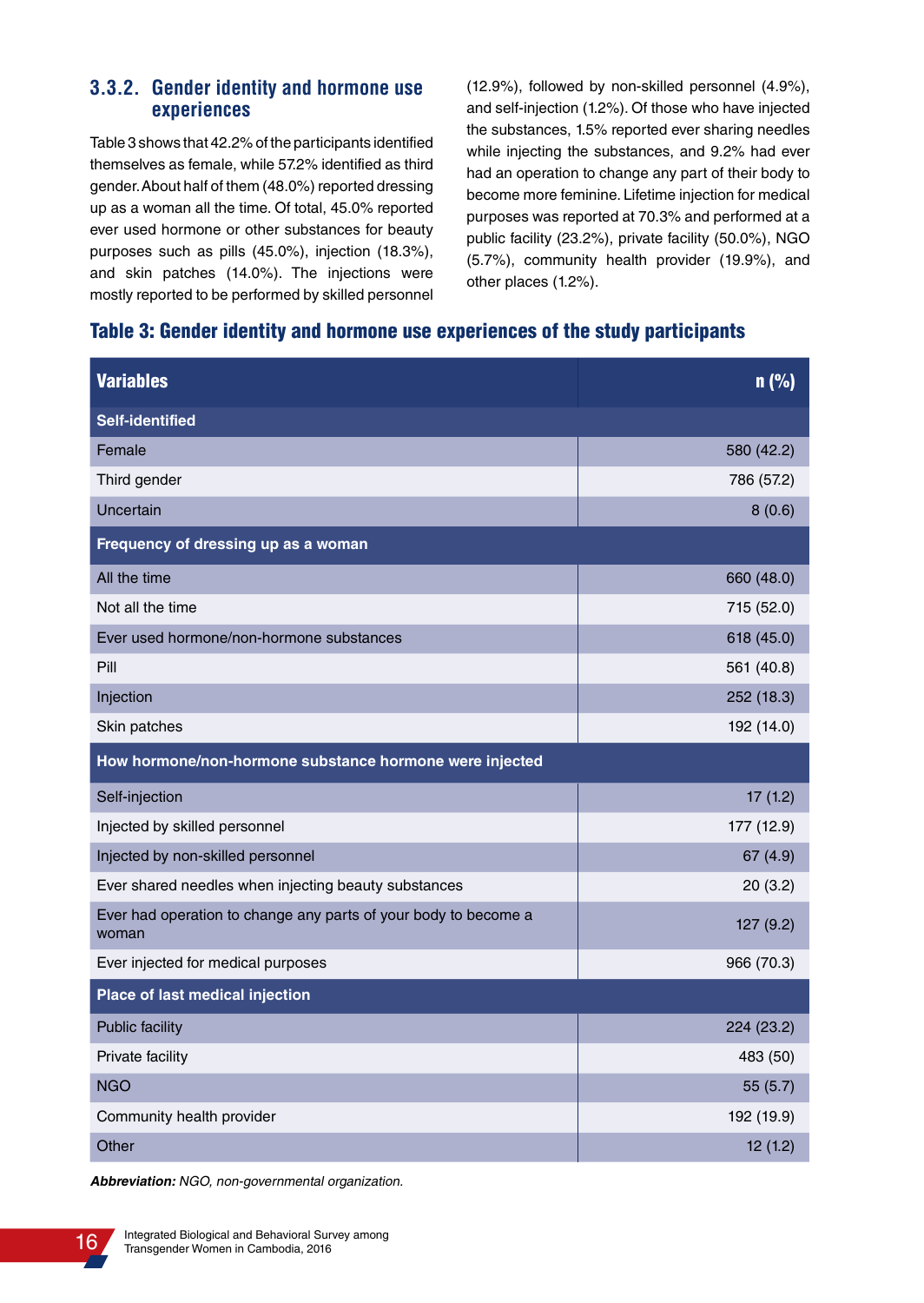### **3.3.3. Sexual behaviors**

Table 4 shows information about the participants' sexual experiences with women. Of total, 8.5% reported ever had sex with a woman in their lifetime, and 2.2% reported ever had sex with a woman in the past 12 months. Of those who engaged in intercourse with a woman in the past 12 months, 66.7% reported having sex not in exchange for money, and 33.3% reported both in exchange and not in exchange for money.

### Table 4: Sexual behaviors of the study participants with biological women

| <b>Variables</b>                                     | $n$ (%)     |  |
|------------------------------------------------------|-------------|--|
| Ever had sex with a woman (lifetime)                 | 117 $(8.5)$ |  |
| Ever had sex with a woman in the past 12 months      | 30(25.6)    |  |
| Type of female sexual partners in the past 12 months |             |  |
| Female commercial partners                           | 0(0.0)      |  |
| Female non-commercial partners                       | 20(66.7)    |  |
| Both (commercial/non-commercial)                     | 10(33.3)    |  |

Table 5 shows information about participants' sexual experiences with men. Nearly all respondents (97.9%) have had sexual intercourse with a man. The majority (87.5%) reported a receptive role, while only 2.2% reported an insertive role, and 10.3% reported both roles. In the past three months, 86.0% had anal sex with a man, of which 61.9% used condom in their last sex. Among all participants, 81.6% had sex not in exchange for money/gifts, of which 62.1% reported not always using condoms in the past three months by giving the reasons that they were in relationship (62.8%); their partners were not HIV/STI infected (31.0%); no condom was available (27.1%); they felt better without condom (20.9%); and their partners refused to use it (17.1%). Among all participants, 29.8% had sex in exchange for money/gifts, of which 40.0% reported not always using condoms in the past three months by giving the reasons that no condom was available (39.8%); they were in relationship (32.6%); their partners refused to use it (29.8%); and they felt better without condom (21.6%).

### Table 5: Sexual behaviors of the study participants with biological men

| <b>Variables</b>                                            | $n$ (%)     |
|-------------------------------------------------------------|-------------|
| Had sex with a man in the past 12 months                    | 1309 (97.3) |
| Role in anal sex with a man                                 |             |
| Insertive                                                   | 29(2.2)     |
| Receptive                                                   | 1145 (87.5) |
| <b>Both</b>                                                 | 135(10.3)   |
| Had anal sex with a man, past 3 months                      | 1183 (86.0) |
| Number of male partners in past 3 months [median (IQR)]     | $3(1-7)$    |
| Used condom at last anal sex                                | 732 (61.9)  |
| Anal sex with male non-commercial partners in past 3 months | 1122 (85.7) |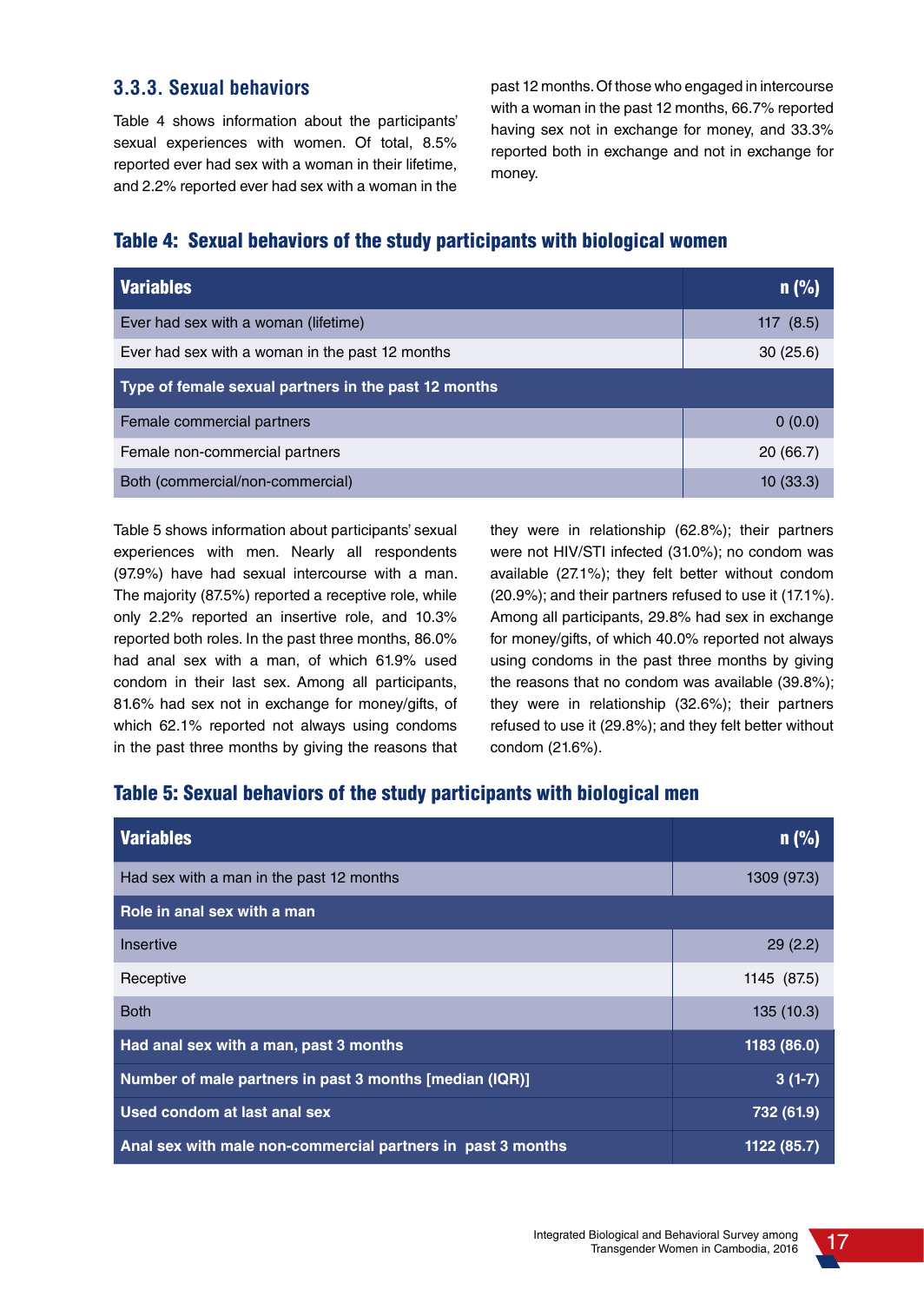| Number of male non-commercial partners in past 3 months (median (IQR))             | $3(1-5)$   |  |
|------------------------------------------------------------------------------------|------------|--|
| Condom use in anal sex with male non-commercial partner in past 3 months           |            |  |
| Not always                                                                         | 697 (62.1) |  |
| Always                                                                             | 425 (37.9) |  |
| Reason for not using condoms with male non-commercial partner in the past 3 months |            |  |
| We are in a relationship                                                           | 438 (62.8) |  |
| He/she is not HIV/STI infected                                                     | 216 (31.0) |  |
| Too high to use condom                                                             | 37(5.3)    |  |
| No condom available                                                                | 189 (27.1) |  |
| Feel better without condom                                                         | 146 (20.9) |  |
| I am HIV-infected                                                                  | 2(0.3)     |  |
| I penetrated, so I am not at risk                                                  | 4(0.6)     |  |
| Partner refused                                                                    | 119 (17.1) |  |
| Other                                                                              | 11(1.6)    |  |
| Had sex with a male commercial partner in the past 12 months                       | 410 (29.8) |  |
| Number of male commercial partners in the past 3 months                            | 7.6 (15.8) |  |
| Condom use with male commercial partners in the past 3 months                      |            |  |
| Not always                                                                         | 164 (40.0) |  |
| Always                                                                             | 246 (60.0) |  |
| Reasons for not using condoms with male commercial partners                        |            |  |
| We are in a relationship                                                           | 59 (32.6)  |  |
| She is not HIV/STI infected                                                        | 25 (13.8)  |  |
| Too high to use condom                                                             | 17(9.4)    |  |
| No condom available                                                                | 72 (39.8)  |  |
| Feel better without condom                                                         | 39 (21.6)  |  |
| I penetrated, so I am not at risk                                                  | 1(0.6)     |  |
| Partner refused                                                                    | 54 (29.8)  |  |
| Other                                                                              | 7(2.2)     |  |

**Abbreviations:** HIV, human immunodeficiency virus; IQR, interquartile range; STI, sexually transmitted infection.

### **3.3.4. Access to condoms and lubricant**

Figure 7 shows the access to condoms and lubricant in the past 12 months. The most commonly reported sources of condoms and lubricant were friends/ outreach workers (71.8% and 70.6% for condoms and lubricant, respectively), followed by pharmacies/ drug stores/clinics (43.9% and 39.0% for condoms and lubricant, respectively).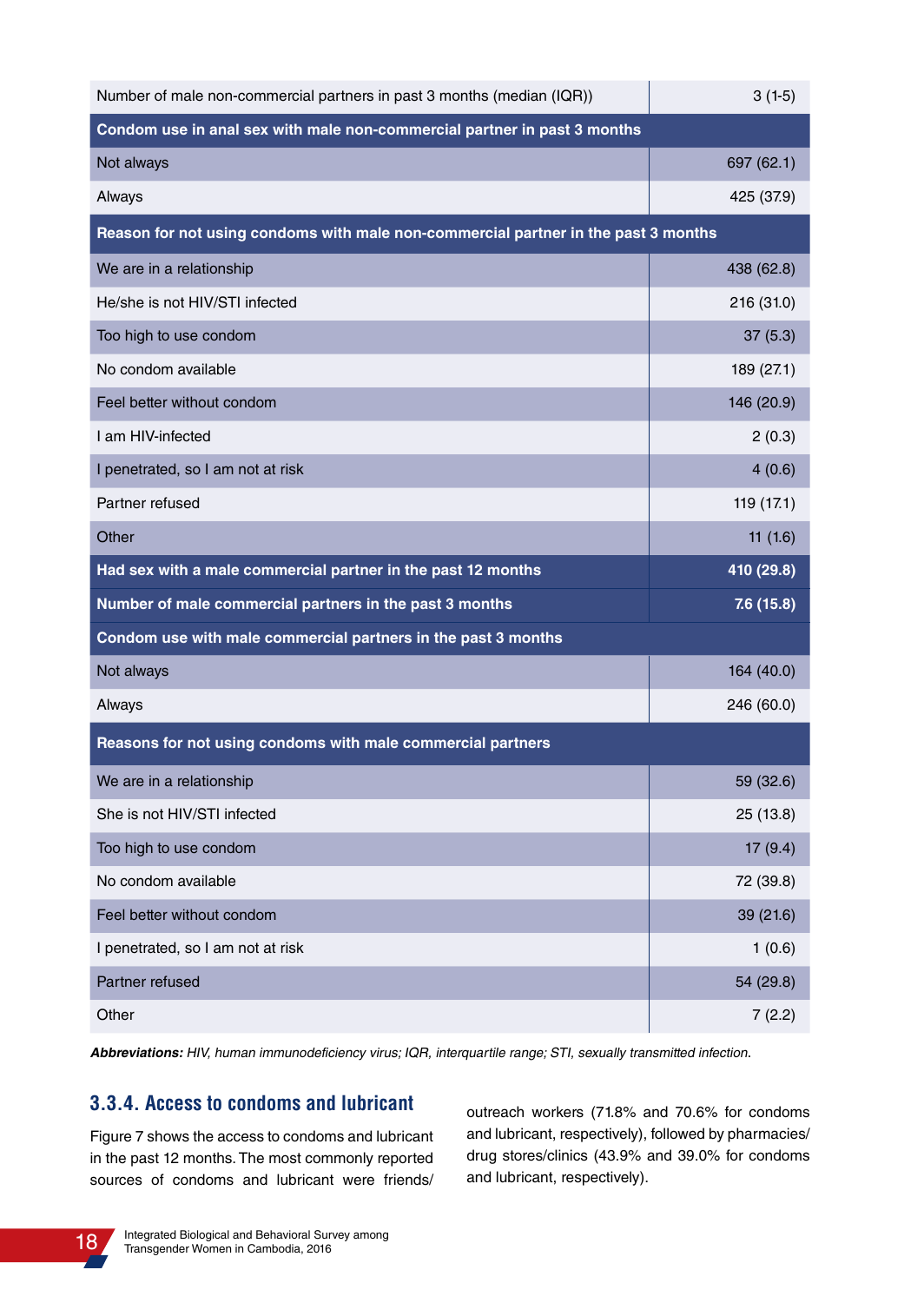#### **Figure 7: Access to condoms and lubricant by type of facility in the past 12 months**



#### **3.3.5. STI symptoms and treatment**

Table 6 shows the experiences of STI symptoms and treatment seeking behaviors among TG women in this study. Of the total survey sample, 14.0% reported that they had experienced at least one STI symptom in the past 12 months. The most commonly reported symptoms were symptoms on the anus (6.1%). Of those with the symptoms, 138 (71.1%) reported seeking treatment for their most recent symptom from an NGO facility (21.5%), private pharmacy (16.4%), public facility (16.4%), and private facility (14.9%).

### Table 6: STI symptoms and treatment experiences of the study participants

| <b>Variables</b>                                                       | $n$ (%)    |  |
|------------------------------------------------------------------------|------------|--|
| STI symptoms experienced in the past 12 months                         | 193 (14.0) |  |
| Cut or sores in the genital area                                       | 46 (3.4)   |  |
| Swelling in the genital area                                           | 16(1.2)    |  |
| Abnormal urethral discharge                                            | 36(2.6)    |  |
| Symptoms on the anus                                                   | 84(6.1)    |  |
| Symptom in the mouth/throat                                            | 39(2.8)    |  |
| Facility where treatment for the most recent STI symptoms was received |            |  |
| Did not seek treatment                                                 | 57 (29.2)  |  |
| Private pharmacy                                                       | 32(16.4)   |  |
| Private facility                                                       | 29 (14.9)  |  |
| <b>Public facility</b>                                                 | 32(16.4)   |  |
| <b>NGO</b> facility                                                    | 42 (21.5)  |  |
| <b>Traditional healer</b>                                              | 3(1.5)     |  |

**Abbreviations:** NGO, non-governmental organization; STI, sexually transmitted infection.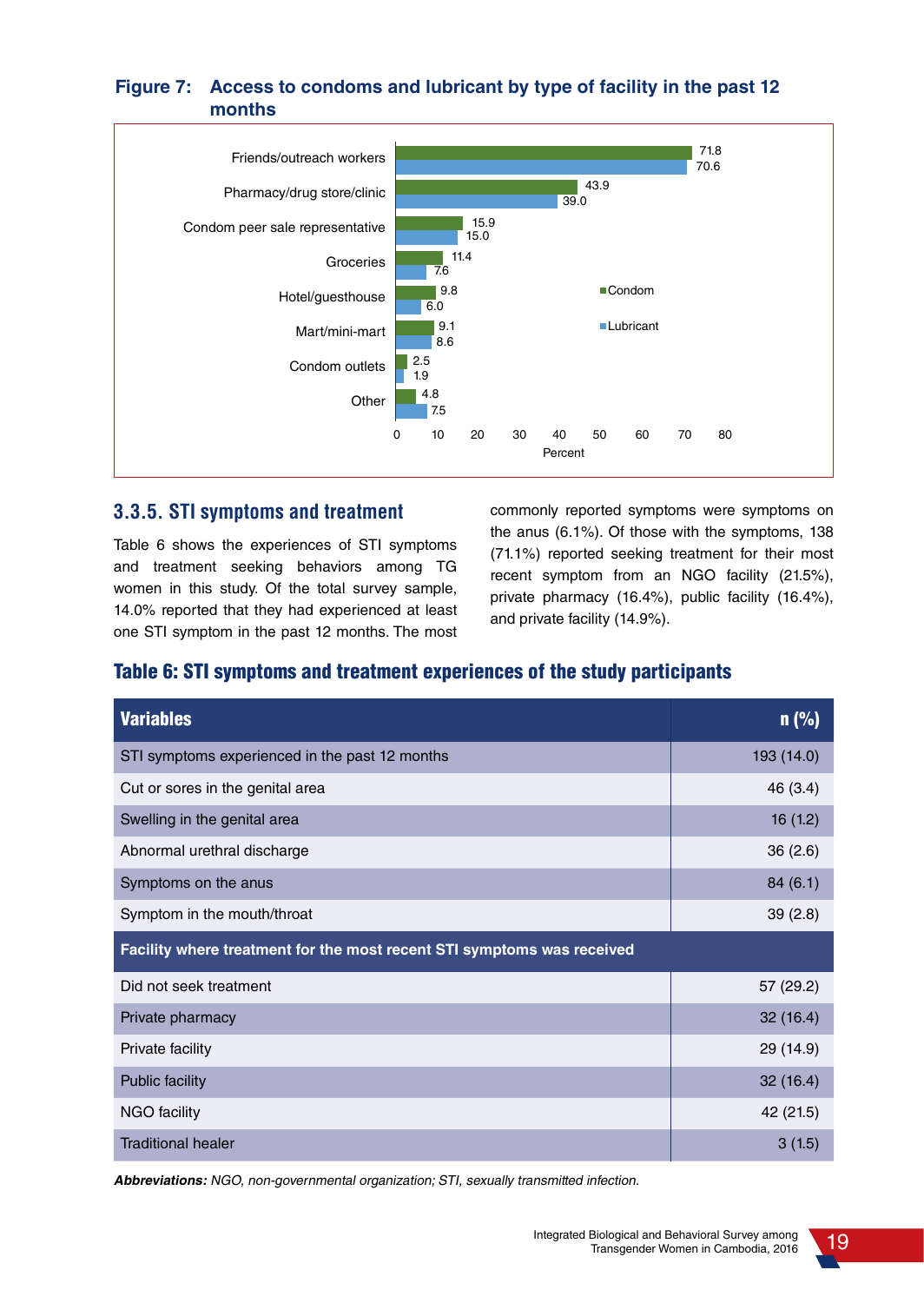#### **3.3.6. HIV testing experiences and status awareness**

Table 7 shows HIV testing experience and status. Of total, 19.6% had never been tested for HIV before, while 44.3% had been tested within the past six months. Of those who had been tested and received results, 3.6% reported being HIV positive. Among those who reported being HIV positive, 94.9% were currently on ART. Majority of the testing (69.7%) were done at an NGO facility. Many participants (82.9%) said they were willing to use the HIV selftest if it were available. When asked if they had ever heard of pre-exposure prophylaxis (PrEP), 37.6% participants answered 'Yes.' Regarding the likeliness of using PrEP, 88.9% said they would likely use it and that they would prefer to access the PrEP at a local NGO (53.5%) over other locations.

### Table 7: HIV testing experience and status awareness of the study participants

| <b>Variables</b>                                      | n(%)        |
|-------------------------------------------------------|-------------|
| Ever been tested for HIV                              |             |
| <b>Never</b>                                          | 269 (19.6)  |
| 1-3 months                                            | 431 (31.4)  |
| 4-6 months                                            | 178 (12.9)  |
| 7-12 months                                           | 346 (25.1)  |
| > 12 months ago                                       | 151 (11.0)  |
| Received results from the last HIV test               | 1079 (97.5) |
| <b>Self-reported HIV positive</b>                     | 39(3.6)     |
| <b>Currently on ART</b>                               | 37 (94.9)   |
| Place of the most recent HIV test                     |             |
| <b>Private facilities</b>                             | 119 (10.8)  |
| <b>Public facilities</b>                              | 208 (18.8)  |
| NGO facilities/community based HIV testing            | 771 (69.7)  |
| Other                                                 | 9(0.8)      |
| Willingness to use HIV self-test if it were available | 842 (82.9)  |
| Ever heard of Pre-exposure prophylaxis (PrEP)         | 359 (37.6)  |
| <b>Likeliness of using PrEP</b>                       |             |
| <b>Unlikely</b>                                       | 79 (8.3)    |
| Likely                                                | 849 (88.9)  |
| Not sure                                              | 27(2.8)     |
| Preferred place to access PrEP if available           |             |
| <b>Local NGOs</b>                                     | 511 (53.5)  |
| <b>ART</b> clinic                                     | 148 (15.5)  |
| Pharmacy                                              | 270 (28.3)  |
| Other                                                 | 26(2.7)     |

**Abbreviations:** ART, antiretroviral therapy; HIV, human immunodeficiency virus; NGO, non-governmental organization; PrEP, pre-exposure prophylaxis.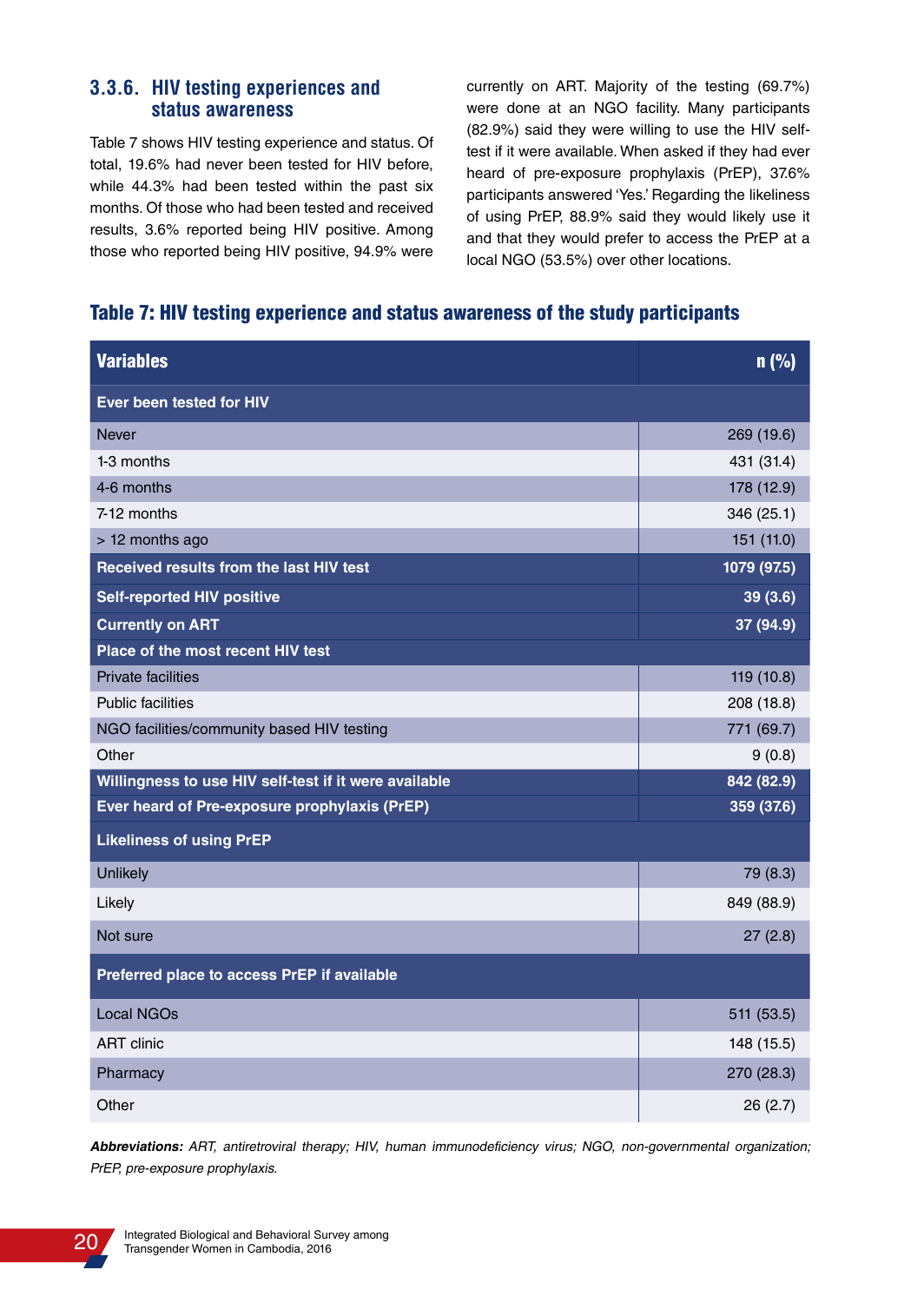### **3.3.7. Substance use**

Table 8 depicts the reported alcohol and illicit drug use among TG women in this study. Of total, 75.9% reported drinking at least one can of beer or a glass of wine in the past three months. More than half (56.1%) responded that this occurred less than once a month, while 8.1% responded four or more times a week. Of total, 10.1% reported having used some form of ATS-amphetamine-type stimulant (Yama, Crystal Ice, Ecstasy), while 0.9% reported having used other drugs (Marijuana, Heroin, etc.). Of total, 1.5% reported having injected some form of illicit drugs in the past three months, and 6.5% reported having sex during or after using illicit drugs.

#### Table 8: Substance use among the study participants

| <b>Variables</b>                                                       | $n$ (%)     |
|------------------------------------------------------------------------|-------------|
| Drank at least one can of beer or glass of wine in the past 3 months   | 1042 (75.9) |
| Frequency of having more than 5 drinks in one day in the past 3 months |             |
| Never more than five drinks                                            | 336 (24.4)  |
| Less than once a month                                                 | 771 (56.1)  |
| 1-3 times a week                                                       | 157(11.4)   |
| 4 or more times a week                                                 | 111(8.1)    |
| Ever used illicit drugs in the past 12 months                          |             |
| <b>Never</b>                                                           | 1224 (89.0) |
| Yes, ATS (Yama, crystal ice, ecstasy)                                  | 139(10.1)   |
| Other drugs (Marijuana, Heroin, etc.)                                  | 12(0.9)     |
| Ever injected any illicit drugs in the past 3 months                   | 20(1.5)     |
| Ever had sex during/after using illicit drugs in the past 3 months     | 89 (6.5)    |

**Abbreviation:** ATS, Amphetamine-type stimulants.

#### **3.3.8. Discrimination**

Figure 8 shows the discrimination experienced by TG women in this study because of their transgender identity or gender presentation. Of total, 42.1%experienced problems getting a job, whereas 24.3% experienced problems losing a job. The next most common discrimination experienced was sexual abuse or assault (39.2%), while the least common form of discrimination reported in this study were problems getting services from an HIV prevention program (8.5%) and had problems getting health or medical services (9.1%).

#### **Figure 8: Discrimination experiences of the study participants**

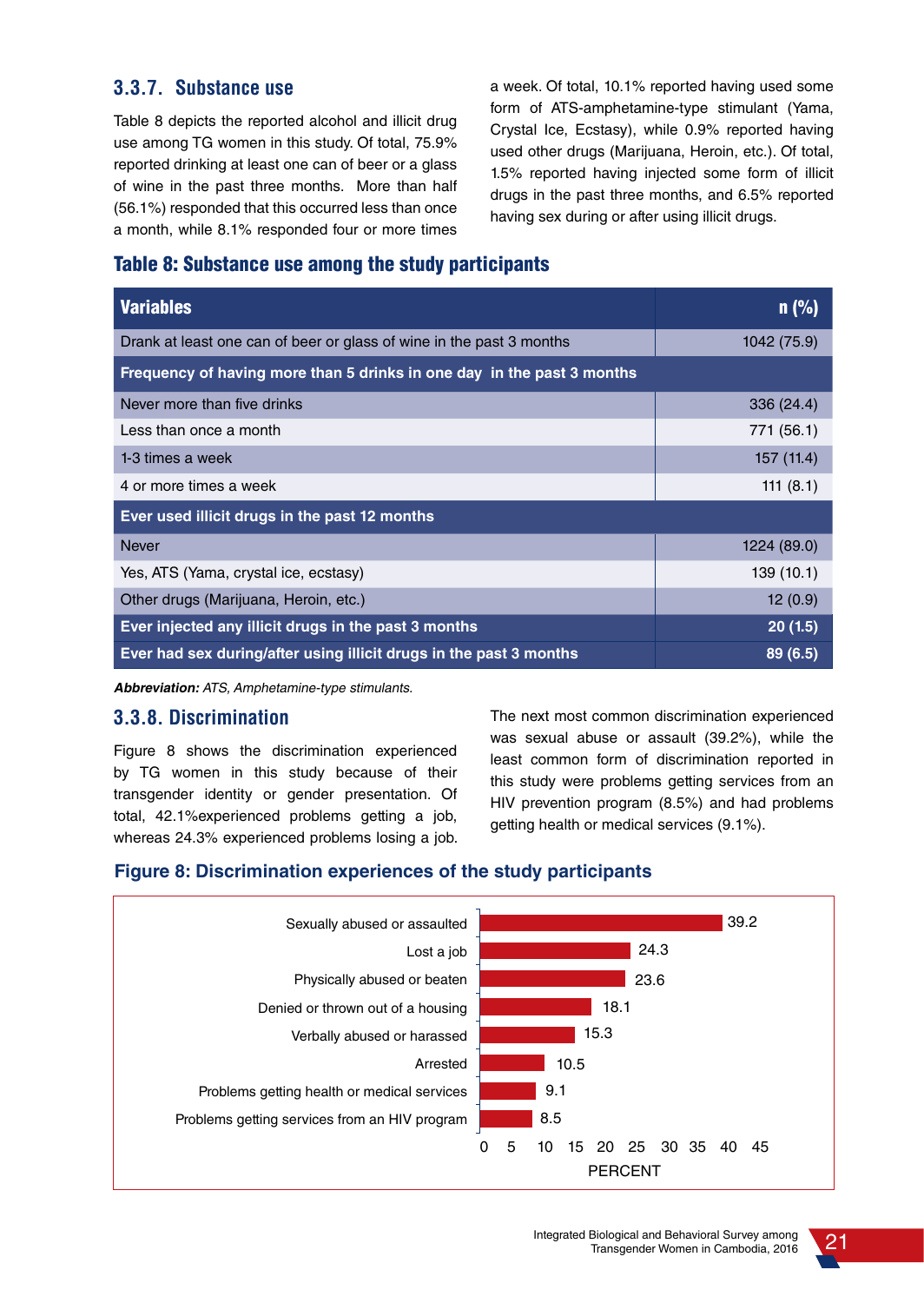#### **3.3.9. Exposure to HIV programs**

Exposure to HIV services and interventions among TG women in this study is presented in Table 9. In the past three months, 45.0% of the participants reported being reached by HIV programs. Regarding types of service received, 38.0% of the participants received condoms; 35.6% received HIV or other health education; 31.2% received lubricant; 26.9% received HIV/STI testing; 8% received other health services; and 3.4% received law support services. In the past six months, 64.9% of participants claimed that they had used online services, but only 9.2% had accessed the MStyle Facebook; 6.1% had accessed the Mstyle website; 10.8% had accessed Srey Sros Facebook; and 6.9% had accessed the Srey Sros website.

### Table 9: Exposure to intervention programs among the study participants

| <b>Variables</b>                                                        | $n$ (%)    |
|-------------------------------------------------------------------------|------------|
| Reached by HIV programs in the past 3 months                            | 619 (45.0) |
| Types of services received in the past 3 months                         |            |
| <b>HIV/health education</b>                                             | 490 (35.6) |
| Condoms                                                                 | 522 (38.0) |
| <b>lubricants</b>                                                       | 429 (31.2) |
| HIV/STI testing                                                         | 370 (26.9) |
| Law support services                                                    | 47(3.4)    |
| <b>Ever had UIC card</b>                                                | 109(7.9)   |
| Visited Mstyle clubs in the past 12 months                              | 390 (28.4) |
| Visited Srey Sros clubs in the past 12 months                           | 314(22.8)  |
| Ever used online services (e.g. Facebook, website) developed for MSM/TG | 892 (64.9) |
| Accessed MStyle Facebook page in the past 6 months                      | 127(9.2)   |
| Accessed MStyle Website in the past 6 months                            | 84(6.1)    |
| Accessed Srey Sros Facebook page in the past 6 months                   | 149 (10.8) |
| Accessed Srey Sros website in the past 6 months                         | 95(6.9)    |
| Ever received a voice message from Voice4U                              | 117(8.5)   |

**Abbreviations:** HIV, human immunodeficiency virus; NGO, non-governmental organization; STI, sexually transmitted infection; UIC, unique identifying number.

# 3.4. Comparisons between HIV reactive and non-reactive participants

#### **3.4.1. HIV prevalence by sociodemographic characteristics**

Table 10 shows the comparisons of sociodemographic characteristics among HIV reactive and non-reactive TG women in this study. Participants who were from urban areas were significantly more likely to be HIV reactive (6.5%) compared to those from rural areas (2.6%). HIV reactive cases were significantly more likely to be found among participants who were in the age group of 35-44 years (13.1%), followed by those in the age group of 45 years and older (11.4%), 25-34 years (8.2%), and 18-25 years (3.0%). Those who had primary education were significantly more likely to be HIV reactive (10.4%) compared to those who had higher education (8.0%). HIV reactive cases were also significantly more likely to be detected among NGO staff (20.6%), compared to those who were unemployed (9.4%) and entertainment workers (4.9%).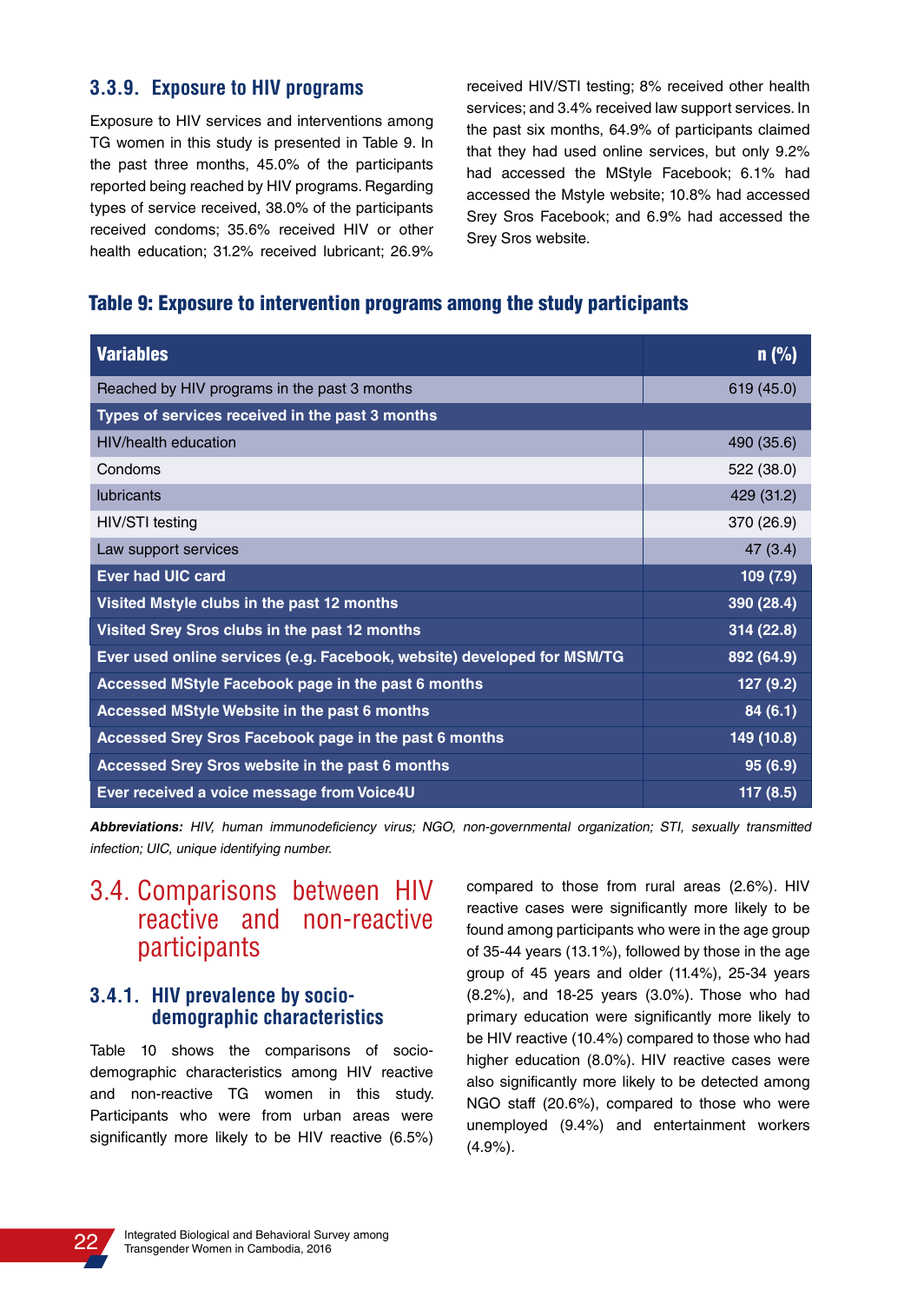### Table 10: Comparisons of socio-demographic characteristics among HIV reactive and non-reactive participants

| <b>Variables</b>                            | <b>HIV reactive</b><br>n(%) | <b>HIV non-</b><br>reactive n (%) | <b>P-value</b> |
|---------------------------------------------|-----------------------------|-----------------------------------|----------------|
| Community type                              |                             |                                   | 0.02           |
| Urban                                       | 75 (6.5)                    | 1071 (93.5)                       |                |
| Rural                                       | 6(2.6)                      | 223 (97.4)                        |                |
| Age                                         |                             |                                   | < 0.001        |
| 18-25                                       | 22(3.0)                     | 707 (97.0)                        |                |
| 25-34                                       | 41 $(8.2)$                  | 462 (91.8)                        |                |
| 35-44                                       | 13(13.1)                    | 86 (86.8)                         |                |
| $\geq 45$                                   | 5(11.4)                     | 39 (88.6)                         |                |
| <b>Current marital status</b>               |                             |                                   | 0.47           |
| <b>Married</b>                              | 0(0.0)                      | 7(100)                            |                |
| Widowed/divorced/separated                  | 1(5.6)                      | 17 (94.4)                         |                |
| Not married                                 | 78 (5.9)                    | 1256 (94.1)                       |                |
| Other                                       | 2(15.4)                     | 11 (84.6)                         |                |
| Monthly income in past 6 months (in<br>USD) |                             |                                   | 0.70           |
| < 100                                       | 22(6.3)                     | 329 (93.7)                        |                |
| 100-199                                     | 29(5.5)                     | 501 (94.5)                        |                |
| 200-299                                     | 19(7.1)                     | 247 (92.9)                        |                |
| > 300                                       | 11 $(4.9)$                  | 215 (95.1)                        |                |
| Education                                   |                             |                                   | < 0.001        |
| Primary (0-6)                               | 32(10.4)                    | 275 (89.6)                        |                |
| High school (7-12)                          | 39(4.1)                     | 904 (95.9)                        |                |
| Higher education (>12)                      | 10(8.0)                     | 115 (92.0)                        |                |
| Main occupation                             |                             |                                   | 0.03           |
| Unemployed                                  | 6(9.4)                      | 58 (90.6)                         |                |
| Hair dresser/beautician                     | 24(5.0)                     | 458 (95.0)                        |                |
| Office worker                               | 3(6.0)                      | 47 (94.0)                         |                |
| Labor/farmer                                | 15(6.2)                     | 226 (93.8)                        |                |
| Seller                                      | 10(6.7)                     | 139 (93.3)                        |                |
| Entertainment worker                        | 10(4.9)                     | 193 (95.1)                        |                |
| Student                                     | 1(0.9)                      | 107 (99.1)                        |                |
| NGO staff                                   | 7(20.6)                     | 27 (79.4)                         |                |
| Other                                       | 5(11.4)                     | 39 (88.6)                         |                |

**Abbreviations:** HIV, human immunodeficiency virus; NGO, non-governmental organization; USD, United State Dollar.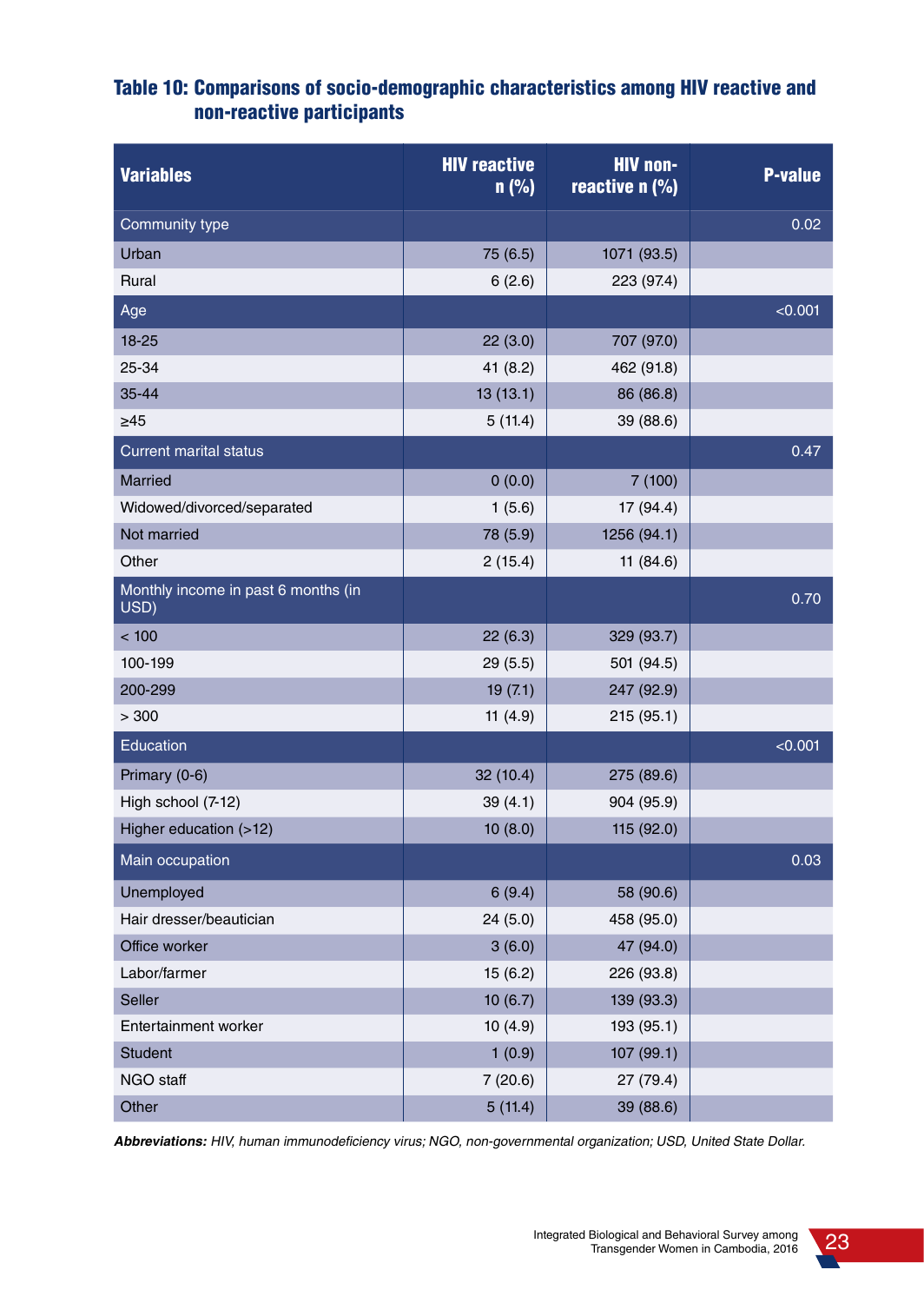### **3.4.2. HIV prevalence by gender identity and hormone use experience**

As shown in Table 11, TG women who reported dressing up as a woman all the time were significantly more likely to be HIV reactive (8.5%) compared to those who reported not dressing up as a woman all the time (3.5%). Those who had more than 10 TG women friends were more likely to be HIV reactive (7.0%) compared to those who had less than 10 TG women friends (3.7%). TG women who reported ever using female hormones, pill hormones, injected hormones, and skin patch hormones were significantly more likely to be HIV reactive (8.1%, 7.7%, 9.1%, and 6.8%, respectively) compared to those who never used them. TG women who reported injecting hormones by themselves and by non-skilled providers were significantly more likely to be HIV reactive (23.5% and 13.4%, respectively) than those who had not used them (5.7% and 5.5%, respectively).

### Table 11: Comparisons of gender identity and hormone use experience among HIV reactive and non-reactive participants

| <b>Variables</b>                                       | <b>HIV reactive</b><br>$n$ (%) | <b>HIV non-</b><br>reactive n (%) | <b>P-value</b> |
|--------------------------------------------------------|--------------------------------|-----------------------------------|----------------|
| Gender identity (self-identified)                      |                                |                                   | 0.35           |
| Female                                                 | 29 (5.0)                       | 551 (95.0)                        |                |
| Third gender                                           | 52(6.6)                        | 734 (93.4)                        |                |
| Uncertain                                              | 0(0.0)                         | 8(100.0)                          |                |
| Frequency of dressing up as a woman                    |                                |                                   | 0.001          |
| All the time                                           | 56 (8.5)                       | 604 (91.5)                        |                |
| Not all the time                                       | 25(3.5)                        | 689 (96.5)                        |                |
| Number of transgender friends                          |                                |                                   | 0.02           |
| < 10                                                   | 17(3.7)                        | 440 (96.3)                        |                |
| $\geq 10$                                              | 64 (7.0)                       | 852 (93.0)                        |                |
| Ever used female hormones                              |                                |                                   | 0.002          |
| <b>No</b>                                              | 31(4.1)                        | 725 (95.9)                        |                |
| Yes                                                    | 50(8.1)                        | 568 (91.9)                        |                |
| Ever used pill hormones                                |                                |                                   | 0.02           |
| <b>No</b>                                              | 38 (4.7)                       | 776 (95.3)                        |                |
| Yes                                                    | 43 (7.7)                       | 518 (92.3)                        |                |
| Ever injected hormones                                 |                                |                                   | 0.02           |
| <b>No</b>                                              | 58 (5.2)                       | 1065 (94.8)                       |                |
| Yes                                                    | 23(9.1)                        | 229 (90.9)                        |                |
| Ever used skin patch hormone                           |                                |                                   | 0.58           |
| <b>No</b>                                              | 68 (5.8)                       | 1115 (94.2)                       |                |
| Yes                                                    | 13(6.8)                        | 179 (93.2)                        |                |
| Ever self-injected hormones                            | 0.002                          |                                   | 0.002          |
| <b>No</b>                                              | 77(5.7)                        | 1281 (94.3)                       |                |
| Yes                                                    | 4(25.5)                        | 13 (76.5)                         |                |
| Ever had hormones injected by skilled providers        |                                |                                   | 0.59           |
| <b>No</b>                                              | 69 (5.8)                       | 1129 (94.2)                       |                |
| Yes                                                    | 12(6.8)                        | 165 (93.2)                        |                |
| Ever had hormones injected by non-skilled<br>providers |                                |                                   | 0.007          |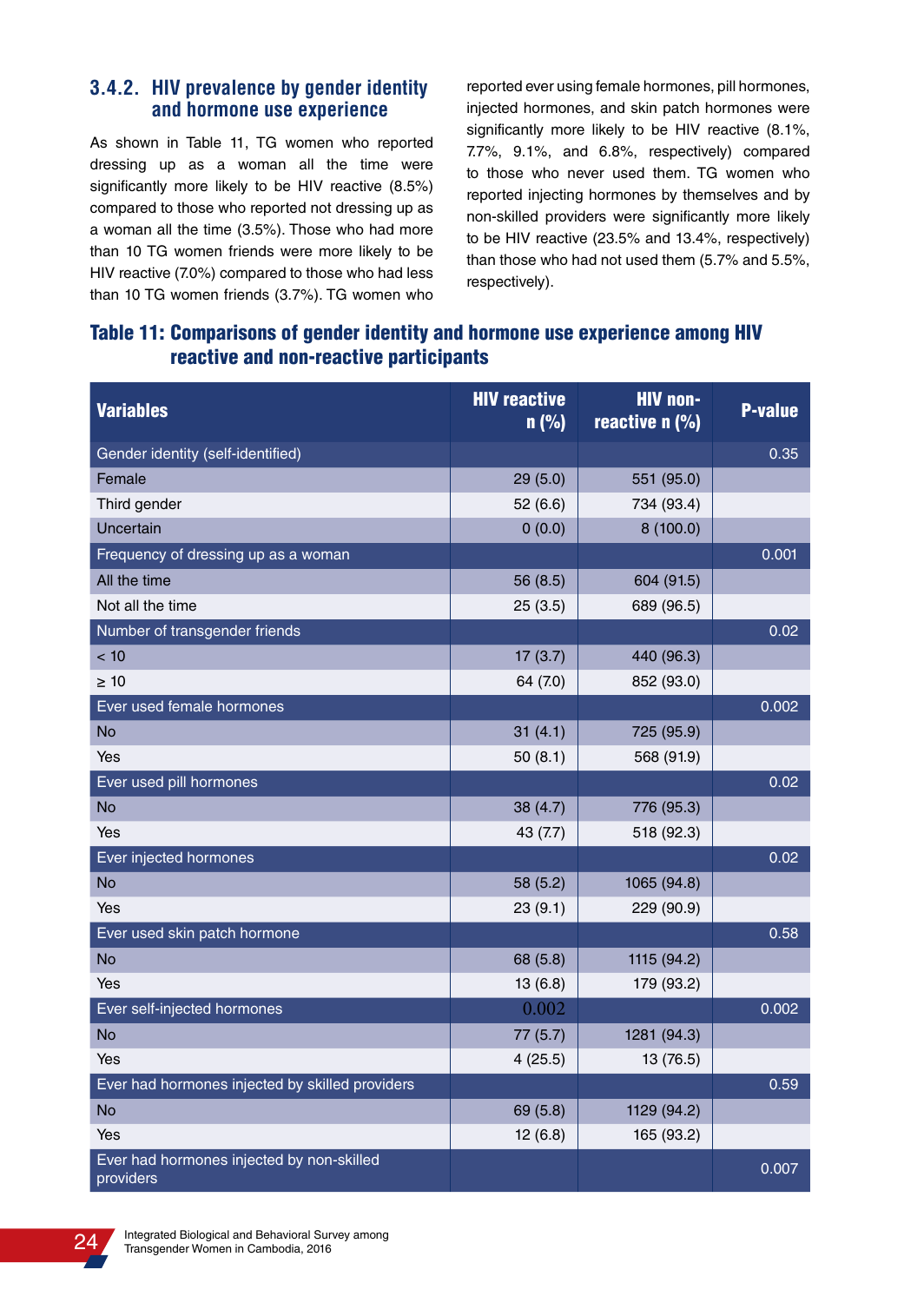| <b>No</b>                                                                      | 72(5.5)    | 1236 (94.5) |      |
|--------------------------------------------------------------------------------|------------|-------------|------|
| Yes                                                                            | 9(13.4)    | 58 (86.6)   |      |
| Ever shared needles or syringes during injecting<br>hormones/beauty substances |            |             | 0.33 |
| <b>No</b>                                                                      | 78 (5.8)   | 550 (94.2)  |      |
| Yes                                                                            | 2(10.0)    | 18 (90.0)   |      |
| Ever had injections for medical purpose                                        |            |             | 0.13 |
| <b>No</b>                                                                      | 18(4.4)    | 390 (95.6)  |      |
| Yes                                                                            | 63 (6.5)   | 903 (93.5)  |      |
| Place where last medical injection was received                                |            |             | 0.74 |
| <b>Public facility</b>                                                         | 18(8.0)    | 206 (92.0)  |      |
| Private facility                                                               | 31(6.4)    | 452 (93.6)  |      |
| <b>NGO facility</b>                                                            | 3(5.5)     | 52 (94.6)   |      |
| Community health provider                                                      | 11 $(5.7)$ | 181 (94.3)  |      |
| Other                                                                          | 0(0.0)     | 12 (100.0)  |      |

**Abbreviations:** HIV, human immunodeficiency virus; NGO, non-governmental organization.

### **3.4.3. HIV prevalence by sexual behavior**

Table 12 presents the comparisons of sexual behaviors with different types of sexual partners among HIV-reactive and non-reactive TG women. TG women who reported having more than three sexual partners in the past three months were significantly more likely to be HIV reactive (7.9%) compared to those who had one partner (5.4%). In case of having sex in exchange for money, TG who had more than three partners were still more likely to be HIV reactive (10.3%) compared to those who had one partner (7.9%).

### Table 12: Comparisons of sexual experience among HIV reactive and non-reactive participants

| <b>Variables</b>                                                        | <b>HIV reactive</b><br>$n$ (%) | <b>HIV</b> non-<br>reactive $\overline{(\%)}$ | <b>P-value</b> |
|-------------------------------------------------------------------------|--------------------------------|-----------------------------------------------|----------------|
| Role in anal sex with a man in past 12 months                           |                                |                                               | 0.73           |
| Insertive                                                               | 1(3.5)                         | 28 (96.5)                                     |                |
| Receptive                                                               | 72 (6.3)                       | 1073 (93.7)                                   |                |
| <b>Both</b>                                                             | 7(5.2)                         | 128 (94.8)                                    |                |
| Number of male sexual partners in past 3 months                         |                                |                                               | 0.06           |
| $\mathbf 0$                                                             | 11 $(4.0)$                     | 261 (96.0)                                    |                |
| 1                                                                       | 13(5.4)                        | 227 (94.6)                                    |                |
| $2 - 3$                                                                 | 11 $(4.0)$                     | 264 (96.0)                                    |                |
| >3                                                                      | 46 (7.9)                       | 540 (92.1)                                    |                |
| Condom use with male non-commercial sexual<br>partners in past 3 months |                                |                                               | 0.19           |
| Not always                                                              | 50(7.2)                        | 647 (92.8)                                    |                |
| Always                                                                  | 22(5.2)                        | 403 (94.8)                                    |                |
| Number of male commercial sexual partners past 3<br>months              |                                |                                               | 0.02           |
| $\Omega$                                                                | 47 (5.0)                       | 981(95.0)                                     |                |
| 1                                                                       | 6(7.9)                         | 70 (92.1)                                     |                |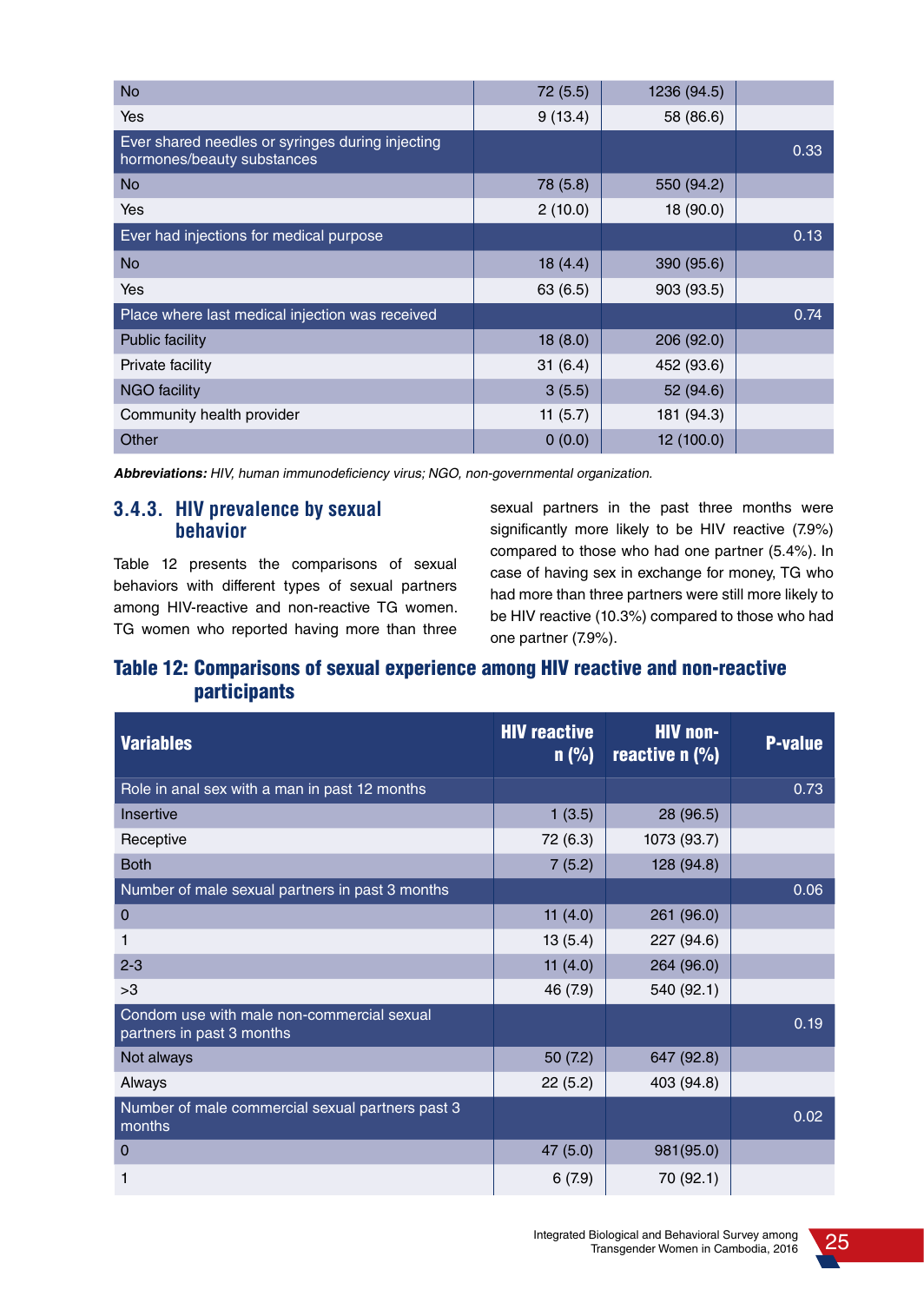| $2 - 3$                                                             | 7(5.4)   | 123 (94.6) |      |
|---------------------------------------------------------------------|----------|------------|------|
| >3                                                                  | 21(10.3) | 183 (89.7) |      |
| Condom use with male commercial sexual partners in<br>past 3 months |          |            | 0.56 |
| Not always                                                          | 12(7.3)  | 152 (92.7) |      |
| Always                                                              | 22(8.9)  | 224(91.1)  |      |

**Abbreviation:** HIV, human immunodeficiency virus.

### **3.4.4. HIV prevalence by self-reported STI symptom**

The comparisons of self-reported STI symptoms among HIV-reactive and non-reactive TG women in this study are shown in Table 13. TG women who reported having any STI symptom in the past 12 months were significantly more likely to be HIV reactive (11.4%) compared to those who reported having no symptom (5.0%). Regarding the symptoms, TG women who reported having cut or sores in the genital area in the past 12 months were significantly more likely to be HIV reactive (15.2%) compared to those who did not experience the symptom (5.6%).

### Table 13: Comparisons of self-reported STI symptoms among HIV reactive and nonreactive participants

| <b>Variables</b>                                          | <b>HIV reactive</b><br>$n$ (%) | <b>HIV non-</b><br>reactive $n$ (%) | <b>P-value</b> |
|-----------------------------------------------------------|--------------------------------|-------------------------------------|----------------|
| Have experienced any STI symptom in the past<br>12 months |                                |                                     | < 0.001        |
| <b>No</b>                                                 | 59 (5.0)                       | 1123 (95.0)                         |                |
| Yes                                                       | 22 (11.4)                      | 171 (88.6)                          |                |
| Cut or sores in the genital area in the past 12<br>months |                                |                                     | < 0.001        |
| <b>No</b>                                                 | 74 (5.6)                       | 1255 (94.4)                         |                |
| Yes                                                       | 7(15.2)                        | 39 (84.8)                           |                |
| Swelling in the genital area in the past 12<br>months     |                                |                                     | 0.95           |
| <b>No</b>                                                 | 80 (5.9)                       | 1279 (94.1)                         |                |
| Yes                                                       | 1(6.3)                         | 15 (93.8)                           |                |
| Abnormal urethral discharge in the past 12<br>months      |                                |                                     | 0.18           |
| <b>No</b>                                                 | 77 (5.8)                       | 1262(94.2)                          |                |
| Yes                                                       | 4(11.1)                        | 32 (88.9)                           |                |
| Symptoms on the anus                                      |                                |                                     | 0.14           |
| <b>No</b>                                                 | 73 (5.6)                       | 1218 (94.4)                         |                |
| Yes                                                       | 8(9.5)                         | 76 (90.5)                           |                |
| Symptom in the mouth/throat                               |                                |                                     | 0.06           |
| <b>No</b>                                                 | 76 (5.7)                       | 1260 (94.3)                         |                |
| Yes                                                       | 5(12.8)                        | 34 (87.2)                           |                |

**Abbreviations:** HIV, human immunodeficiency virus; STI, sexually transmitted infection.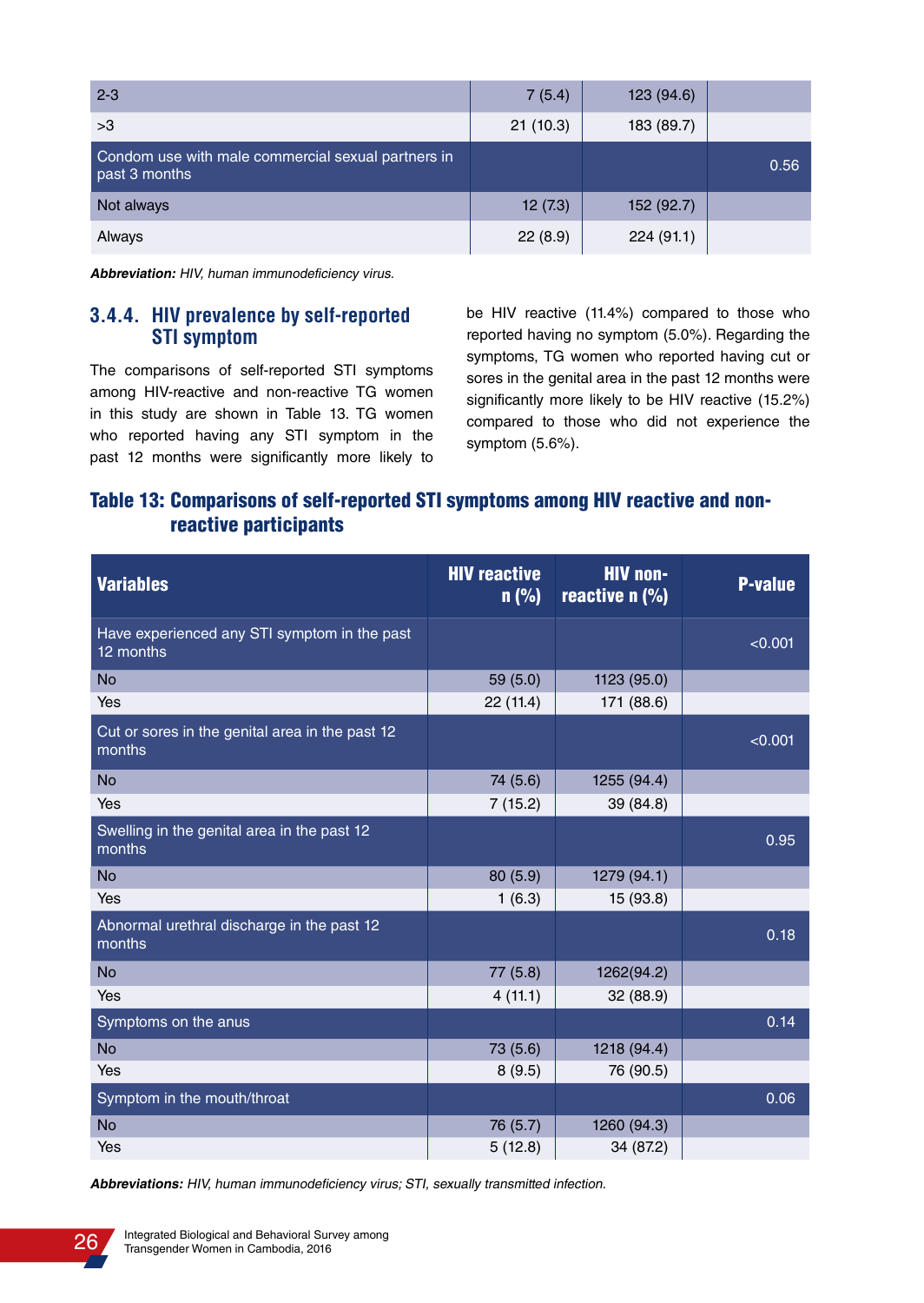### **3.4.5. HIV prevalence by HIV testing experience**

Table 14 shows the comparisons of HIV testing experience among HIV-reactive and non-reactive TG women in this study. TG women who reported having been tested for HIV more than 12 months ago were significantly more likely to be HIV reactive (11.3%) compared to that among those who reported having been tested for HIV in the past 6 to 12 months ago (6.4%), those who reported having been tested for HIV less than 6 months ago (4.9%), and those who had never been tested (4.5%).

### Table 14: Comparisons of HIV testing experience among HIV reactive and non-reactive participants

| Variables                | <b>HIV reactive</b><br>$n$ (%) | <b>HIV</b> non-<br>reactive $n$ (%) | <b>P-value</b> |
|--------------------------|--------------------------------|-------------------------------------|----------------|
| Ever been tested for HIV |                                |                                     | 0.02           |
| <b>Never</b>             | 12(4.5)                        | 257 (95.5)                          |                |
| Yes, $< 6$ months        | 30(4.9)                        | 579 (95.1)                          |                |
| Yes, 6-12 months ago     | 22(6.4)                        | 324 (93.6)                          |                |
| Yes, $>12$ months ago    | 17(11.3)                       | 134 (88.7)                          |                |

**Abbreviation: HIV, human immunodeficiency virus.**

#### **3.4.6. HIV prevalence by substance use**

Table 15 depicts the comparisons of substance use among HIV-reactive and non-reactive TG women in this study. The results show that TG women who reported having at least one can of beer or a glass of wine in the past three months were significantly less likely to be HIV reactive (5.1%) compared to those reported not having drunk any alcoholic drink (5.1%).

### Table 15: Comparisons of substance use among HIV reactive and non-reactive participants

| <b>Variables</b>                                                          | <b>HIV reactive</b><br>$n$ (%) | <b>HIV Non-</b><br>reactive $n$ (%) | <b>P-value</b> |
|---------------------------------------------------------------------------|--------------------------------|-------------------------------------|----------------|
| Drank at least one can of beer or glass of wine in the<br>past 3 months   |                                |                                     | 0.02           |
| <b>No</b>                                                                 | 28(8.5)                        | 303 (91.5)                          |                |
| Yes                                                                       | 53(5.1)                        | 989 (94.9)                          |                |
| Frequency of having more than 5 drinks in one day in<br>the past 3 months |                                |                                     | 0.17           |
| Never more than five drinks                                               | 28(8.3)                        | 308 (91.7)                          |                |
| Less than once a month                                                    | 40(5.2)                        | 731 (94.8)                          |                |
| 1-3 times a week                                                          | 9(5.7)                         | 148 (94.3)                          |                |
| 4 or more times a week                                                    | 4(3.6)                         | 107 (96.4)                          |                |
| Ever used/tried drugs in the past 12 months                               |                                |                                     | 0.74           |
| <b>Never</b>                                                              | 72 (5.9)                       | 1152(94.1)                          |                |
| Yes, ATS (Yama, crystal ice, ecstasy)                                     | 8(5.8)                         | 131 (94.2)                          |                |
| Other drugs (marijuana, heroin, etc.)                                     | 1(8.3)                         | 11(91.7)                            |                |
| Ever injected any illicit drugs in the past 3 months                      |                                |                                     | 0.08           |
| <b>No</b>                                                                 | 78 (5.8)                       | 1277 (94.2)                         |                |
| Yes                                                                       | 3(15.0)                        | 17 (85.0)                           |                |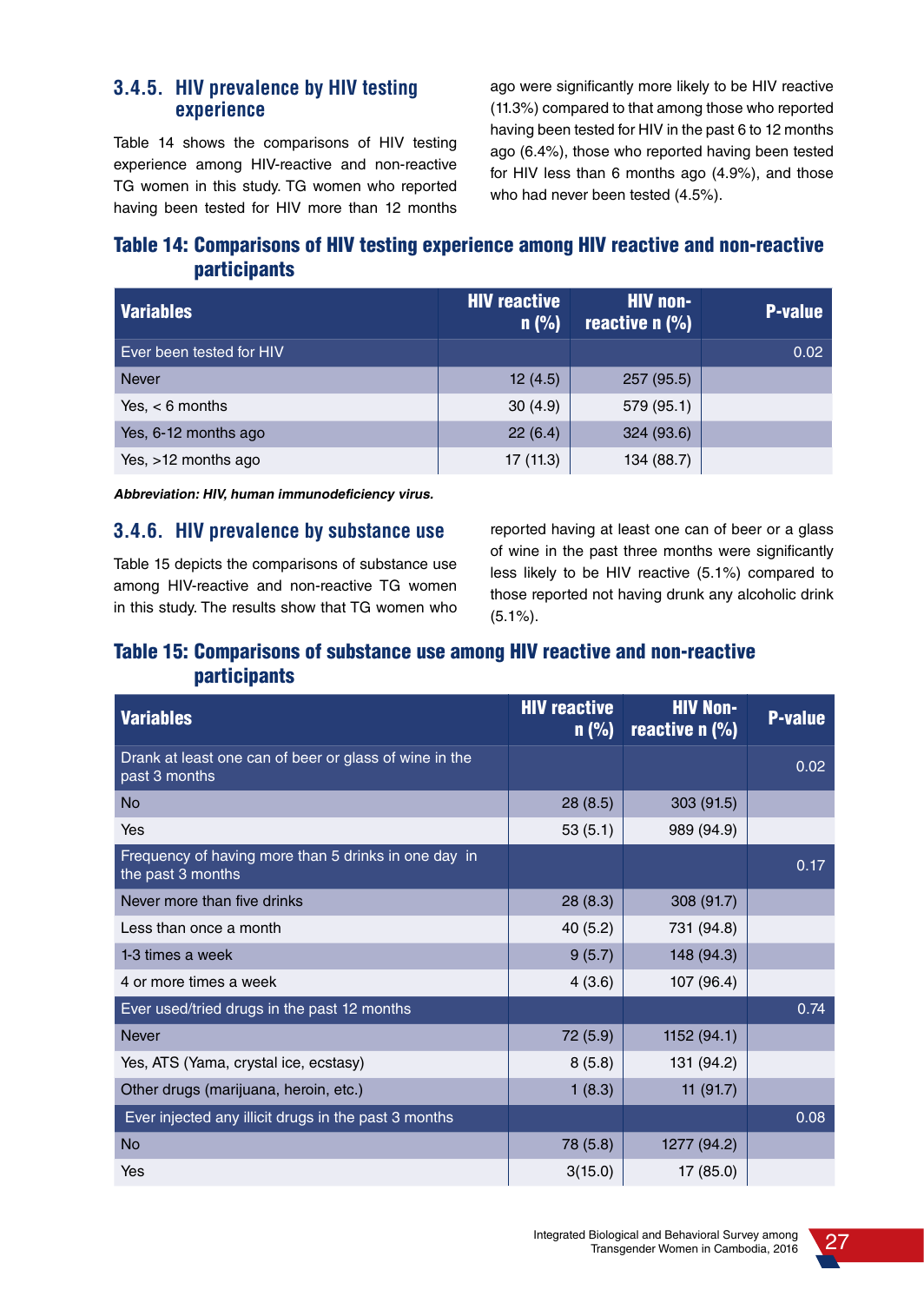| Ever had sex during/after using illicit drugs in the past 3<br>months |          |            | 1.00 <sub>1</sub> |
|-----------------------------------------------------------------------|----------|------------|-------------------|
| <b>No</b>                                                             | 76 (5.9) | 1210(94.1) |                   |
| Yes                                                                   | 5(5.6)   | 84 (94.4)  |                   |

**Abbreviation:** ATS, amphetamine-type stimulants.

#### **3.4.7. HIV prevalence by discrimination experience**

Comparisons of discrimination experience among HIV-reactive and non-reactive TG women in this study are shown in Table 16. TG women who reported having lost a job, having been denied or thrown out of a housing, and having been arrested because of their transgender identity were significantly more likely to be HIV reactive (8.1%, 8.4%, and 11.1%, respectively) compared to those who reported having no such experience (5.1%, 5.2%, and 6.0%, respectively).

### Table 16: Comparisons of discrimination experience among HIV reactive and nonreactive participants

| <b>Variables</b>                                                                      | <b>HIV reactive</b><br>n(%) | <b>HIV Non-</b><br>reactive $n$ (%) | <b>P-value</b> |
|---------------------------------------------------------------------------------------|-----------------------------|-------------------------------------|----------------|
| Have experienced the following problems because of TG identity or gender presentation |                             |                                     |                |
| Problems getting a job                                                                |                             |                                     | 0.43           |
| <b>No</b>                                                                             | 43 (5.6)                    | 729 (94.4)                          |                |
| Yes                                                                                   | 37(6.4)                     | 541 (93.6)                          |                |
| Had lost a job                                                                        |                             |                                     | 0.04           |
| <b>No</b>                                                                             | 53(5.1)                     | 987 (94.9)                          |                |
| Yes                                                                                   | 27(8.1)                     | 307 (91.9)                          |                |
| Denied or thrown out of a housing                                                     |                             |                                     | 0.05           |
| <b>No</b>                                                                             | 59 (5.2)                    | 1,066 (94.8)                        |                |
| Yes                                                                                   | 21(8.4)                     | 228 (91.5)                          |                |
| Problems getting services from an HIV<br>prevention program                           |                             |                                     | 0.94           |
| <b>No</b>                                                                             | 59 (5.2)                    | 1,066 (94.8)                        |                |
| Yes                                                                                   | 7(6.0)                      | 110 (94.0)                          |                |
| Problems getting health or medical services                                           |                             |                                     | 0.61           |
| <b>No</b>                                                                             | 73 (5.8)                    | 1,184 (94.2)                        |                |
| Yes                                                                                   | 6(4.8)                      | 119 (95.2)                          |                |
| Physically abused or beaten                                                           |                             |                                     | 0.27           |
| <b>No</b>                                                                             | 57(5.4)                     | 992 (94.6)                          |                |
| Yes                                                                                   | 23(7.1)                     | 302 (92.9)                          |                |
| Verbally abused or harassed                                                           |                             |                                     | 0.48           |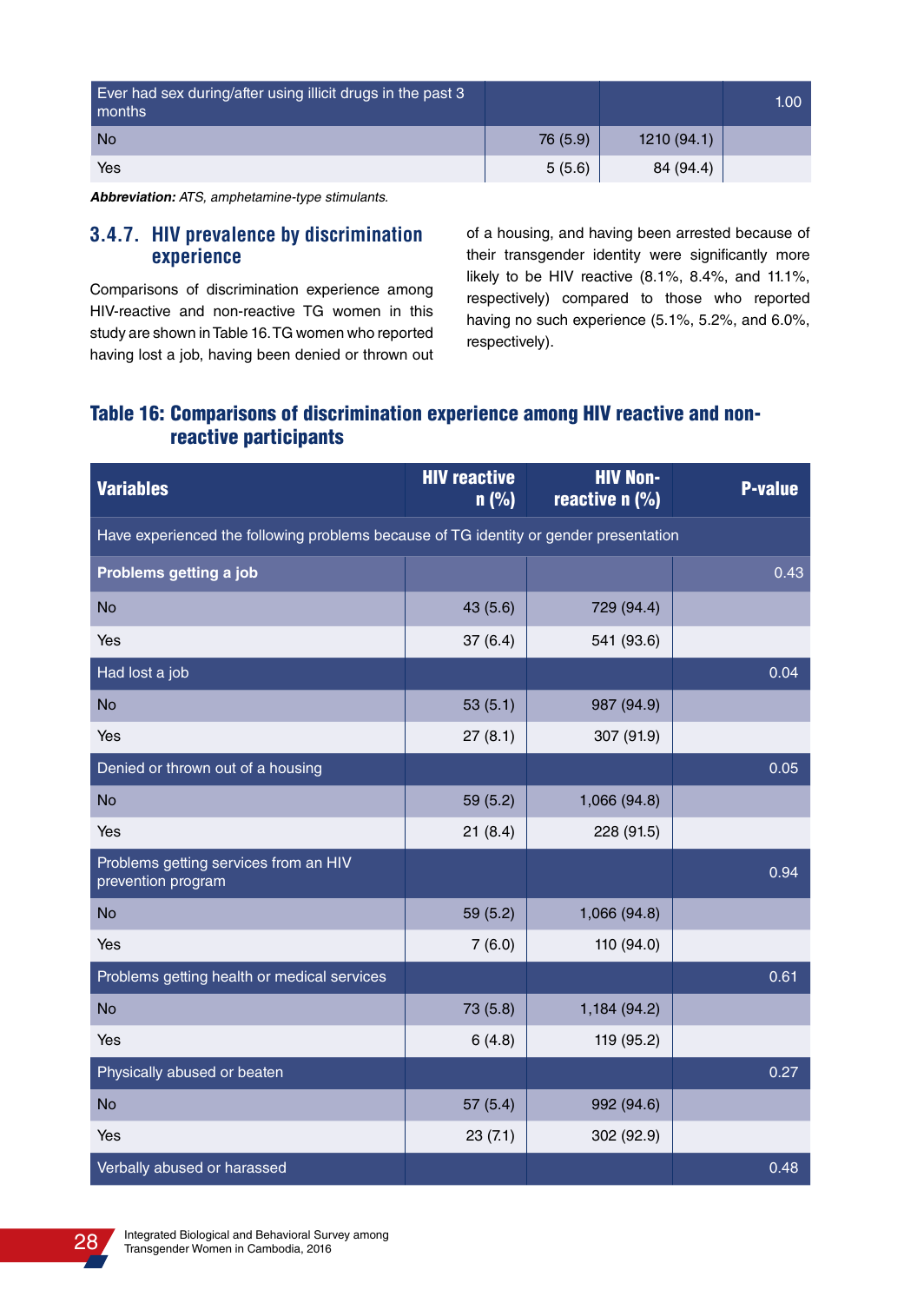| <b>No</b>                    | 74 (5.9)   | 1,175(94.1) |         |
|------------------------------|------------|-------------|---------|
| Yes                          | 10(4.76)   | 200 (95.24) |         |
| Sexually abused or assaulted |            |             | 0.20    |
| <b>No</b>                    | 57(5.4)    | 992 (94.6)  |         |
| Yes                          | 37 (6.88)  | 501 (93.12) |         |
| Had been arrested            |            |             | < 0.001 |
| <b>No</b>                    | 70 (6.0)   | 1,094(94.0) |         |
| Yes                          | 16 (11.11) | 128 (88.89) |         |

**Abbreviations:** HIV, human immunodeficiency virus; TG, transgender.

### **3.4.8. HIV prevalence by exposure to HIV programs**

Table 17 compares the exposure to HIV programs among HIV-reactive and non-reactive TG women in this study. TG women who reported having used online services developed for MSM/TG were significantly less likely to be HIV reactive (3.9%) compared to those who reported never using the services (9.5%).

### Table 17: Comparisons of exposure to HIV programs among HIV reactive and nonreactive participants

| <b>Variables</b>                                      | <b>HIV reactive n</b><br>(%) | <b>HIV non-</b><br>reactive $n$ (%) | <b>P-value</b> |
|-------------------------------------------------------|------------------------------|-------------------------------------|----------------|
| Reached by NGO in the past 3 months                   |                              |                                     | 0.42           |
| <b>No</b>                                             | 41(5.4)                      | 715 (94.6)                          |                |
| Yes                                                   | 40 (6.5)                     | 579 (93.5)                          |                |
| Received HIV/Health education in the past 3<br>months |                              |                                     | 0.22           |
| <b>No</b>                                             | 47 (5.3)                     | 838 (94.7)                          |                |
| Yes                                                   | 34(6.9)                      | 456 (93.1)                          |                |
| Received condom in the past 3 months                  |                              |                                     | 0.14           |
| <b>No</b>                                             | 44 (5.2)                     | 809 (94.8)                          |                |
| Yes                                                   | 37(7.1)                      | 485 (92.9)                          |                |
| Received lubricant in the past 3 months               |                              |                                     | 0.06           |
| <b>No</b>                                             | 48 (5.1)                     | 898 (94.9)                          |                |
| Yes                                                   | 33(7.7)                      | 396 (92.3)                          |                |
| Received VCCT/STI testing in the past 3 months        |                              |                                     | 0.33           |
| <b>No</b>                                             | 63(6.3)                      | 942 (93.7)                          |                |
| Yes                                                   | 18(4.9)                      | 352 (95.1)                          |                |
| Received law support services in the past 3<br>months |                              |                                     | 0.16           |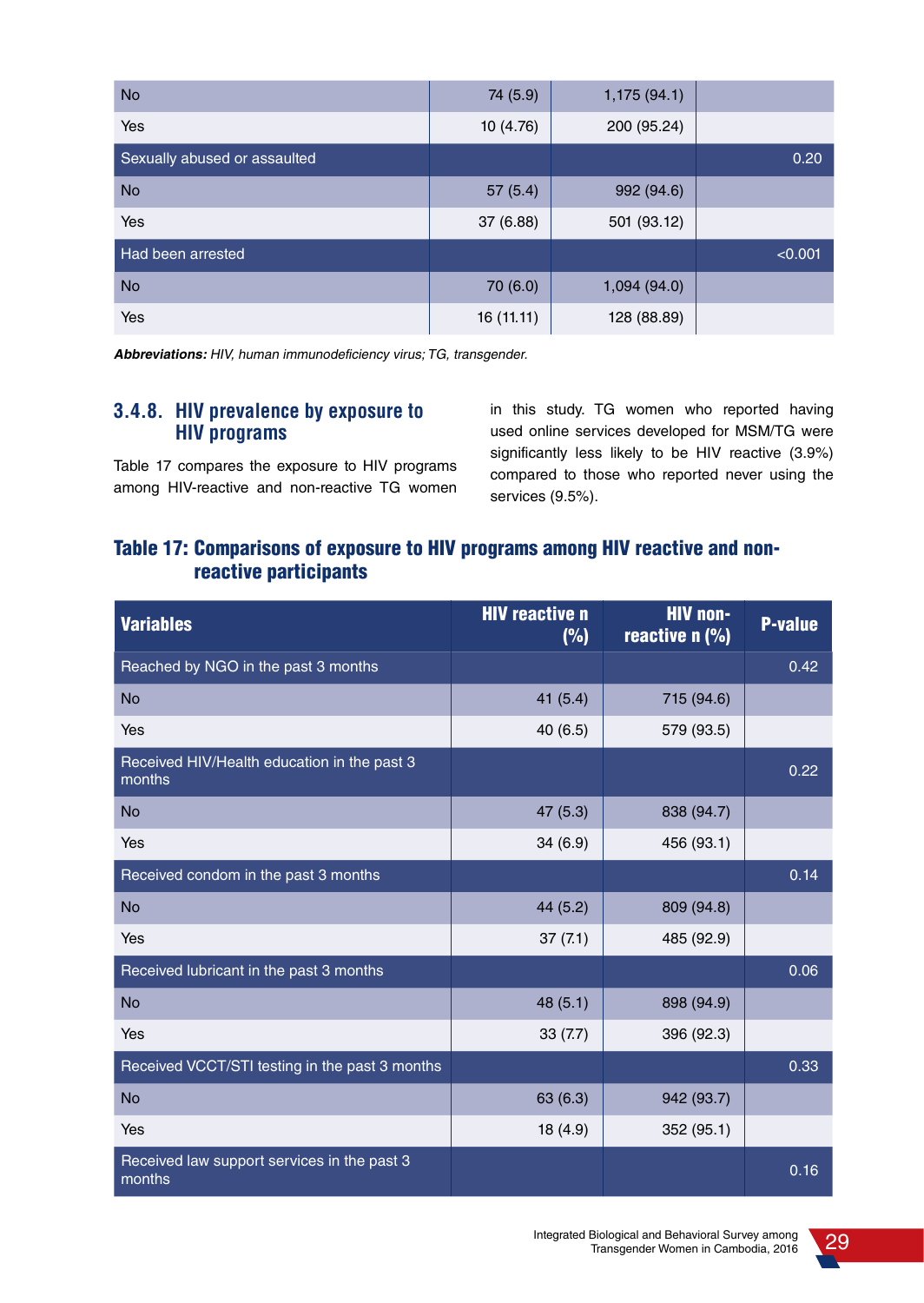| <b>No</b>                                                                  | 76 (5.7) | 1252 (94.3) |         |
|----------------------------------------------------------------------------|----------|-------------|---------|
| Yes                                                                        | 5(10.6)  | 42 (89.4)   |         |
| Ever had UIC card                                                          |          |             | 0.81    |
| <b>No</b>                                                                  | 74 (5.8) | 1192 (94.2) |         |
| Yes                                                                        | 7(6.4)   | 102 (93.6)  |         |
| Visit Mstyle clubs, past 12 months                                         |          |             | 0.61    |
| <b>No</b>                                                                  | 56 (5.7) | 929 (94.3)  |         |
| Yes                                                                        | 25(6.4)  | 365 (93.6)  |         |
| Visit Srey Sros clubs past 12 months                                       |          |             | 0.68    |
| <b>No</b>                                                                  | 64 (6.0) | 997 (94.0)  |         |
| Yes                                                                        | 17(5.4)  | 297 (94.6)  |         |
| Ever used online services (e.g. Facebook,<br>website) developed for MSM/TG |          |             | < 0.001 |
| <b>No</b>                                                                  | 46 (9.5) | 437 (90.5)  |         |
| Yes                                                                        | 35(3.9)  | 857 (96.1)  |         |
| Accessed MStyle Facebook page in the past 6<br>months                      |          |             | 0.85    |
| <b>No</b>                                                                  | 74 (5.9) | 1174 (94.1) |         |
| Yes                                                                        | 7(5.5)   | 120 (94.5)  |         |
| Accessed MStyle website, past 6 months                                     |          |             | 0.98    |
| <b>No</b>                                                                  | 77 (5.9) | 1215 (94.1) |         |
| Yes                                                                        | 5(5.9)   | 79 (94.1)   |         |
| Accessed Srey Sros Facebook page in the past<br>6 months                   |          |             | 0.51    |
| <b>No</b>                                                                  | 74 (6.0) | 1152 (94.0) |         |
| Yes                                                                        | 7(4.7)   | 142 (95.3)  |         |
| Access Srey Sros website, past 6 months                                    |          |             | 0.47    |
| <b>No</b>                                                                  | 77 (6.0) | 1203 (94.0) |         |
| Yes                                                                        | 4(4.2)   | 91 (95.8)   |         |
| Ever received a voice message from Voice4U                                 |          |             | 0.65    |
| <b>No</b>                                                                  | 73 (5.8) | 1185 (94.2) |         |
| Yes                                                                        | 6(8.0)   | 70 (92.0)   |         |

**Abbreviations:** HIV, human immunodeficiency virus; STI, sexually transmitted infection; UIC: unique identifying code; VCCT, voluntary confidential counseling and testing.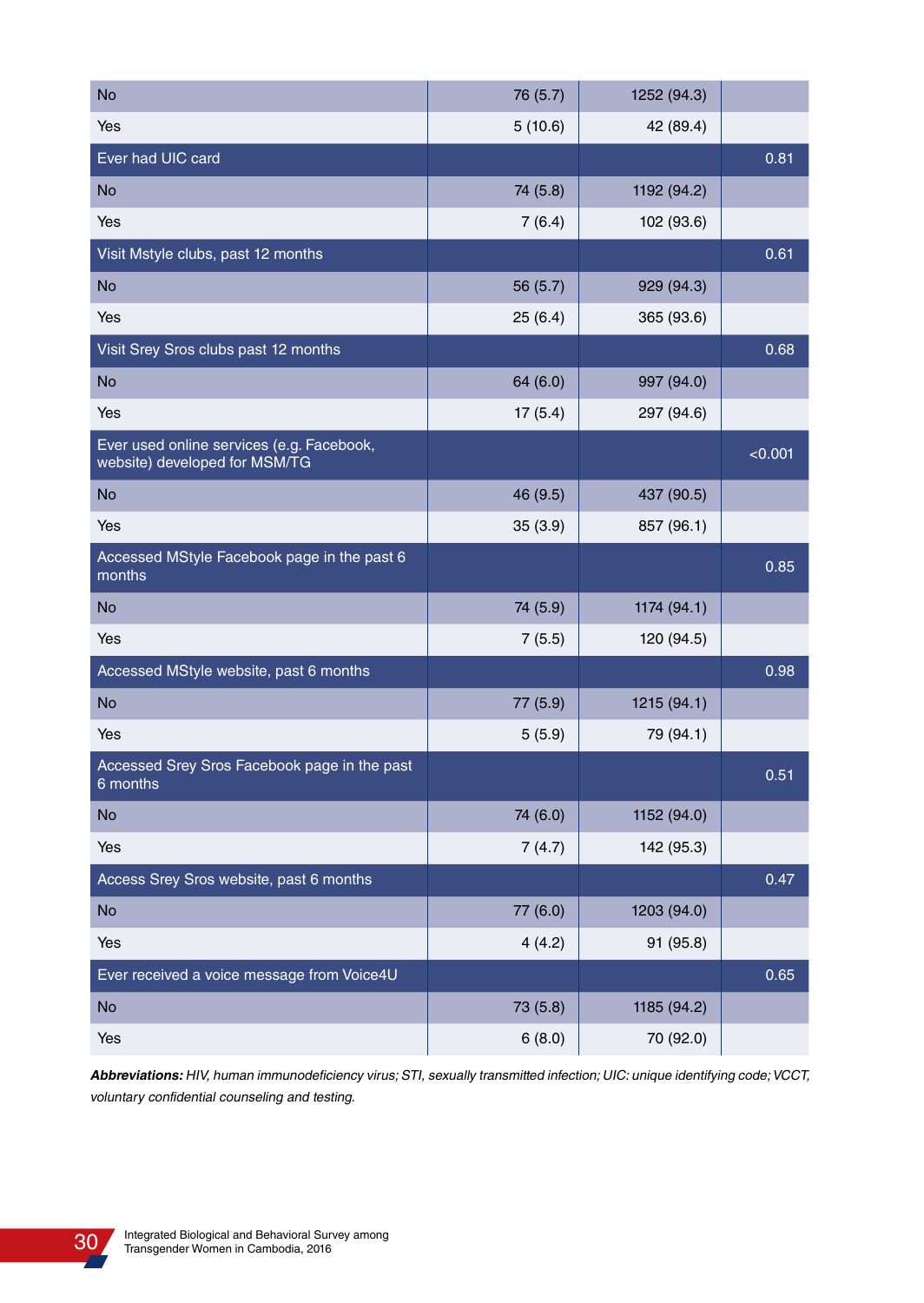# 3.5. Factors associated with HIV infection

Table 18 illustrates independent factors associated with HIV infection based on the multivariate analysis. After adjustment, HIV infection remained significantly associated with living in urban areas (AOR= 2.8, 95% CI= 1.2-6.8), being in the age group of 25-34 years old (AOR= 2.1, 95% CI= 1.2-3.6) or ≥35 years old (AOR= 2.6,  $95\%$  Cl= 1.3-5.4), having primary education (AOR= 1.7,  $95\%$  Cl= 1.0-2.9), expressing/ dressing up as a woman all the time (AOR=2.4, 95% CI=1.4-4.1), self-injecting hormones or other substances for beauty purposes (AOR= 4.6, 95%) CI= 1.3-16.5), ever injecting illicit drugs (AOR= 5.4, 95% CI= 0.9-31.8), having cut or sores in the genital area in the past 12 months (AOR=  $3.7$ ,  $95\%$  CI=  $1.5$ -9.2), and ever using online services developed for TG women/MSM (AOR= 1.9, 95% CI= 1.2-3.2).

### Table 18: Independent factors associated with HIV infection among the study participants

| <b>Variables in the final model</b>                                           | <b>Adjusted OR</b> | 95% CI    | <b>P-value</b> |
|-------------------------------------------------------------------------------|--------------------|-----------|----------------|
| Community type                                                                |                    |           |                |
| <b>Rural</b>                                                                  | Ref.               |           |                |
| Urban                                                                         | 2.7                | 1.1, 6.5  | 0.03           |
| Age in years                                                                  |                    |           |                |
| < 25                                                                          | Ref.               |           |                |
| 25-34                                                                         | 2.1                | 1.2, 3.6  | 0.01           |
| $\geq 35$                                                                     | 2.6                | 1.3, 5.4  | 0.01           |
| Frequency of express/dressing up as a woman                                   |                    |           |                |
| All the time                                                                  | 2.1                | 1.2, 3.8  | 0.01           |
| Not all the time                                                              | Ref.               |           |                |
| Ever self-injected beauty hormone                                             |                    |           |                |
| No                                                                            | Ref.               |           |                |
| Yes                                                                           | 4.4                | 1.1, 17.3 | 0.03           |
| STI Symptom, cut or sores in the genital area, past 12 months                 |                    |           |                |
| <b>No</b>                                                                     | Ref.               |           |                |
| Yes                                                                           | 3.0                | 1.2, 7.8  | 0.02           |
| Ever used online services developed for MSM/TG women (e.g. Facebook, website) |                    |           |                |
| No                                                                            | Ref.               |           |                |
| Yes                                                                           | 1.9                | 1.2, 3.2  | 0.01           |

**Abbreviations:** HIV, human immunodeficiency virus; MSM, men who have sex with men; STI, sexually transmitted infection; TG, transgender.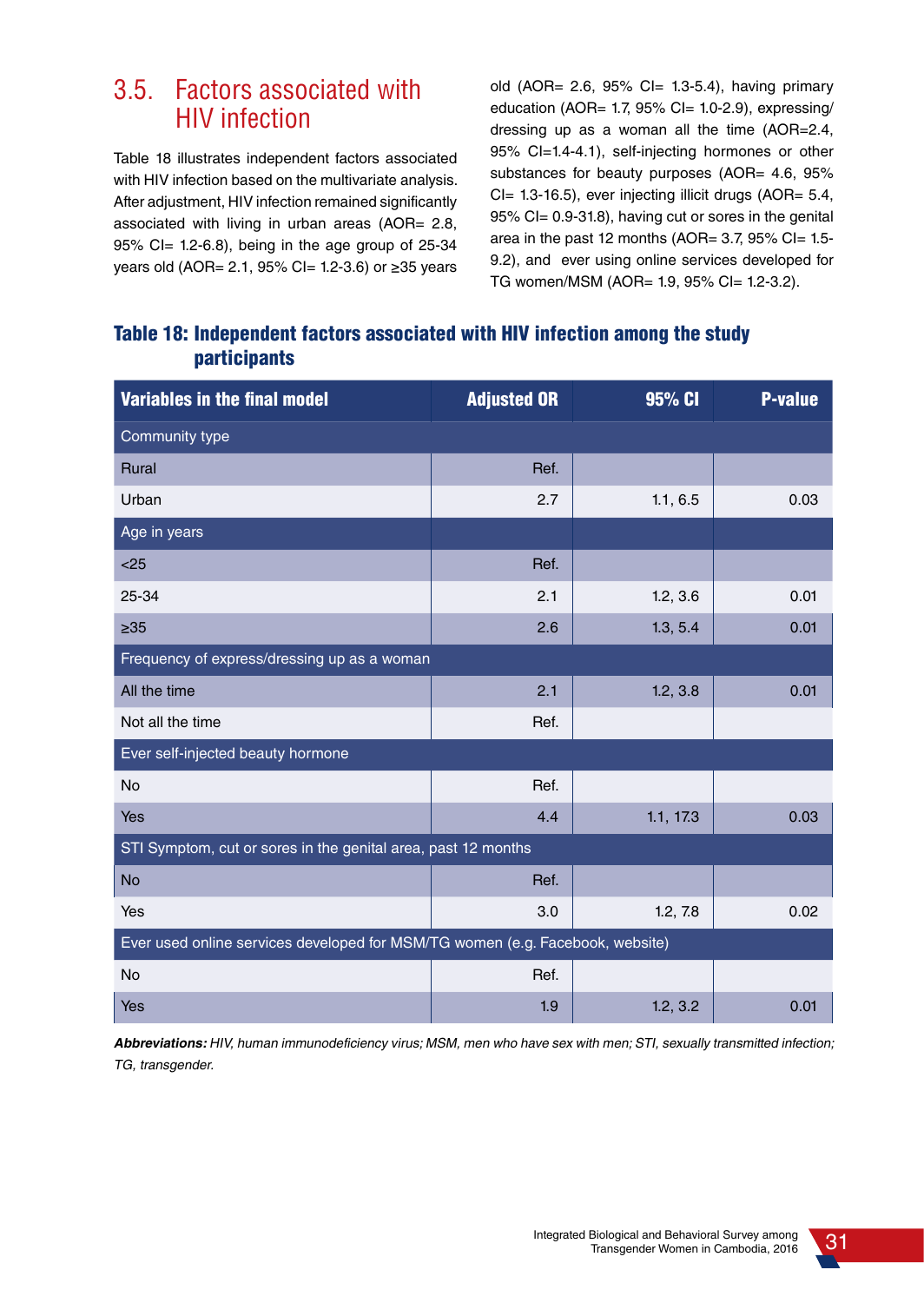

This study elucidates a number of findings concerning sexual behaviors and HIV infection among TG women, which may be of note for program implementers and policy makers. First, HIV prevalence among TG women was high (5.9%), with Banteay Meanchey and Siem Reap provinces having the highest rates, trailed by Phnom Penh city and Battambang province. Second, TG women were sexually active, with virtually all having intercourse with men, mostly anal sex. Moreover, about 40% of them did not use condoms in their last sex, with over 60% inconsistently using condoms with noncommercial partners in the past three months. Third, about half of TG women used hormone/ non-hormone beauty substances, while some (11%) consumed illicit drugs. Fourth, about 20% of TG women had never been tested for HIV in their life, and 14.0% had a STI symptom in the past 12 months. Fifth, notably, a considerable number (about 40%) of TG women encountered job-related discrimination (difficulties in seeking employment and losing a job) and sexual abuse. Finally, not many TG women utilized services provided by NGO staff and customized online services. Only 45.0% were reached by NGO staff for services in the past three months, and just about 10% accessed the Facebook pages and websites of Mstyle and Srey Sros in the past six months.

Some results of this study warrant comparisons with those of the 2012 research in the similar TG women population. Figure 9 displays comparisons of key variables between the 2012 and 2016 studies. HIV prevalence of TG women increased from 4.2% in 2012 to 5.9% in 2015. The condom use at the last anal sex in the past three months declined from 83.9% to 61.2%. Also, there were decreases in lifetime HIV testing rate (from 83.3%to 80.4%), STI symptoms in the past 12 months (from 36.6% to 14%), and coverage by HIV program outreach workers in the past three months (from 83.7% to 45%).

Despite the similarities of the tools, these comparisons should be interpreted in light of the differences in the sample sizes and the crosssectional nature of the present study. While the 2012 study covered six high-burden sites, the current study extended to 13 high-burden sites. Moreover, some of the participants in the same six sites may not be those included in the 2012 study.

### **Figure 9: Comparisons of key variables between TGIBBS 2012 and TGIBBS 2016**



Nonetheless, these comparison results imply that the less coverage by HIV program outreach workers, meaning less education and awareness raising, may have caused the less condom use and HIV testing rate and thus the increased HIV prevalence. As shown above, outreach workers provided the most condoms and lubricant to TG women (with the access rates of 71.8% and 70.6% for condoms and lubricant, respectively). Therefore, increasing the coverage by outreach workers may boost up condom use and consequently lessen HIV prevalence among TG women.

Equally important, tackling the reasons for not using condoms during sex may also mitigate the HIV prevalence among TG women. We found that besides condom unavailability, romantic relationships with non-commercial partners (sweethearts) and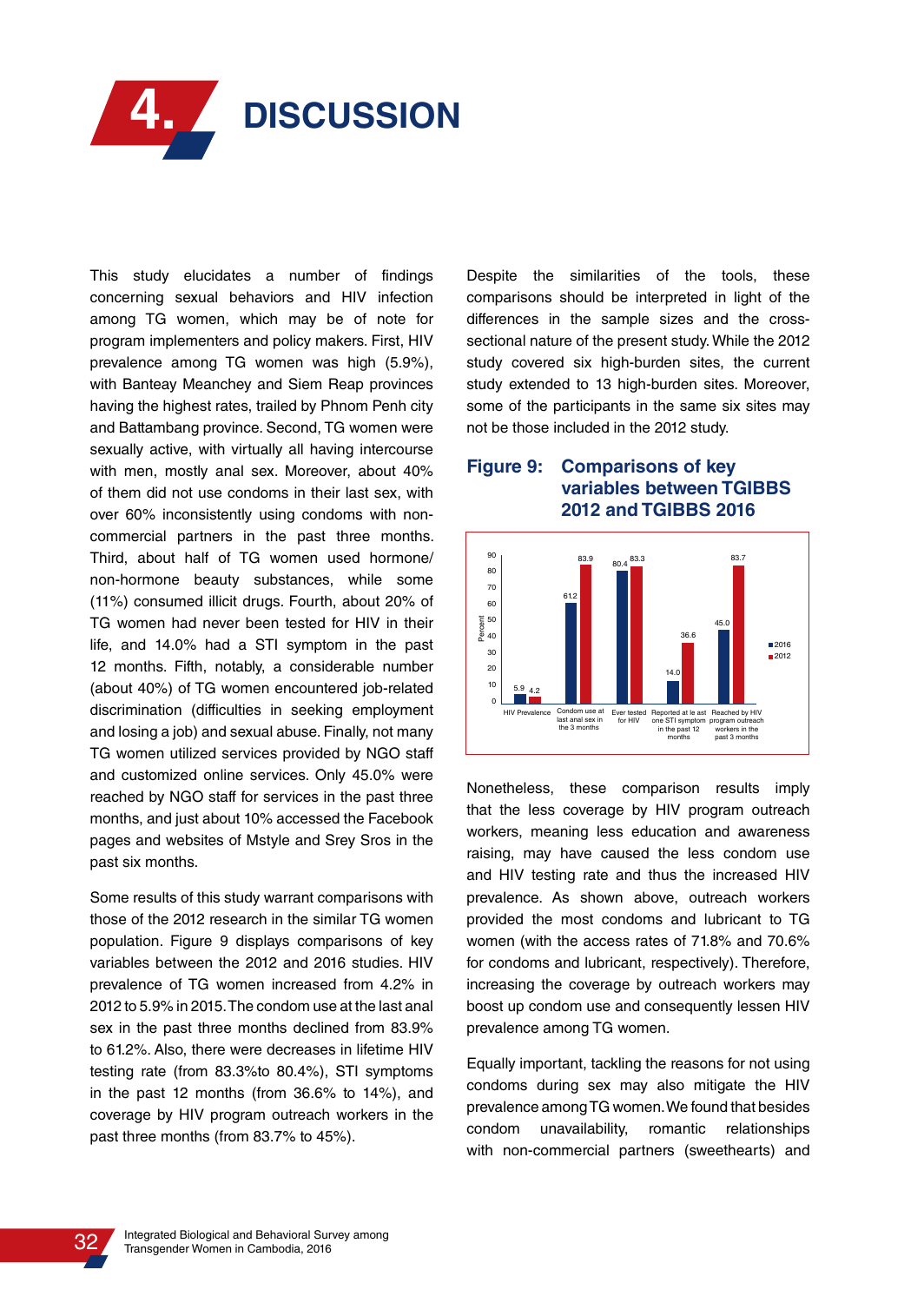commercial partners, feeling better without a condom, and refusal by partners were the prime reasons for not using condoms during sex with both commercial and non-commercial partners. Thus, education about harmful effects of multiple, concurrent relationships and inconsistent condom use may raise up condom use among TG women. Further, improving negotiation skills of TG women may increase the likelihood of empowering them to insist their partners (both commercial and noncommercial) to use condoms during sex.

Notwithstanding, the results of the multivariate analysis signify a number of independent factors associated with HIV infection: TG women in urban areas, older adult TG women (≥35 years old), low educational level, physical appearance, hormone self-injection, drug injection, cut or sores in the genital area, and use of online services. Albeit these factors not exhibiting causal relationships with HIV infection, HIV prevention programs may pay more attention to TG women urbanites and those within older adult cohorts. Also, interventions may address detrimental effects of hormone self-injection, drug injection, and genital-related diseases among TG women. Since the utilization of TG women-targeting online services was minimal, efforts to shore up the access to the services may enlarge TG women's awareness and knowledge about prevention of HIV infection.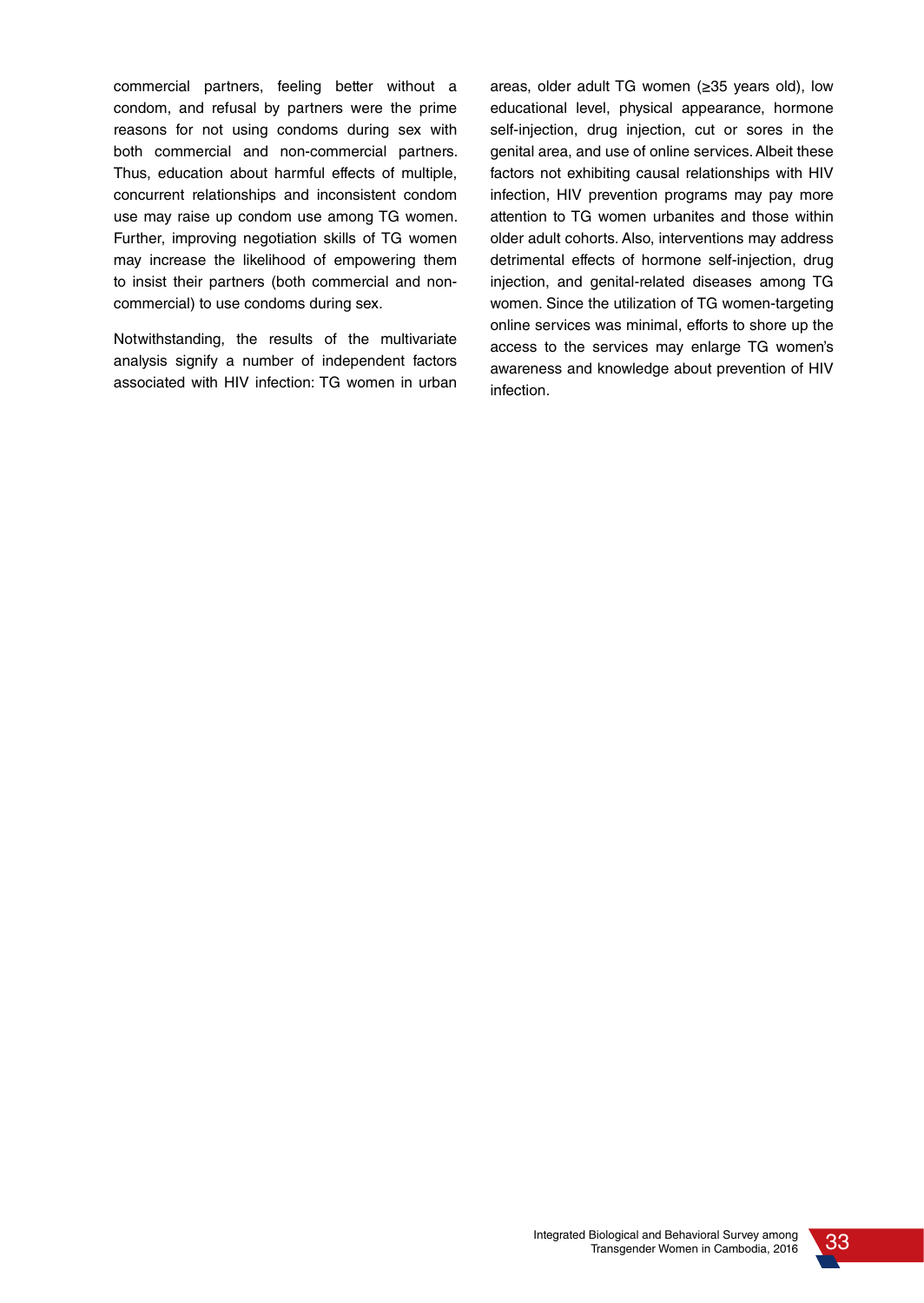

This study contained some limitations. First, it covered only 13 sites with the most numbers of TG women, leaving out the other venues with less target participants. Thus, the findings may not be generalized at a national level. Second, the initial seeds of participants were identified and recruited by outreach workers working for implementing partners, which could be biased towards TG women under their programs. This problem could be exacerbated by outreach workers interviewing some participants who had received services from their NGO, which could induce the participants' responses. Third, this study employed a self-reporting questionnaire on health and sexual behaviors, which may have encountered over- and under-reporting biases and impacted on the results. Finally, albeit minimal, the monetary incentive given to the participants to recruit seeds may to certain extent have affected their genuine motivation to partake in the study, which could influence their responses. Nevertheless, we believe that we took sufficient due measures in our data collection procedures to minimize these potential effects.

## **CONCLUSIONS AND PROGRAM RECOMMENDATIONS 6.**

The findings from this study need to be further understood and applied for program design and improvement. Due to the huge information in the study, only key findings will be highlighted for program recommendations. The prioritization of the key findings has been discussed with the community of TG women, programmers and the Strategic Information Technical Working Group (SI-TWG).

This study surmises that TG women, particularly older and urban ones, in Cambodia remain at an increased risk of HIV transmission despite the country's overall decline in HIV prevalence. This is mirrored in the rise in HIV prevalence over time among this populace. Risky sexual behaviors, notably inconsistent condom use and substance use, may have exacerbated their vulnerability. This study found that besides condom unavailability, romantic relationships with commercial and non-commercial partners, feeling better without condoms, and refusal by partners were the prime reasons for not using condoms during sex. Further to being older and living in urban areas, other chief predictors of HIV infection encompassed low educational level, physical appearance, hormone self-injection, drug injection, cut or sores in the genital area, and use of online services.

Premised on the findings of this study, to reduce the risky behavior and the HIV prevalence among TG women, the following suggestions might be useful for bolstering the impact of program interventions.

TG women in urban areas were at greater risk of HIV infection. More attention should be paid to this group of higher risk.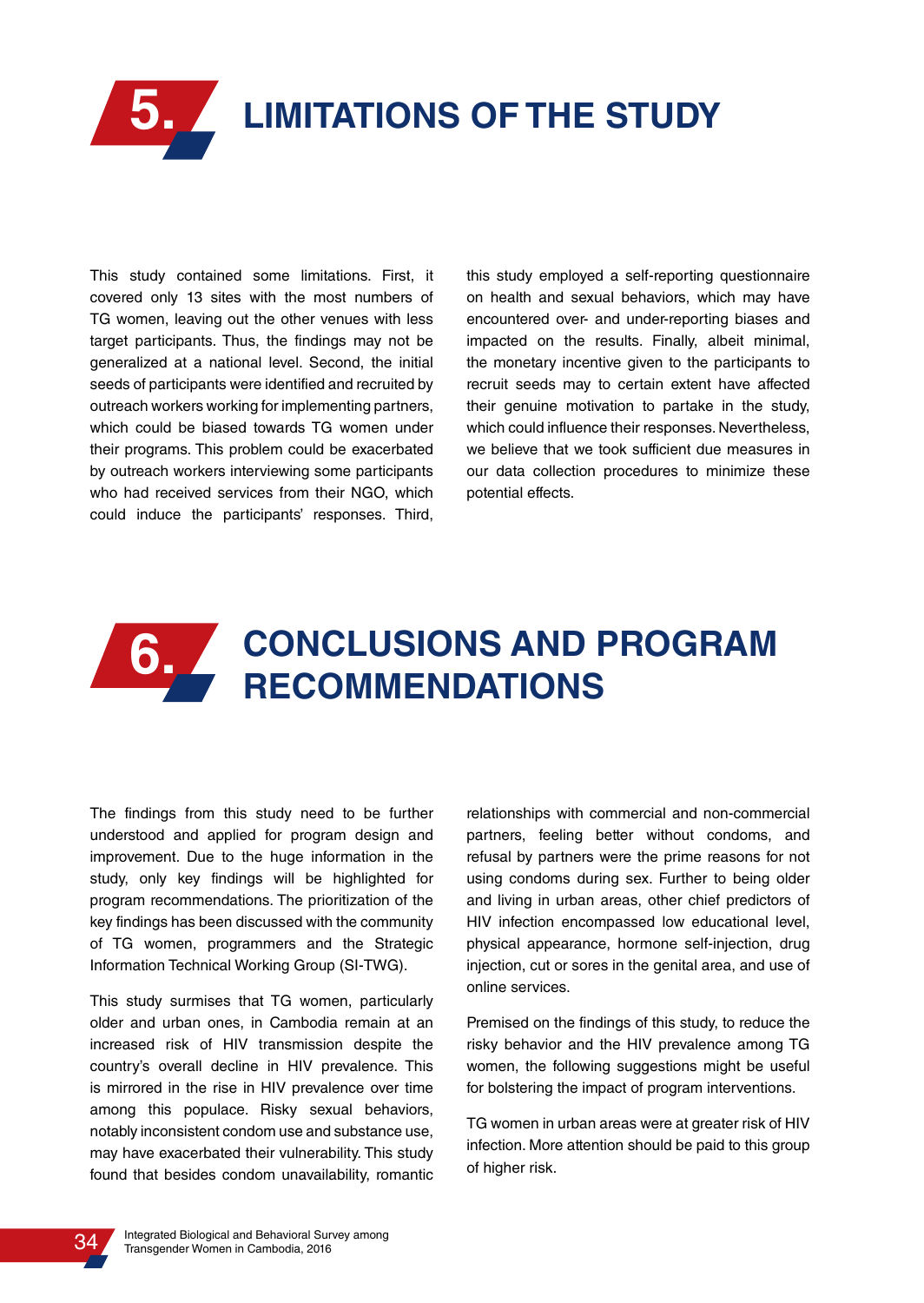Older TG women faced a higher risk of HIV infection. Interventions tailor-made to this cohort should be explored.

HIV testing among TG women was limited. To increase HIV testing uptake, information about testing centers, particularly NGO facilities and outreach workers, and related services should be made more accessible in terms of physical reach and TG-friendly contents to the target group. It is important to reach those individuals who are least likely to seek testing in a public setting on their own by making HIVST available to them. Since it is private and convenient, self-testing may encourage TG women to do regular tests to determine their status, prevent transmission, and seek related services. The participants were highly willing to use HIVST. Moreover, promotion of mHealth or Uhealth may be introduced to increase testing uptake among this population.

Consistent condom use was low among TG women. To enhance condom use, efforts towards condom distribution to TG women by OWs should be increased since this was reported as the most frequent way for obtaining condoms. To increase condom accessibility, peer sale and social condom marketing may be introduced.

Inconsistent condom use and multiple sexual relationships were prevalent among TG women. More education about harmful effects of multiple, concurrent relationships, and inconsistent condom should be conducted with TG women. Educational materials and methods should be revamped to make them more accessible, comprehensible, attractive, and punchy. For those who continue to be at high risk, there should be funding for providing PrEP to them since there was a high willingness to use it; and distribution of PrEP should begin at local NGO centers.

Hormone self-injection, drug injection, and STI symptoms were associated with HIV infection. More education on sexual risk factors for HIV infection, a variety of possible STI symptoms, and detrimental effects of hormone self-injection and drug injection should be provided.

The use of online services by TG women was low. Interventions and education should focus on other methods of reaching this population, such as phone calls, SMS texts, and use of OWs, in addition to increasing efforts to lure them to utilize these online services.

A substantial number of TG women encountered discrimination and gender-based violence. To enhance the enabling environment for interventions, more awareness and education for the general population and authorities about social discrimination and stigma against the TG population should be raised.

# Recommendations for Further Research

Further research should delve into reasons for not taking HIV testing. Also, the demand, feasibility, and affordability of HIVST and PrEP among this population should be examined. Reasons for limited reach by the online services (Mstyle and SreySros websites and Facebook pages) should be explored from the users' standpoints.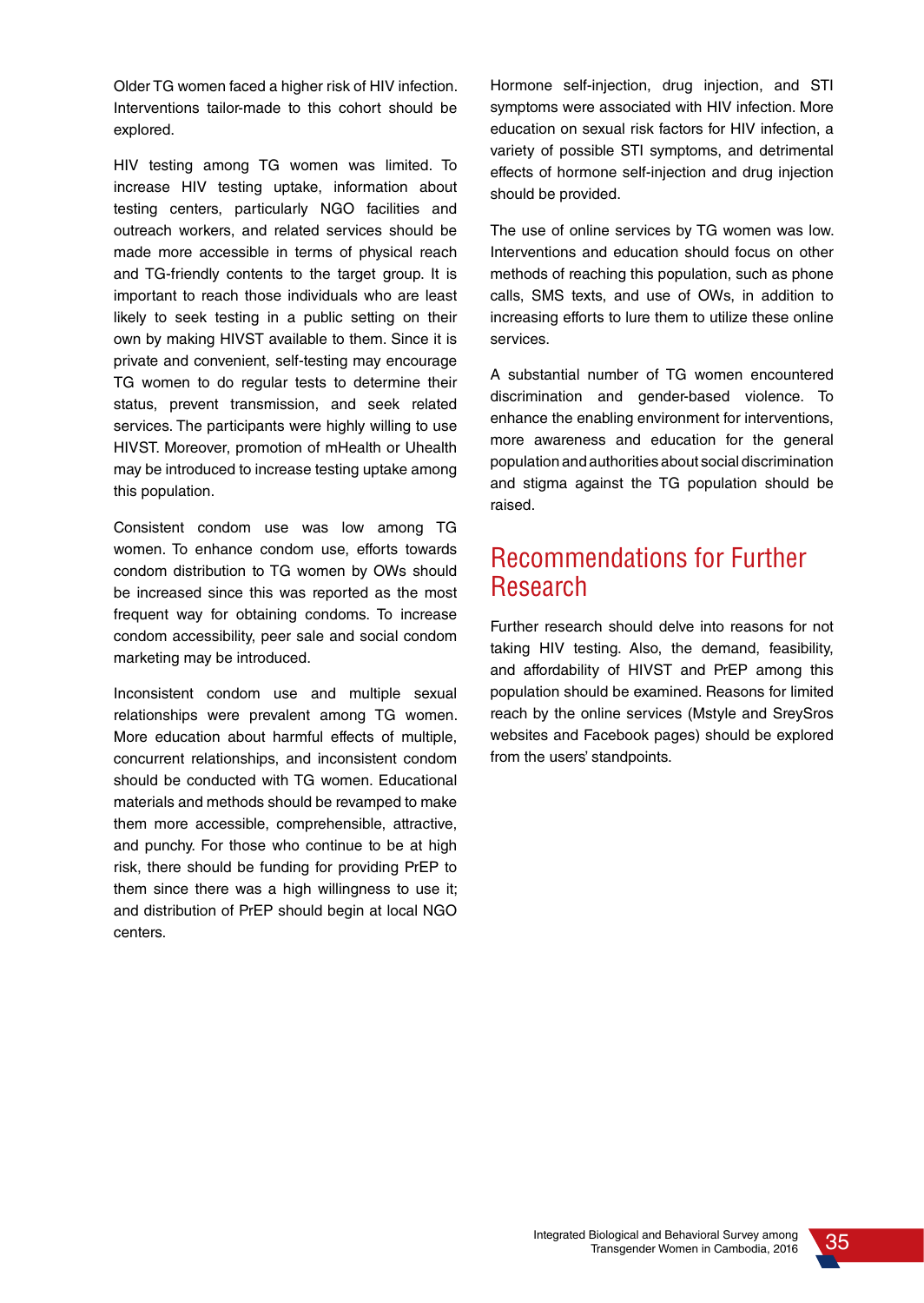

- **1.** National Center for HIV/AIDS, Dermatology and STD. Annual report 2012. Phnom Penh, Cambodia: NCHADS; 2013.
- **2.** National Center for HIV/AIDS, Dermatology and STD. Estimation of the HIV Prevalence among General Population in Cambodia, 2010. Phnom Penh, Cambodia: NCHADS; 2011.
- **3.** Chhea C. HIV sentinel survey 2010: Female entertainment workers (FEW), antenatal care clinic (ANC) attendees. Phnom Penh, Cambodia: NCHADS; 2012.
- **4.** Chhea C. 2010 Cambodia behavioral sentinel surveillance: Female entertainment workers, motor-taxi drives and people living with HIV/ AIDS. Phnom Penh, Cambodia: NCHADS; 2010.
- **5.** Chhea C, Seguy N. HIV prevalence among drug users in Cambodia 2007. Phnom Penh, Cambodia: NCHADS & NACD; 2010.
- **6.** World Health Organization (WHO). Policy Brief : Transgender People and HIV. Geneva, Switzerland: WHO; 2015.
- **7.** Baral SD, Poteat T, Strömdahl S, Wirtz AL, Guadamuz TE, Beyrer C. Worldwide burden of HIV in transgender women: a systematic review and meta-analysis. Lancet Infectious Diseases 2013; 13(3): 214-222.
- **8.** Herbst JH, Jacobs ED, Finlayson TJ, McKleroy VS, Neumann MS, Crepaz N, et al. Estimating HIV prevalence and risk behaviors of transgender persons in the United States: A systematic review. AIDS and Behavior 2008; 12(1): 1-17.
- **9.** Operario D, Soma T, Underhill K. Sex work and HIV status among transgender women: systematic review and meta-analysis. Journal of Acquired Immune Deficiency Syndromes 2008; 48(1): 97-103.
- **10.** FHI 360. Integrated biological and behavioral survey of male-to-female transgender population in Cambodia, 2012. Phnom Penh, Cambodia: FHI 360; 2014.
- **11.** Chhea C, Saphonn V. Estimations and Projections of HIV/AIDS in Cambodia 2010- 2015. Phnom Penh, Cambodia: National Center for HIV/AIDS, Dermatology and STD

(NCHADS); 2011.

- **12.** Weissman A, Ngak S1, Srean C, Sansothy N, Mills S, Ferradini L. HIV Prevalence and Risks Associated with HIV Infection among Transgender Individuals in Cambodia. PLoS One 2016; 11(4): e0152906.
- **13.** Heng S, Morineau G, Neal JJ, Chhea C. 2005 Cambodia STI Prevalence Survey. Phnom Penh, Cambodia: NCHADS; 2013.
- **14.** Liu KL, Chhea C. Bros Khmer: Behavioral Risks On-site Serosurvey among At-risk Urban Men in Cambodia. Phnom Penh, Cambodia: FHI 360 and National Center for HIV/AIDS, Dermatology and STDs (NCHADS); 2010.
- **15.** National Center for HIV/AIDS, Dermatology and STDs (NCHADS). Standard Operation Procedure (SoP) for Boosted Continuum of Prevention to Care and Treatment for Most at Risk Population in Cambodia 2013. Phnom Penh, Cambodia: NCHADS; 2013.
- **16.** National Center for HIV/AIDS, Dermatology and STDs (NCHADS). Conceptual framework on virtual elimination of new HIV infections in Cambodia by 2020, Cambodia 3.0. Phnom Penh, Cambodia: NCHADS; 2012.
- **17.** Vun MC, Fujita M, Rathavy T, Eang MT, Sopheap S, Sovannarith S, et al. Achieving universal access and moving towards elimination of new HIV infections in Cambodia. Journal of International AIDS Society 2014; 17: 18905.
- **18.** National AIDS Authority (NAA). Monitoring progress towards the 2011 UN political declaration on HIV and AIDS. Global AIDS Response Progress Reporting. Phnom Penh, Cambodia: NAA; 2015.
- **19.** The Joint United Nations Programme on HIV/ AIDS, World Health Organization (UNAIDS/ WHO). Guidelines for second generation HIV surveillance 2013. Geneva, Switzerland: UNAIDS/WHO; 2015.
- **20.** National Center for HIV/AIDS, Dermatology, and STD (NCHADS). Standard Operating Procedures for HIV Testing and Counseling (HTC). Phnom Penh, Cambodia: NCHADS; 2012.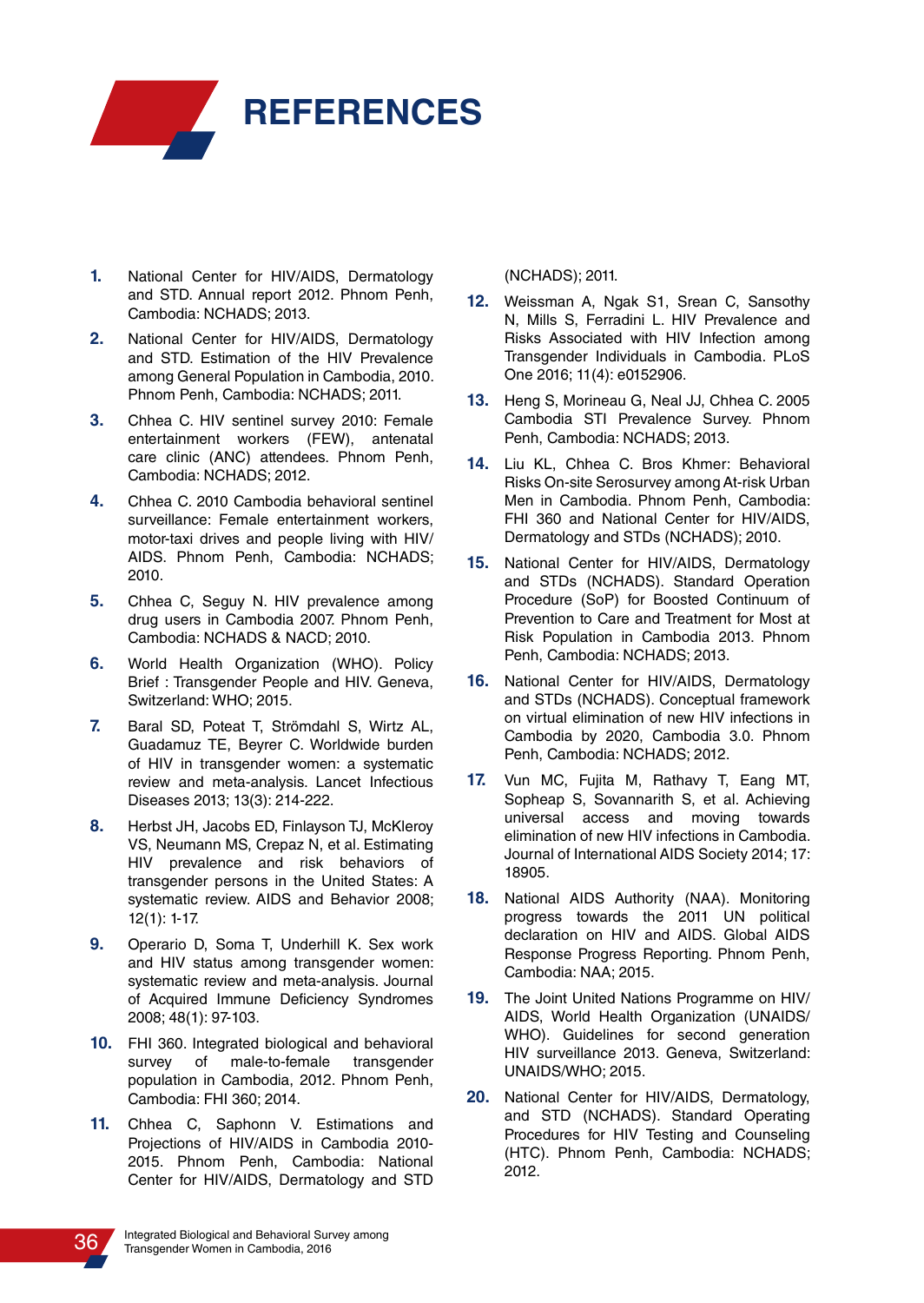

# 1. Eligibility screening tool

| $CRF - 01$                 | Screening Script & Eligibility Criteria <sup>1</sup> |             |  |
|----------------------------|------------------------------------------------------|-------------|--|
|                            | Province:                                            | Study ID#:  |  |
| Survey Round: Capture (R1) | Recapture round (R2)                                 | Visit Date: |  |

Under HIV Flagship Project, FHI360, KHANA, and PSK in collaboration with National Centre for HIV/AIDS, Dermatology, and STD (NCHADS) of "The Ministry of Health" are conducting an integrated biological and behavioral survey (IBBS) among transgender (TG) in 12 provinces across Cambodia – Phnom Penh, Kampong Cham, Battambang, Siem Reap, Banteay Meanchey, Preah Sihanuk, Prey Veng, Svay Rieng, Kampong Speu, Kampong Chhnang, Koh Kong and Kandal. We will Interview and do HIV test about 1,730 TG women in this survey. This process will last about 60 minutes. You will have self-interview using tablet. It will help you to feel comfortable because no one can hear your answer. We will try our best to keep confidentiality for you. Your participation is completely voluntarily. Before we start talking more, I would like to know whether or not you are eligible via asking you few questions.

Do you allow me to ask those questions? [Yes] [No]

|                                                                                                          | <b>YES</b> | <b>NO</b>                    |
|----------------------------------------------------------------------------------------------------------|------------|------------------------------|
| Hi, how old are you?                                                                                     |            |                              |
| If he/she is more $>= 18$ years                                                                          | П          |                              |
| Are you a biological male?                                                                               |            | П                            |
| How do you self-identify your gender identity?<br>If female or third gender                              | П          | П                            |
| Do you dress as women?<br>If sometimes or always                                                         | $\Box$     |                              |
| Is he she able to understand the previous khmer questions<br>above?                                      |            | Г                            |
| (All the above questions are also tested whether the<br>person is under alcohol and drug mental effects) |            |                              |
| Do you agree to participate in the study after consent?                                                  | П          | Г<br>If not, provide reason? |
|                                                                                                          |            |                              |

**NOTE:** the potential participants will be enrolled if all ABOVE ANSWERS are "YES".

Name of person filling out this form: Initials:

Eligibiliy sreening form, IRBNet Project, #, Integrated Biological and Behavioral Survey of Transgender Population in Cambodia, 2014, Version 1.0, 11 February 2015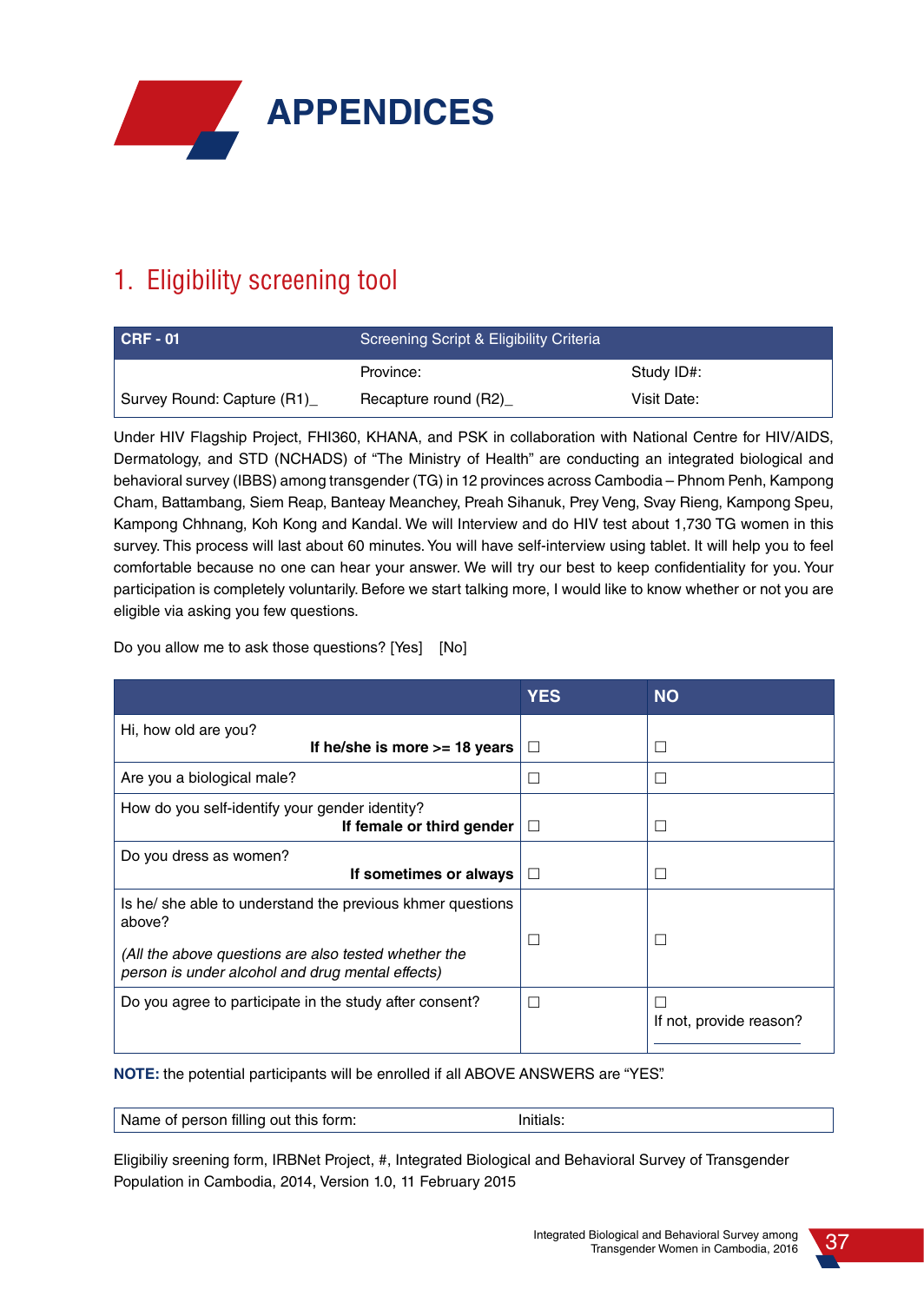# 2. Survey questionnaire

Participant ID Code: .................................. Date of interview: day...............month..................year............... Province/City:

|  | Phnom Pehn          | 6. | Preah Sihanouk      | 11. Kandal       |
|--|---------------------|----|---------------------|------------------|
|  | 2. Kampong Cham     |    | Prey Veng           | 12. Koh Kong     |
|  | 3. Battambang       |    | 8. Svay Rieng       | 13. Thbong Khmum |
|  | 4. Siem Reap        |    | 9. Kampong Spue     |                  |
|  | 5. Banteay Meanchey |    | 10. Kampong Chhnang |                  |
|  |                     |    |                     |                  |

Interview Location (City/NGOs): …………………………………………

Name of administrative districts (current residence): ………………………………………………

Status of administrative districts:

- 1. Urban
- 2. Rural

|      | <b>SECTION 1: SOCIODEMOGRAPHIC CHARACTERISTICS</b>                                                                                                                            |                                                                                                                                                                                                                                                                                                                                                                                                        |                |  |  |  |
|------|-------------------------------------------------------------------------------------------------------------------------------------------------------------------------------|--------------------------------------------------------------------------------------------------------------------------------------------------------------------------------------------------------------------------------------------------------------------------------------------------------------------------------------------------------------------------------------------------------|----------------|--|--|--|
| No.  | <b>Questions and filters</b>                                                                                                                                                  | <b>Coding categories</b>                                                                                                                                                                                                                                                                                                                                                                               | <b>Skip to</b> |  |  |  |
|      |                                                                                                                                                                               | Now I would like to ask you some questions related to your personal information.                                                                                                                                                                                                                                                                                                                       |                |  |  |  |
| Q001 | How old are you?                                                                                                                                                              |                                                                                                                                                                                                                                                                                                                                                                                                        |                |  |  |  |
| Q002 | What is your current marital<br>status?<br>(only one response)                                                                                                                | Married and living together<br>$\mathbf{1}$<br>$\overline{c}$<br>Married, but not living together<br>3<br>Widowed, Divorced or separated<br>Not married, not living with any partner<br>$\overline{4}$<br>Not married, living with sweetheart (female)<br>5<br>Not married but living with male lover<br>6<br>$\overline{7}$<br>Other (Specify)                                                        |                |  |  |  |
| Q003 | For how long have you been<br>living in the current city?                                                                                                                     | Years<br>Record 0 if not living in this city<br>Record 1 if living in this city 1 year or less<br>Refuse to answer<br>99                                                                                                                                                                                                                                                                               |                |  |  |  |
| Q004 | In the past 6 months, on<br>average, how much money did<br>you make per month? (exchange<br>rate: 4000 riel per 1 US\$)                                                       | Amount of money (in US\$):<br>Refuse to answer 99                                                                                                                                                                                                                                                                                                                                                      |                |  |  |  |
| Q005 | How many years of formal<br>education have you completed?                                                                                                                     | Number of years:<br>Record 0 if never attending school.<br>Refuse to answer 99                                                                                                                                                                                                                                                                                                                         |                |  |  |  |
| Q006 | What is your current job (main<br>source of income)?<br>(only one response)<br>Note: If you are both studying<br>and having a paid job, report<br>your main source of income. | $\mathbf 0$<br>Unemployed<br>Hair dresser/Beautician<br>1<br>$\overline{c}$<br>Government officer<br>3<br>Laborer (factory, construction work)<br>$\overline{4}$<br>Seller<br>Entertainment Worker (bar, karaoke, etc.)<br>5<br>Sex worker<br>6<br>$\overline{7}$<br><b>Student</b><br>8<br>NGO staff<br>Private company staff<br>9<br>Farmer/fisherman<br>10<br>11<br>Artist<br>Other (Specify)<br>12 |                |  |  |  |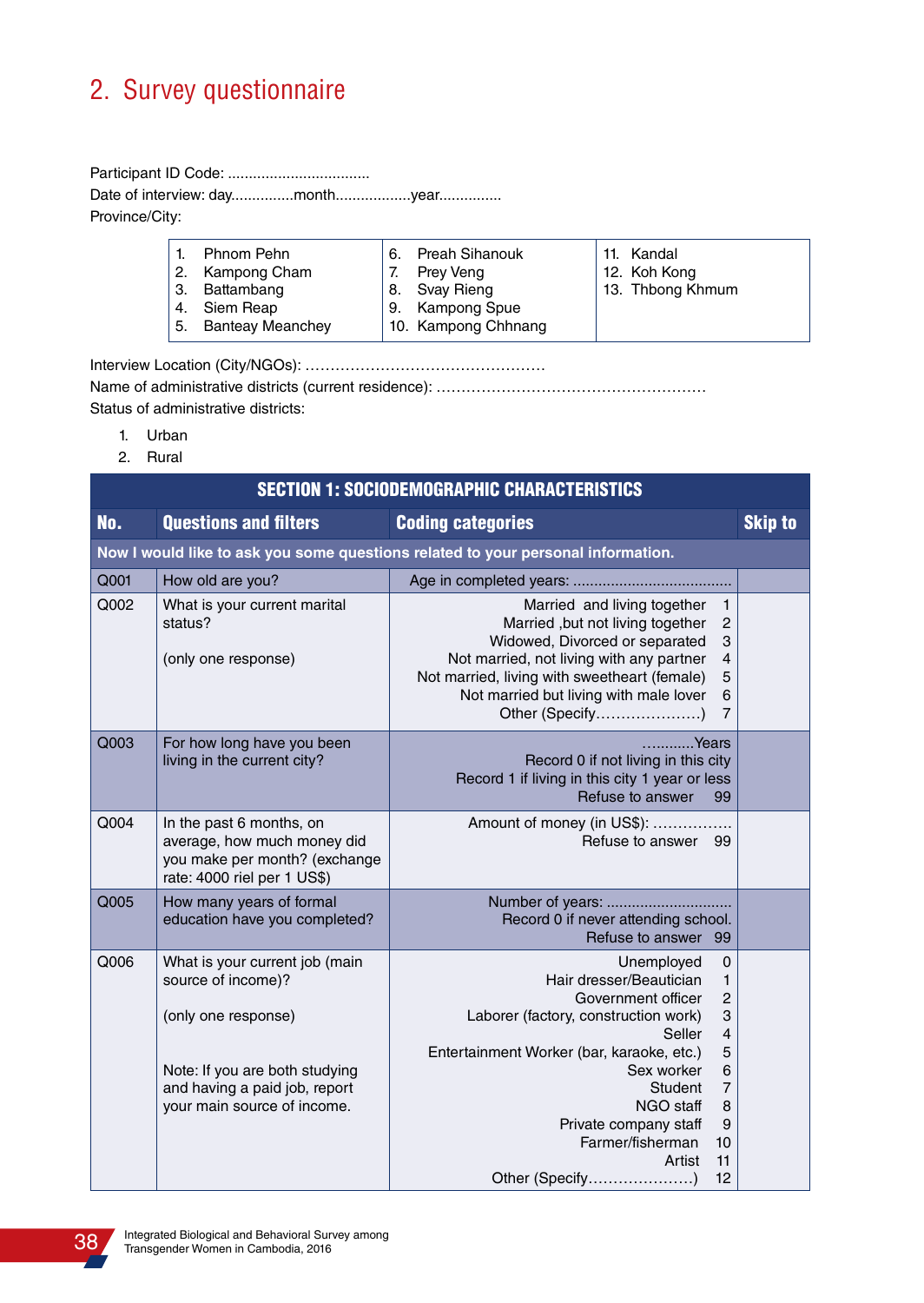|      | <b>SECTION 2. TRANSGENDER IDENTITY &amp; EXPERIENCES</b>                                                              |                                                                                                                                              |                                                             |                         |  |
|------|-----------------------------------------------------------------------------------------------------------------------|----------------------------------------------------------------------------------------------------------------------------------------------|-------------------------------------------------------------|-------------------------|--|
| Q007 | What gender do you consider<br>yourself?                                                                              | Female<br>Male<br>Third gender<br>Uncertain<br>Refuse to answer                                                                              | $\mathbf{1}$<br>$\overline{2}$<br>3<br>$\overline{4}$<br>99 |                         |  |
| Q008 | How often do you express or<br>dress yourself as a woman?                                                             | All the time<br>Often<br>Sometimes<br>Rarely<br>Refuse to answer                                                                             | 1<br>$\overline{2}$<br>3<br>4<br>99                         |                         |  |
| Q009 | How many friends in your social<br>network are also transgender?                                                      | Number:                                                                                                                                      |                                                             |                         |  |
| Q010 | Have you ever taken hormones<br>or any substances for beauty<br>purposes?                                             | No.<br>Yes<br>Refuse to answer 99                                                                                                            | $\mathbf{1}$<br>$\overline{2}$                              | $2 \rightarrow$<br>Q014 |  |
| Q011 | What are the methods you<br>have used to take hormones<br>or any substances for beauty<br>purposes? [multiple answer] | <b>Pills</b><br>Injections<br>Skin patches<br>Other (Specify)<br>Refuse to answer                                                            | 1<br>$\overline{2}$<br>3<br>$\overline{4}$<br>99            |                         |  |
| Q012 | If you have taken hormones<br>or any substances for beauty<br>purposes by injection, how have<br>you received it?     | Never injected<br>Injected by myself<br>Injected by skilled personnel (beauty clinic)<br>Injected by non-skilled personnel<br>Other (Specify | 0<br>$\mathbf{1}$<br>$\overline{c}$<br>3<br>$\overline{4}$  |                         |  |
| Q013 | If you have injected hormones<br>or any substances for beauty<br>purposes, have you shared<br>needle?                 | Never injected<br><b>No</b><br>Yes<br>Refuse to answer                                                                                       | 0<br>$\mathbf{1}$<br>$\overline{2}$<br>99                   |                         |  |
| Q014 | Have you ever had any<br>operation to change any parts<br>of your body to become a<br>woman?                          | No<br>Yes<br>Refuse to answer                                                                                                                | $\mathbf{1}$<br>$\overline{2}$<br>99                        |                         |  |

| <b>Section 3. SEXUAL PARTNERS AND SEXUAL HISTORY</b>                                                              |                                                                           |                                                                                                                        |                            |  |  |  |
|-------------------------------------------------------------------------------------------------------------------|---------------------------------------------------------------------------|------------------------------------------------------------------------------------------------------------------------|----------------------------|--|--|--|
| No.                                                                                                               | <b>Questions and filters</b>                                              | <b>Coding categories</b>                                                                                               | <b>Skip to</b>             |  |  |  |
| Now I would like to ask questions about your recent sexual relationship with<br>various kinds of sexual partners. |                                                                           |                                                                                                                        |                            |  |  |  |
| Q016                                                                                                              | How likely do you think you are<br>infected with HIV?                     | Very Likely<br>2<br>Likely<br>3<br><b>Unlikely</b><br><b>Very Unlikely</b><br>$\overline{4}$<br>Refuse to answer<br>99 |                            |  |  |  |
|                                                                                                                   |                                                                           | <b>Sex with women</b>                                                                                                  |                            |  |  |  |
| Q017                                                                                                              | Have you ever had sex with a<br>woman?<br>[Including vaginal or anal sex] | No.<br>0<br>Yes<br>Refuse to answer<br>99                                                                              | $0.99 \rightarrow$<br>Q028 |  |  |  |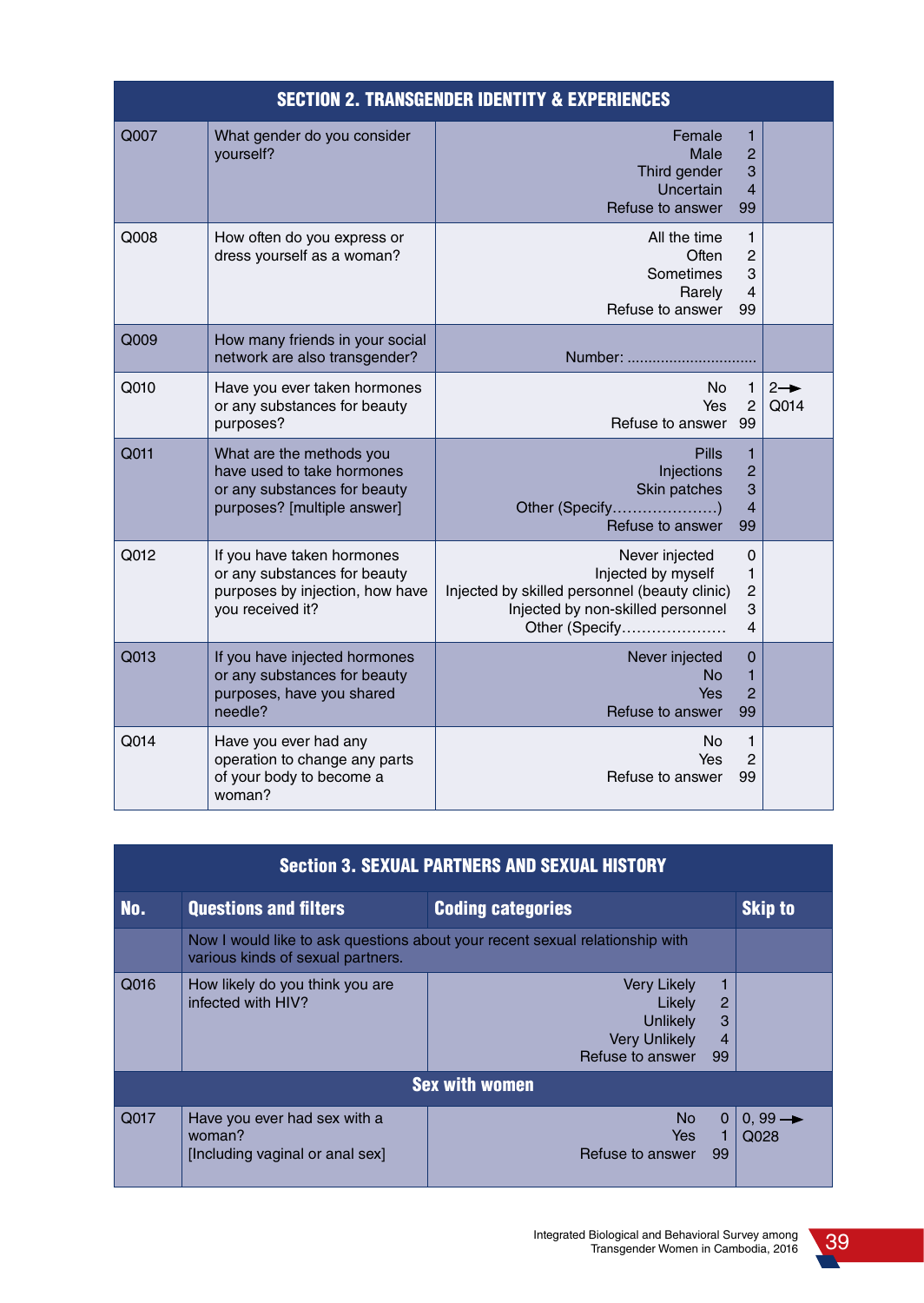| Q018 | In the past 12 months, have you<br>had sex with a woman?<br>[Including vaginal or anal sex]                                                                                      | No<br>Yes<br>Refuse to answer                                                                                                                                                                                                                                  | 0<br>1<br>99                                                            | $0, 99 \rightarrow$<br>Q028 |
|------|----------------------------------------------------------------------------------------------------------------------------------------------------------------------------------|----------------------------------------------------------------------------------------------------------------------------------------------------------------------------------------------------------------------------------------------------------------|-------------------------------------------------------------------------|-----------------------------|
| Q019 | In the past 12 months, have you<br>had sex with a woman not in<br>exchange for money or gifts?<br>[Including vaginal or anal sex]                                                | <b>No</b><br>Yes<br>Refuse to answer                                                                                                                                                                                                                           | 0<br>1<br>99                                                            | $0 \rightarrow Q$ 022       |
| Q020 | In the past 3 month, how many<br>women did you have sex with not<br>in exchange for money or gifts?                                                                              | Number of women:<br>Refuse to answer                                                                                                                                                                                                                           | 99                                                                      |                             |
| Q021 | In the past 3 month, how often did<br>you use a condom when you had<br>vaginal or anal sex with women not<br>in exchange for money or gifts?                                     | Never had sex with a woman<br>Always<br>Often<br>Sometimes<br><b>Never</b><br>Refuse to answer                                                                                                                                                                 | 0<br>1<br>$\overline{c}$<br>3<br>4<br>99                                | $0, 1 \rightarrow$<br>Q024  |
| Q022 | In the past 3 month, if you did<br>not always use a condom when<br>you had sex with women not in<br>exchange for money or gifts?<br>What were the reasons?<br>[Multiple Answers] | We are in a relationship<br>She is not HIV/STI infected<br>Too high to use a condom<br>No condom available<br>Feel better without a condom<br>I am HIV-infected<br>I penetrated, so I am not at risk<br>Partner refused<br>Other (Specify)<br>Refuse to answer | 1<br>2<br>3<br>4<br>5<br>6<br>7<br>8<br>9<br>99                         |                             |
| Q023 | In the past 12 months, have you<br>had sex with a woman in exchange<br>for money or gifts? [Including<br>vaginal or anal sex]                                                    | <b>No</b><br>Yes<br>Refuse to answer                                                                                                                                                                                                                           | 0<br>1<br>99                                                            | $0 \rightarrow Q028$        |
| Q024 | In the past 3 months, how many<br>women did you have sex with in<br>exchange for money or gifts?<br>[Including vaginal or anal sex]                                              | Number of women:<br>Refuse to answer                                                                                                                                                                                                                           | 99                                                                      |                             |
| Q025 | In the past 3 months, where<br>did you meet women with whom<br>you had sex with in exchange for<br>money or gifts?                                                               | Park<br><b>Street</b><br>Bar/discotheque/cafe<br>Beer Garden/Restaurant<br><b>Massage Parlor</b><br>Karaoke<br>Online (Facebook, Line, Website)<br>Guesthouse/hotel<br>Workplace/school<br>Other (Specify)                                                     | $\mathbf{1}$<br>$\overline{c}$<br>3<br>4<br>5<br>6<br>7<br>8<br>9<br>10 |                             |
| Q026 | In the past 3 months, how often did<br>you use a condom when you had<br>vaginal or anal sex with women in<br>exchange for money or gifts?                                        | Never had sex<br>Always<br>Often<br>Sometimes<br>Never<br>Refuse to answer                                                                                                                                                                                     | $\mathbf 0$<br>1<br>$\overline{\mathbf{c}}$<br>3<br>4<br>99             |                             |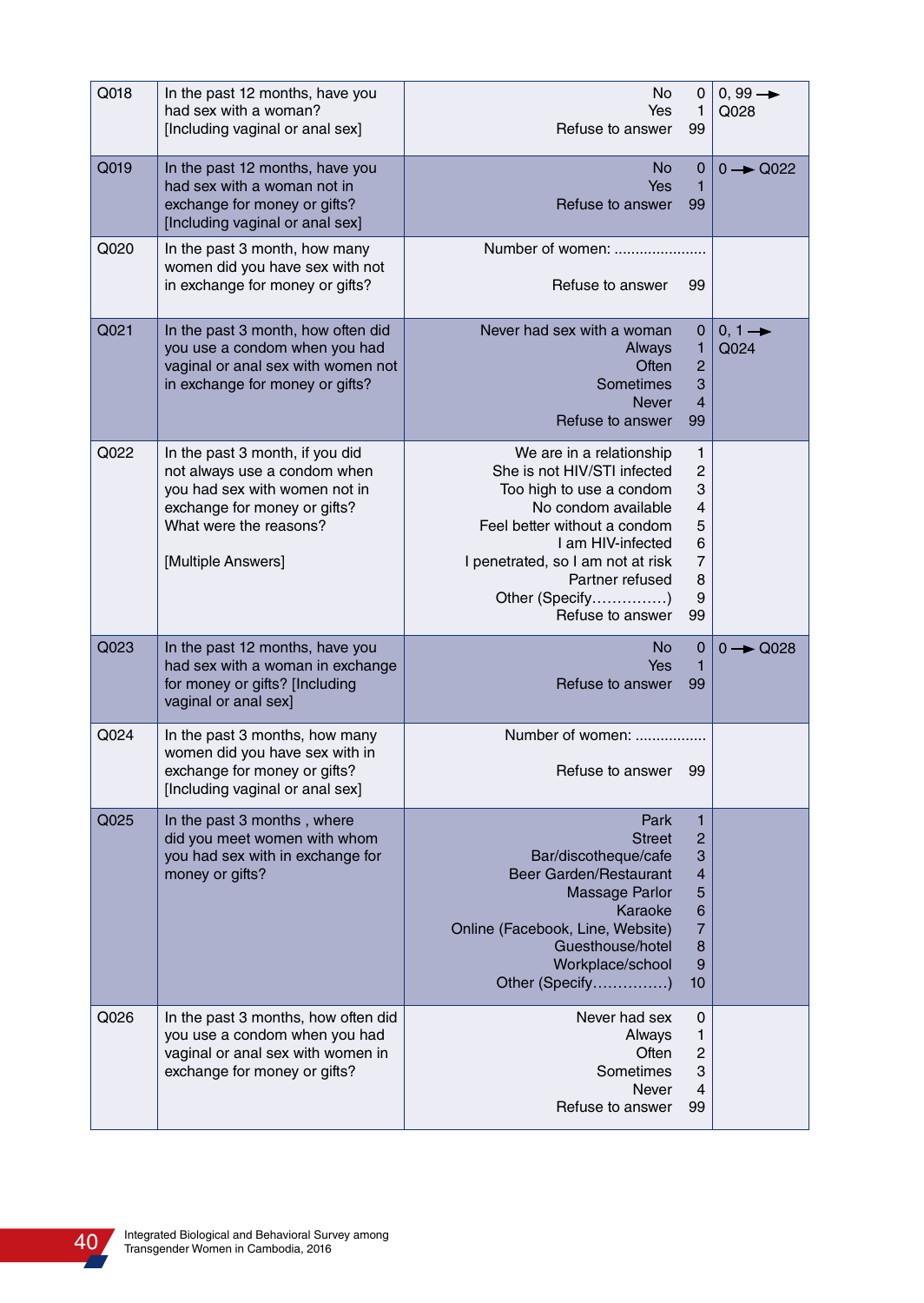| Q027 | In the past 3 months, if you did<br>not always use a condom when<br>you had sex with women not in<br>exchange for money or gifts?<br>What were the reasons?<br>[Multiple Answers] | We are in a relationship<br>She is not HIV/STI infected<br>Too high to use a condom<br>No condom available<br>Feel better without a condom<br>I am HIV-infected<br>I penetrated, so I am not at risk<br>Partner refused<br>Other (Specify)<br>Refuse to answer              | 1<br>$\overline{c}$<br>3<br>4<br>5<br>6<br>7<br>8<br>9<br>99 |                             |
|------|-----------------------------------------------------------------------------------------------------------------------------------------------------------------------------------|-----------------------------------------------------------------------------------------------------------------------------------------------------------------------------------------------------------------------------------------------------------------------------|--------------------------------------------------------------|-----------------------------|
|      |                                                                                                                                                                                   | <b>Sex with men</b>                                                                                                                                                                                                                                                         |                                                              |                             |
| Q028 | Have you ever had anal sex with<br>a man?                                                                                                                                         | <b>No</b><br>Yes<br>Refuse to answer                                                                                                                                                                                                                                        | 0<br>1<br>99                                                 | $0, 99 \rightarrow$<br>Q042 |
| Q029 | In the past 12 months, have you<br>had anal sex with a man?                                                                                                                       | No<br>Yes<br>Refuse to answer                                                                                                                                                                                                                                               | 0<br>1<br>99                                                 | $0, 99 \rightarrow$<br>Q042 |
| Q030 | In the past 12 months, what was<br>your usual role in anal sex with a<br>man?                                                                                                     | Insertive<br>Receptive<br><b>Both</b><br>Refuse to answer                                                                                                                                                                                                                   | 1<br>$\overline{c}$<br>3<br>99                               |                             |
| Q031 | In the past 3 months, have you<br>had sex with men not in exchange<br>for money or gifts?                                                                                         | No.<br>Yes<br>Refuse to answer                                                                                                                                                                                                                                              | $\mathbf 0$<br>1<br>99                                       | $0 \rightarrow Q033$        |
| Q032 | In the past 3 months, how many<br>men you had sex with not in<br>exchange for money or gifts?                                                                                     | Number of men:<br>Refuse to answer                                                                                                                                                                                                                                          | 99                                                           |                             |
| Q033 | In the past 3months, how often did<br>you use a condom when you had<br>anal sex with men not in exchange<br>for money or gifts?                                                   | Never had sex<br>Always<br><b>Often</b><br>Sometimes<br><b>Never</b><br>Refuse to answer                                                                                                                                                                                    | 0<br>1<br>$\overline{c}$<br>3<br>4<br>99                     | $0, 1 \rightarrow$<br>Q035  |
| Q034 | If not always, why not?<br>[Multiple Answers]                                                                                                                                     | We are in a relationship<br>He is not HIV/STI infected<br>I was too drunk or too high with drugs<br>No condom available<br>Feel better without a condom<br>I am HIV-infected<br>I penetrated, so I am not at risk<br>Partner refused<br>Other (Specify)<br>Refuse to answer | 1<br>2<br>3<br>4<br>5<br>6<br>7<br>8<br>9<br>99              |                             |
| Q035 | In the past 12 months, have you<br>had sex with men in exchange for<br>money or gifts?                                                                                            | No.<br>Yes<br>Refuse to answer                                                                                                                                                                                                                                              | 0<br>1<br>99                                                 | $0 \rightarrow Q$ 040       |
| Q036 | In the past 3 month, how many<br>men you had sex with in exchange<br>for money or gifts?                                                                                          | Number of men:<br>Refuse to answer                                                                                                                                                                                                                                          | -99                                                          |                             |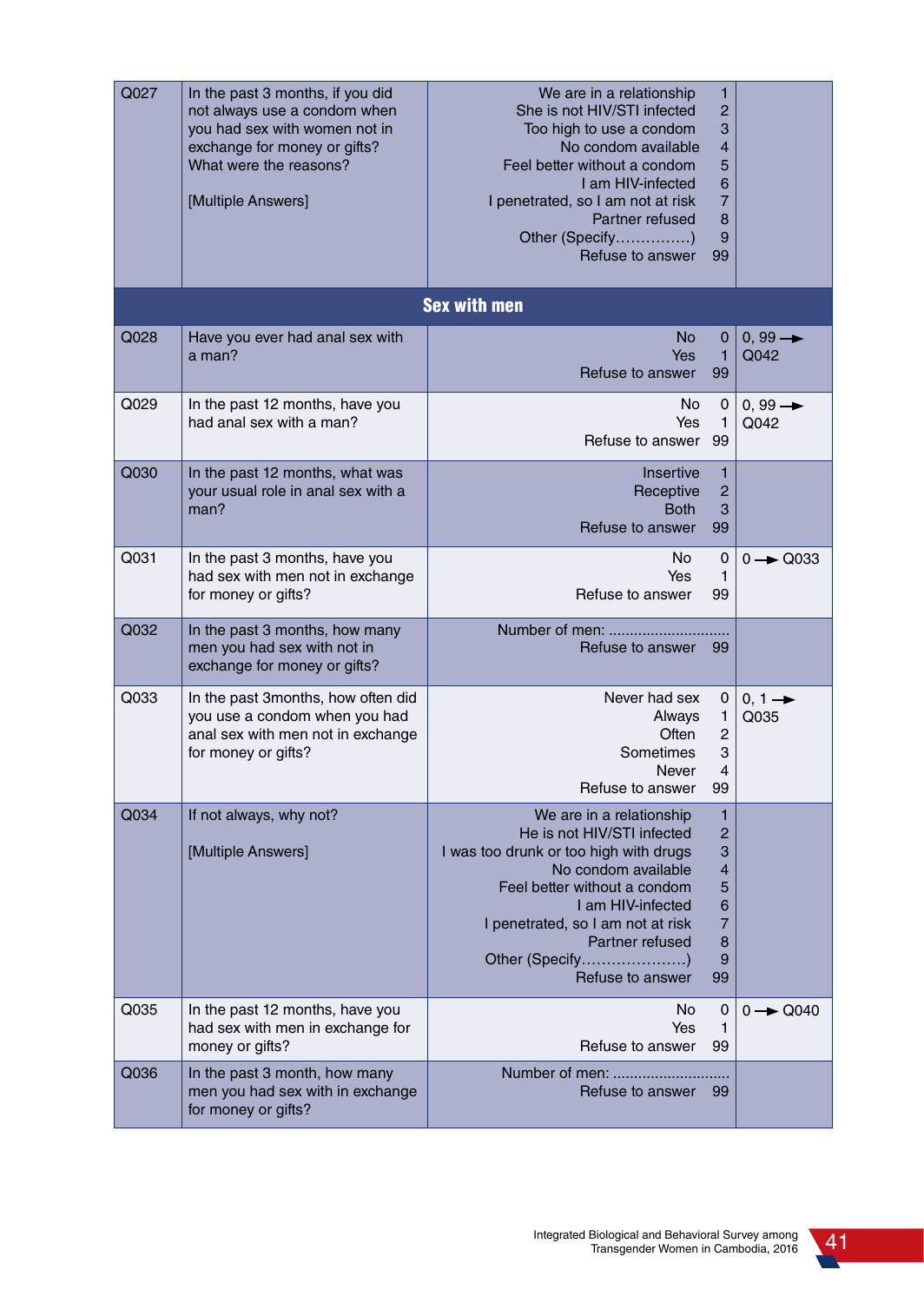| Q037 | In the past 3 month, where did you<br>meet the men you had sex with in<br>exchange for money or gifts?         | Park<br><b>Street</b><br>Bar/discotheque/café<br>Beer Garden/Restaurant<br>Massage Parlor<br>Karaoke<br>Online (Facebook, Line, Website)<br>Guesthouse/hotel<br>Workplace/School<br>Other (Specify)                                                                     | 1<br>$\overline{c}$<br>3<br>4<br>5<br>$6\phantom{a}$<br>7<br>8<br>9<br>10  |                            |
|------|----------------------------------------------------------------------------------------------------------------|-------------------------------------------------------------------------------------------------------------------------------------------------------------------------------------------------------------------------------------------------------------------------|----------------------------------------------------------------------------|----------------------------|
| Q038 | In the past 3 months, how often<br>did you use a condom when you<br>had anal sex with men you paid<br>for sex? | Never had anal sex<br>Always<br>Often<br>Sometimes<br><b>Never</b><br>Refuse to answer                                                                                                                                                                                  | $\mathbf 0$<br>1<br>$\overline{2}$<br>3<br>4<br>99                         | $0, 1 \rightarrow$<br>Q615 |
| Q039 | If not always, why not?<br>[Multiple Answers]                                                                  | We are in a relationship<br>He is not HIV/STI infected<br>I was drunk or too high with drugs<br>No condom available<br>Feel better without a condom<br>I am HIV-infected<br>I penetrated, so I am not at risk<br>Partner refused<br>Other (Specify)<br>Refuse to answer | 1<br>2<br>3<br>$\overline{4}$<br>5<br>6<br>$\overline{7}$<br>8<br>10<br>99 |                            |
| Q040 | Did you use condom when you<br>had last sex with a man?                                                        | Yes<br><b>No</b><br>Refuse to answer                                                                                                                                                                                                                                    | 1<br>0<br>99                                                               |                            |

| <b>Access to condoms and lubricant</b> |                                                                               |                                                                                                                                                                                                       |                                                                      |                |
|----------------------------------------|-------------------------------------------------------------------------------|-------------------------------------------------------------------------------------------------------------------------------------------------------------------------------------------------------|----------------------------------------------------------------------|----------------|
| No.                                    | <b>Questions and filters</b>                                                  | <b>Coding categories</b>                                                                                                                                                                              |                                                                      | <b>Skip to</b> |
| Q041                                   | In this last 12 months, where<br>did you get condoms?<br>[Multiple Answers]   | Friends/outreach workers<br>Condom peer sale representative<br>Pharmacy/drug store/clinic<br>Condom outlets<br>Mart/mini-mart<br>Groceries<br>Hotel/guesthouse<br>Other (Specify)<br>Refuse to answer | 1<br>$\overline{2}$<br>3<br>$\overline{4}$<br>5<br>6<br>7<br>8<br>99 |                |
| Q042                                   | In this last 12 months, where<br>did you get lubricant?<br>[Multiple Answers] | Friends/outreach workers<br>Condom peer sale representative<br>Pharmacy/drug store/clinic<br>Condom outlets<br>Mart/mini-mart<br>Groceries<br>Hotel/guesthouse<br>Other (Specify)<br>Refuse to answer | 1<br>2<br>3<br>4<br>5<br>6<br>$\overline{7}$<br>8<br>99              |                |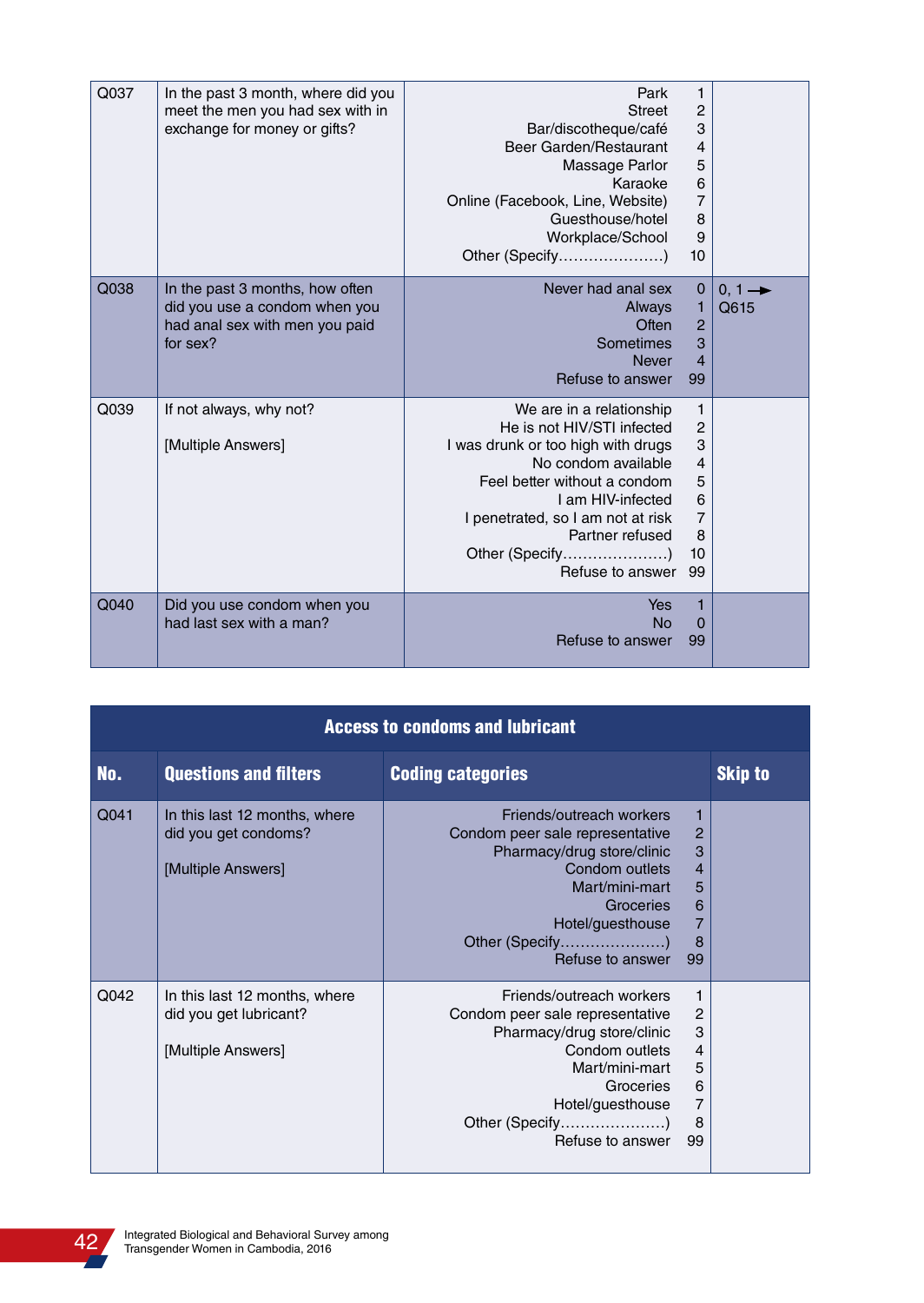|      | <b>SECTION 4. STI AND HIV TESTING</b>                                                                                             |                                                                                                                                                                                                           |                                                                                                       |                                        |  |
|------|-----------------------------------------------------------------------------------------------------------------------------------|-----------------------------------------------------------------------------------------------------------------------------------------------------------------------------------------------------------|-------------------------------------------------------------------------------------------------------|----------------------------------------|--|
| No.  | <b>Questions and filters</b>                                                                                                      | <b>Coding categories</b>                                                                                                                                                                                  |                                                                                                       | <b>Skip to</b>                         |  |
| Q044 | In the past 12 months, have<br>you experienced the following<br>symptoms?<br>[Multiple Answers]                                   | Cuts or sores in the genital area<br>Swelling in the genital area<br>Abnormal urethral discharge<br>Symptoms on the anus<br>Symptom in the mouth/throat<br>Refuse to answer                               | $\mathbf{1}$<br>$\overline{c}$<br>3<br>$\overline{\mathbf{4}}$<br>5<br>99                             |                                        |  |
| Q045 | Where did you first go for<br>treatment the last time you<br>had any above-mentioned<br>symptoms?<br>(Only one response)          | Never had any symptoms<br>Pharmacy<br>Private clinic/hospital<br>Public Hospital/STD clinic<br>NGO Clinic/hospital<br><b>Traditional doctor</b><br>Didn't get care<br>Other (Specify)<br>Refuse to answer | 0<br>$\mathbf{1}$<br>$\overline{c}$<br>3<br>$\overline{\mathbf{4}}$<br>5<br>6<br>$\overline{7}$<br>99 |                                        |  |
| Q046 | Have you ever been tested for<br>HIV?                                                                                             | No<br>Yes<br>Refuse to answer                                                                                                                                                                             | $\mathbf 0$<br>$\mathbf{1}$<br>99                                                                     | $\rightarrow$ Q049<br>$\overline{0}$ - |  |
| Q047 | In past 6 months, have you<br>been tested for HIV?                                                                                | No<br>Yes<br>Refuse to answer                                                                                                                                                                             | 0<br>$\mathbf{1}$<br>99                                                                               |                                        |  |
| Q047 | How long has it been since<br>you received the last HIV test?                                                                     | Number of months                                                                                                                                                                                          |                                                                                                       |                                        |  |
| Q049 | If a rapid self-test kit for HIV<br>was available and you could<br>get the result within 20 minutes<br>at home, would you use it? | No<br>Yes<br>Refuse to answer                                                                                                                                                                             | 0<br>1<br>99                                                                                          |                                        |  |
| Q050 | Where did you have your most<br>recent HIV test?                                                                                  | Private facilities<br><b>Public facilities</b><br><b>NGO</b> facilities<br>NGO outreach workers at community or HTC<br>Other (Specify)<br>Refuse to answer                                                | $\mathbf{1}$<br>$\overline{2}$<br>3<br>$\overline{\mathbf{r}}$<br>5<br>99                             |                                        |  |
| Q051 | The last time you got tested for<br>HIV, did you receive the result<br>of the test?                                               | No<br>Yes<br>Refuse to answer                                                                                                                                                                             | 0<br>$\mathbf{1}$<br>99                                                                               |                                        |  |
| Q052 | What is your current HIV<br>status? (You could choose not<br>to answer)                                                           | <b>Positive</b><br>Negative<br>I don't know my status<br>Refuse to answer                                                                                                                                 | $\mathbf{1}$<br>$\overline{c}$<br>3<br>99                                                             | $2, 3 \rightarrow$<br>Q057             |  |
| Q053 | Are you currently on ART?                                                                                                         | No<br>Yes<br>I was but discontinued<br>I am on treatment for opportunistic infections<br>Refuse to answer                                                                                                 | 0<br>$\mathbf{1}$<br>$\overline{2}$<br>3<br>99                                                        | $0 \rightarrow Q$ 056                  |  |
| Q054 | Do you take ARV regularly as<br>prescribed?                                                                                       | Regularly<br>Not regularly<br>Refuse to answer                                                                                                                                                            | $\mathbf{1}$<br>$\overline{c}$<br>99                                                                  |                                        |  |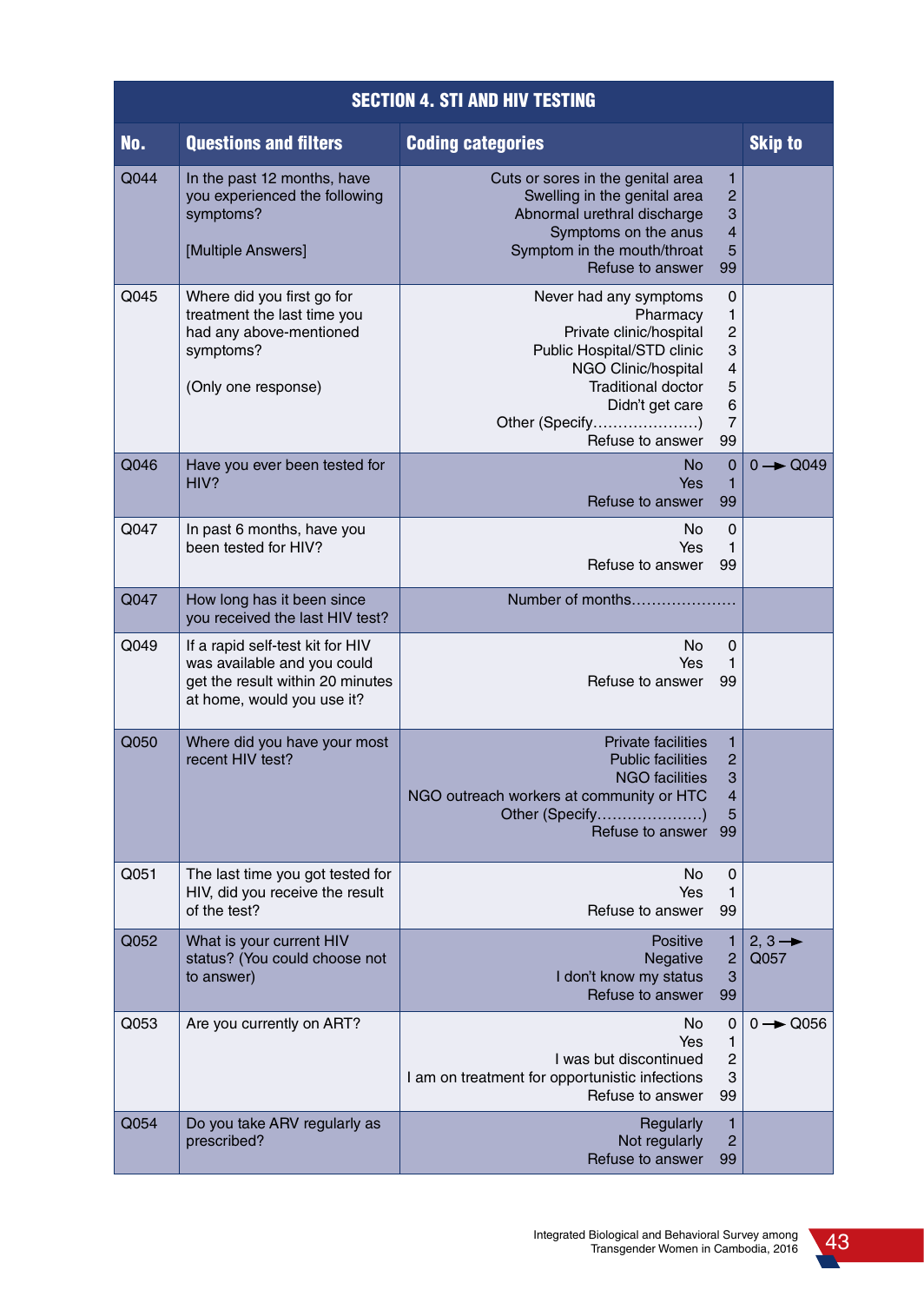| Q055 | Where do you get ART<br>services?                                                      | <b>Public facilities</b><br>Private facilities<br><b>NGO</b> facilities<br>Pharmacy<br>Other (Specify)<br>Refuse to answer                                                                  | 1<br>$\overline{c}$<br>$\ensuremath{\mathsf{3}}$<br>$\overline{4}$<br>5<br>99 |  |
|------|----------------------------------------------------------------------------------------|---------------------------------------------------------------------------------------------------------------------------------------------------------------------------------------------|-------------------------------------------------------------------------------|--|
| Q056 | If not, why are you not on<br>ART?                                                     | Not needed<br>Not sure where to go<br>I am ashamed to go to health facility<br>I am afraid of being discriminated<br>I was treated badly in the past<br>Other (Specify)<br>Refuse to answer | 1<br>$\overline{c}$<br>3<br>$\overline{4}$<br>5<br>6<br>99                    |  |
| Q057 | Have you ever head of pre-<br>exposure prophylaxis (PrEP)?                             | No<br>Yes<br>Refuse to answer                                                                                                                                                               | $\mathbf 0$<br>1<br>99                                                        |  |
| Q058 | If PrEP were mad available in<br>Cambodia, how likely do you<br>think you will use it? | Very unlikely<br>Unlikely<br>Not sure<br>Likely<br>Very likely<br>Refuse to answer                                                                                                          | $\mathbf 0$<br>1<br>$\overline{c}$<br>3<br>$\overline{4}$<br>99               |  |
| Q059 | If PrEP were mad available in<br>Cambodia, where would you<br>prefer to access it?     | Local NGOs<br><b>ART</b> clinic<br>Pharmacy<br>Other (specify)                                                                                                                              | 1<br>$\overline{2}$<br>3<br>4                                                 |  |

### SECTION 5. ALCOHOL AND DRUG USE

Measurement of alcohol drinking

One standard measurement:

- A can/glass of beer, fermented palm juice (285 ml)
- ◆ A glass of wine (120 ml)
- $\leftrightarrow$  A glass of whisky (30 ml)

| No.  | <b>Questions and filters</b>                                                                                                                                                                  | <b>Coding categories</b>                                                                                                                      |                                                             | <b>Skip to</b>          |
|------|-----------------------------------------------------------------------------------------------------------------------------------------------------------------------------------------------|-----------------------------------------------------------------------------------------------------------------------------------------------|-------------------------------------------------------------|-------------------------|
| Q060 | In the past 3 months, how<br>often did you drink at least<br>one can of beer or one glass<br>of any types of wine?                                                                            | <b>Never</b><br>Once a month or less<br>2-4 times a month<br>2-3 times a week<br>4 or more times a week<br>Don't know<br>Refuse to answer     | 1<br>$\overline{2}$<br>3<br>$\overline{4}$<br>5<br>98<br>99 | $1 \rightarrow$<br>Q064 |
| Q061 | In the past 3 months, how<br>many standard drinks<br>containing alcohol (a can of<br>beer or a glass of any types<br>of wine) did you have on a<br>typical day on which you<br>drank alcohol? | $1 - 2$<br>$3 - 4$<br>$5 - 6$<br>$7 - 9$<br>10 or more<br>Don't know<br>Refuse to answer                                                      | $\mathbf{1}$<br>2<br>3<br>$\overline{4}$<br>5<br>98<br>99   |                         |
| Q062 | In the past 3 months, how<br>often did you have more than<br>5 drinks in one day or night?                                                                                                    | <b>Never</b><br>Less than once a month<br>Once a month<br>1, 2, or 3 times a week<br>4 or more times a week<br>Don't know<br>Refuse to answer | 1<br>$\overline{2}$<br>3<br>4<br>5<br>98<br>99              |                         |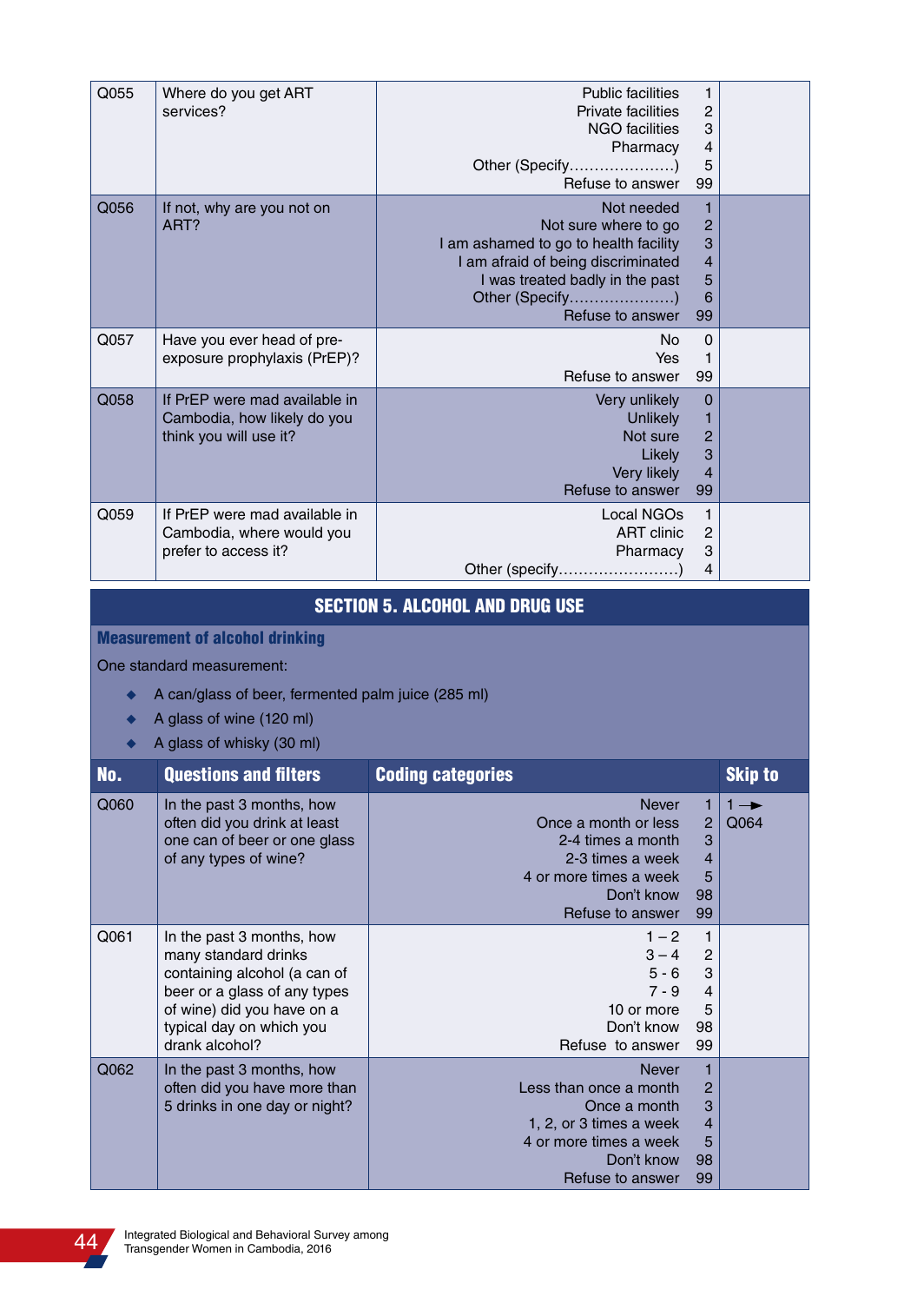| Q063 | In the past 3 months, how<br>often have you got drunk from<br>alcohol?                                                      | Every day/almost every day(4 or more times |     | Less than once a month<br>Once a month<br>Every week (1-3 times/week)<br>Don't know<br>Refuse to answer | <b>Never</b><br>$\mathbf{1}$<br>$\overline{2}$<br>3<br>$\overline{4}$<br>a week)<br>5<br>98<br>99 |                |                                                           |
|------|-----------------------------------------------------------------------------------------------------------------------------|--------------------------------------------|-----|---------------------------------------------------------------------------------------------------------|---------------------------------------------------------------------------------------------------|----------------|-----------------------------------------------------------|
| Q064 | In the past 12 months, have you tried any of the following drugs? (Ask one by one - CIRCLE<br>YES OR NO) [Multiple answers] |                                            |     |                                                                                                         |                                                                                                   |                |                                                           |
|      | Types of drug                                                                                                               |                                            | Yes | <b>No</b>                                                                                               |                                                                                                   |                |                                                           |
|      | Marijuana<br>1                                                                                                              |                                            | 1   | 0                                                                                                       |                                                                                                   |                |                                                           |
|      | $\overline{2}$<br>Heroin/Opium                                                                                              |                                            | 1   | 0                                                                                                       |                                                                                                   |                |                                                           |
|      | 3<br>Yama (amphetamine)                                                                                                     |                                            | 1   | 0                                                                                                       |                                                                                                   |                |                                                           |
|      | $\overline{4}$<br>Crystal, Ice (Methamphetamine)                                                                            |                                            | 1   | 0                                                                                                       |                                                                                                   |                |                                                           |
|      | 5<br>Ecstasy                                                                                                                |                                            | 1   | 0                                                                                                       |                                                                                                   |                |                                                           |
|      | Inhalants (glue, paint, petrol, spray can)<br>6                                                                             |                                            | 1   | 0                                                                                                       |                                                                                                   |                |                                                           |
|      | $\overline{7}$<br>Other                                                                                                     |                                            | 1   | $\Omega$                                                                                                |                                                                                                   |                |                                                           |
| Q065 | In the past 3 months, did you inject any illicit drugs?                                                                     |                                            |     |                                                                                                         |                                                                                                   |                |                                                           |
|      |                                                                                                                             |                                            |     | Crystal, Ice (Methamphetamine)                                                                          | Never injected any drug<br>Refuse to answer                                                       | Heroin<br>Yama | 1<br>$\overline{\mathbf{c}}$<br>3<br>4<br>99              |
| Q066 | In the past 3 months, did you have sex during/after using illicit drugs?                                                    |                                            |     |                                                                                                         |                                                                                                   |                |                                                           |
|      |                                                                                                                             |                                            |     | Never used drug before having sex                                                                       | Ice, Amphetamine<br>Refuse to answer                                                              | Heroin<br>Yama | 1<br>$\overline{c}$<br>3<br>$\overline{\mathbf{4}}$<br>99 |

| <b>SECTION 6. DISCRIMINATION SCALE</b> |                                                                                                                                           |                                                                                                                        |                |  |
|----------------------------------------|-------------------------------------------------------------------------------------------------------------------------------------------|------------------------------------------------------------------------------------------------------------------------|----------------|--|
| No.                                    | <b>Questions and filters</b>                                                                                                              | <b>Coding categories</b>                                                                                               | <b>Skip to</b> |  |
| Q067                                   | How supportive do you feel your co-<br>workers or classmates are regarding<br>your transgender identity?                                  | Very much supportive<br>Supportive<br>2<br>3<br>Not supportive<br>Not at all supportive<br>4<br>Refuse to answer<br>99 |                |  |
| Q068                                   | Have you ever experienced problems<br>getting a job and thought it was<br>because of your transgender identity<br>or gender presentation? | No.<br>$\Omega$<br>Yes<br>Don't know<br>98<br>Refuse to answer<br>99                                                   |                |  |
| Q069                                   | Have you ever lost a job and thought<br>it was because of your transgender<br>identity or gender presentation?                            | <b>No</b><br>$\Omega$<br>Yes.<br>Don't know<br>98<br>Refuse to answer<br>99                                            |                |  |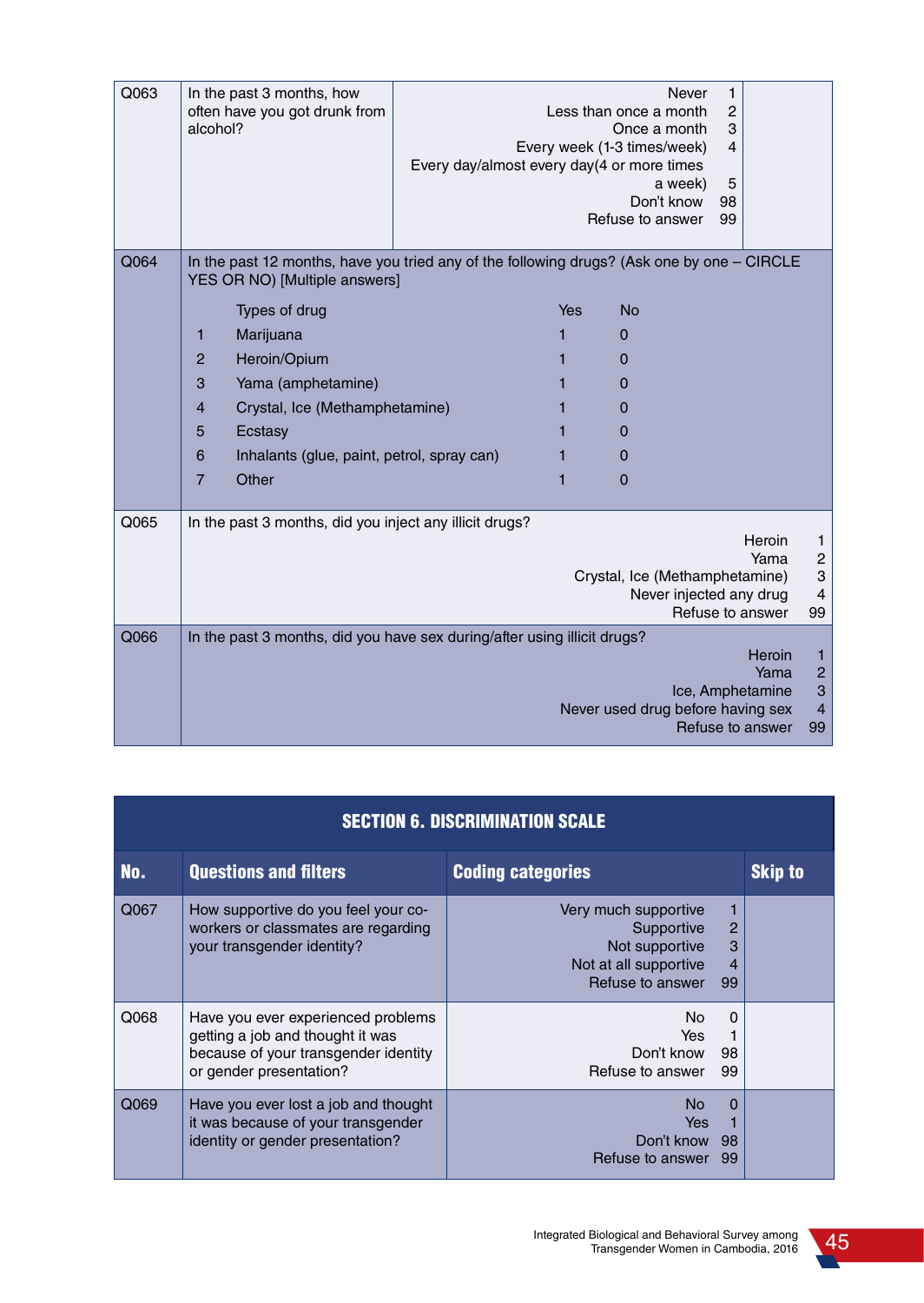| Q070  | Have you ever been denied or thrown<br>out of a housing situation and thought<br>it was because of your transgender<br>identity or gender presentation?                    | No<br>Yes<br>Don't know<br>Refuse to answer        | 0<br>1<br>98<br>99           |  |
|-------|----------------------------------------------------------------------------------------------------------------------------------------------------------------------------|----------------------------------------------------|------------------------------|--|
| Q071  | Have you ever had any problems<br>getting services from an HIV<br>prevention program and thought it<br>was because of your transgender<br>identity or gender presentation? | No.<br>Yes<br>Don't know<br>Refuse to answer       | 0<br>1<br>98<br>99           |  |
| Q072  | Have you ever had any problems<br>getting health or medical services<br>and thought it was because of your<br>transgender identity or gender<br>presentation?              | No.<br>Yes<br>Don't know<br>Refuse to answer       | 0<br>1<br>98<br>99           |  |
| Q073  | Have you ever been physically<br>abused or beaten and thought it was<br>because of your transgender identity<br>or gender presentation?                                    | No<br>Yes<br>Don't know<br>Refuse to answer        | 0<br>1<br>98<br>99           |  |
| Q074  | Have you ever been physically<br>abused or beaten, but it was not<br>because of your transgender identity<br>or gender presentation?                                       | No.<br>Yes<br>Don't know<br>Refuse to answer       | 0<br>1<br>98<br>99           |  |
| Q075  | Have you ever been sexually abused<br>or assaulted and thought it was<br>because of your transgender identity<br>or gender presentation?                                   | <b>No</b><br>Yes<br>Don't know<br>Refuse to answer | 0<br>1<br>98<br>99           |  |
| Q076  | Have you ever been arrested and<br>thought it was because of your<br>transgender identity or gender<br>presentation?                                                       | No<br>Yes<br>Don't know<br>Refuse to answer        | 0<br>1<br>98<br>99           |  |
| Q077  | Have you ever been arrested, but it<br>was not because of your transgender<br>identity or gender presentation?                                                             | No<br>Yes<br>Don't know<br>Refuse to answer        | 0<br>1<br>98<br>99           |  |
| Q078a | Have you ever left school because of<br>your transgender identity or gender<br>presentation?                                                                               | No<br>Yes<br>Don't know<br>Refuse to answer        | 0<br>1<br>98<br>99           |  |
| Q078b | Have you ever been forced to have<br>sex (oral, anal)?                                                                                                                     | No<br>Yes<br>Don't know<br>Refuse to answer        | $\mathbf 0$<br>1<br>98<br>99 |  |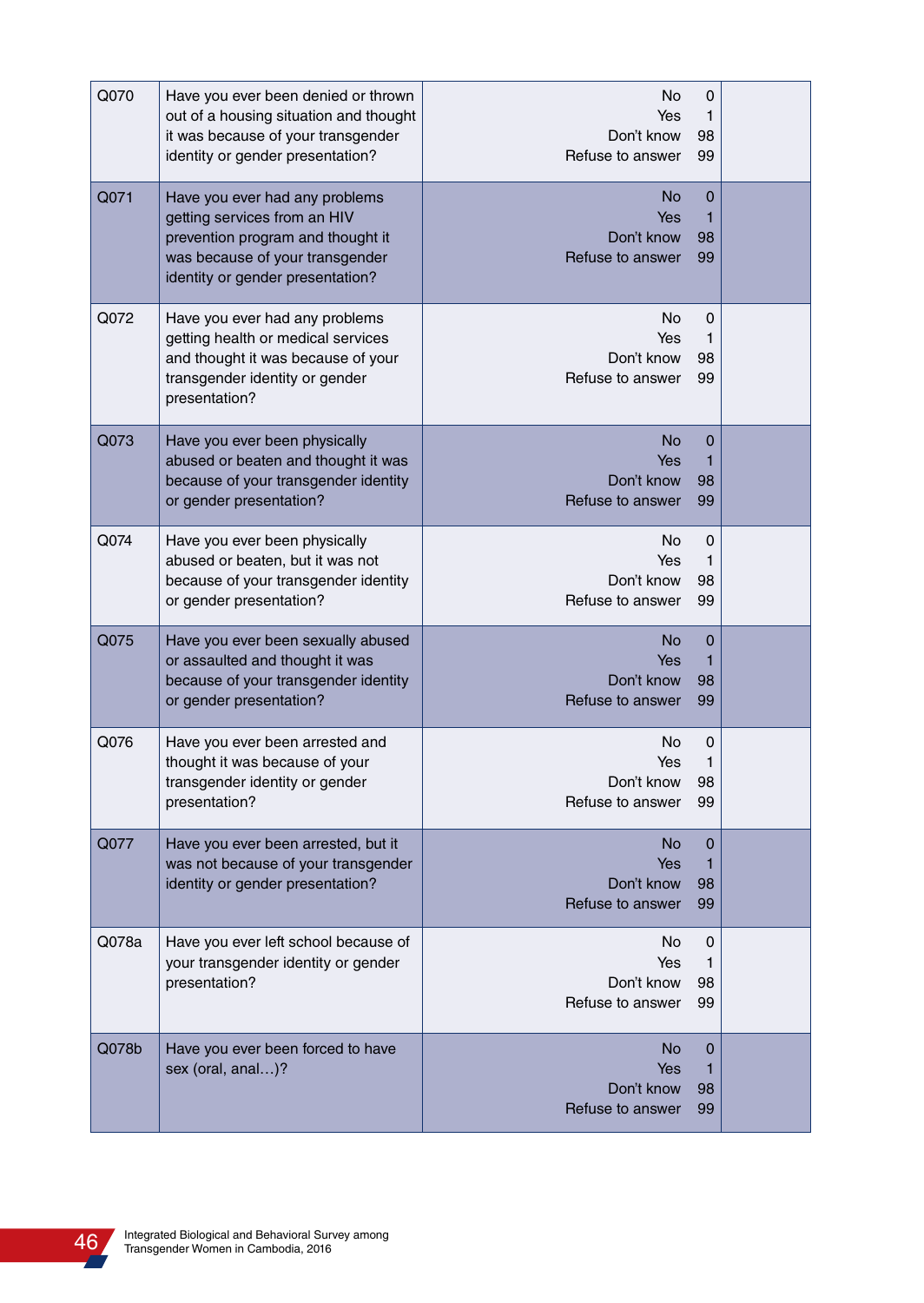| <b>SECTION 7. DEPRESSION SCALE</b> |                                                                                                      |                                                                                                  |                                                                |  |
|------------------------------------|------------------------------------------------------------------------------------------------------|--------------------------------------------------------------------------------------------------|----------------------------------------------------------------|--|
| No.                                | <b>Questions and filters</b>                                                                         | <b>Coding categories</b>                                                                         | <b>Skip to</b>                                                 |  |
| Q079                               | In the past 7 days, I was bothered by<br>things that usually don't bother me.                        | <b>Never</b><br>Occasionally (1-2 days)<br>Sometime (3-4 days)<br>Almost all the time (5-7 days) | 1<br>$\overline{c}$<br>3<br>4                                  |  |
| Q080                               | In the past 7 days, I did not feel like<br>eating; my appetite was poor.                             | Never<br>Occasionally (1-2 days)<br>Sometime (3-4 days)<br>Almost all the time (5-7 days)        | 1<br>2<br>3<br>4                                               |  |
| Q081                               | In the past 7 days, I felt that I could<br>not shake off the blues even with<br>help from my family. | <b>Never</b><br>Occasionally (1-2 days)<br>Sometime (3-4 days)<br>Almost all the time (5-7 days) | 1<br>$\overline{c}$<br>З<br>4                                  |  |
| Q082                               | In the past 7 days, I felt that I was<br>just as good as other people.                               | <b>Never</b><br>Occasionally (1-2 days)<br>Sometime (3-4 days)<br>Almost all the time (5-7 days) | 1<br>$\overline{c}$<br>3<br>$\overline{\mathbf{4}}$            |  |
| Q083                               | In the past 7 days, I had trouble<br>keeping my mind on what I was<br>doing.                         | <b>Never</b><br>Occasionally (1-2 days)<br>Sometime (3-4 days)<br>Almost all the time (5-7 days) | $\mathbf{1}$<br>$\overline{c}$<br>3<br>$\overline{\mathbf{4}}$ |  |
| Q084                               | In the past 7 days, I felt stressed.                                                                 | <b>Never</b><br>Occasionally (1-2 days)<br>Sometime (3-4 days)<br>Almost all the time (5-7 days) | $\mathbf{1}$<br>$\overline{c}$<br>3<br>4                       |  |
| Q085                               | In the past 7 days, I felt that<br>everything I did was an effort.                                   | <b>Never</b><br>Occasionally (1-2 days)<br>Sometime (3-4 days)<br>Almost all the time (5-7 days) | 1<br>$\overline{c}$<br>3<br>4                                  |  |
| Q086                               | In the past 7 days, I felt hopeful<br>about the future.                                              | Never<br>Occasionally (1-2 days)<br>Sometime (3-4 days)<br>Almost all the time (5-7 days)        | 1<br>2<br>З<br>4                                               |  |
| Q087                               | In the past 7 days, I thought my life<br>had been a failure.                                         | <b>Never</b><br>Occasionally (1-2 days)<br>Sometime (3-4 days)<br>Almost all the time (5-7 days) | 1<br>$\overline{c}$<br>3<br>4                                  |  |
| Q088                               | In the past 7 days, I felt fearful.                                                                  | Never<br>Occasionally (1-2 days)<br>Sometime (3-4 days)<br>Almost all the time (5-7 days)        | 1<br>$\overline{c}$<br>3<br>4                                  |  |
| Q089                               | In the past 7 days, my sleep was<br>restless.                                                        | <b>Never</b><br>Occasionally (1-2 days)<br>Sometime (3-4 days)<br>Almost all the time (5-7 days) | 1<br>$\overline{c}$<br>3<br>4                                  |  |
| Q090                               | In the past 7 days, I was happy.                                                                     | <b>Never</b><br>Occasionally (1-2 days)<br>Sometime (3-4 days)<br>Almost all the time (5-7 days) | 1<br>2<br>3<br>4                                               |  |
| Q091                               | In the past 7 days, I talked less than<br>usual.                                                     | <b>Never</b><br>Occasionally (1-2 days)<br>Sometime (3-4 days)<br>Almost all the time (5-7 days) | $\mathbf{1}$<br>$\overline{c}$<br>3<br>4                       |  |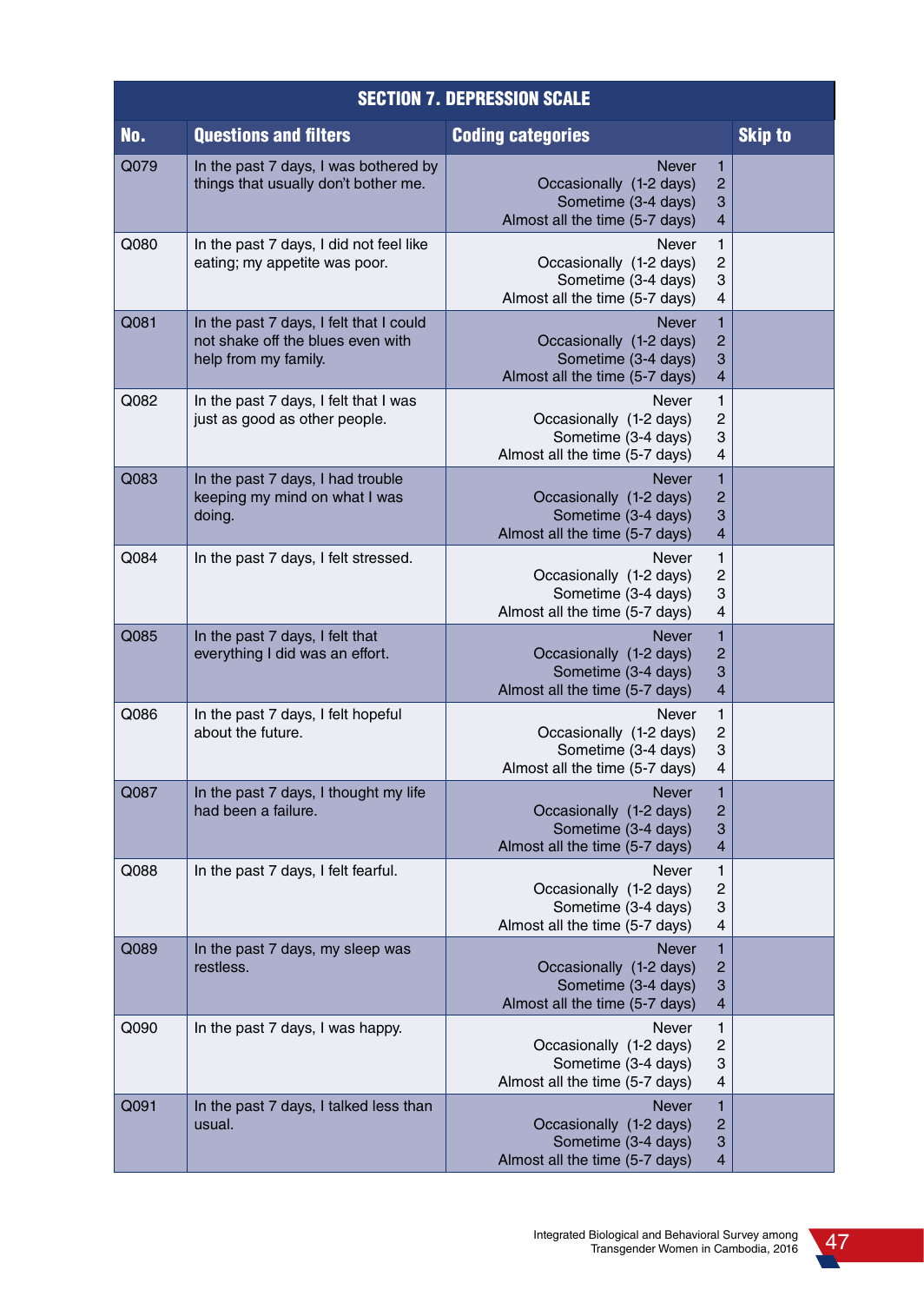| Q092 | In the past 7 days, I felt lonely.                     | <b>Never</b><br>Occasionally (1-2 days)<br>Sometime (3-4 days)<br>Almost all the time (5-7 days) | 1<br>$\overline{c}$<br>3<br>4              |  |
|------|--------------------------------------------------------|--------------------------------------------------------------------------------------------------|--------------------------------------------|--|
| Q093 | In the past 7 days, people were<br>unfriendly.         | <b>Never</b><br>Occasionally (1-2 days)<br>Sometime (3-4 days)<br>Almost all the time (5-7 days) | 1<br>$\overline{c}$<br>3<br>$\overline{4}$ |  |
| Q094 | In the past 7 days, I enjoyed life.                    | Never<br>Occasionally (1-2 days)<br>Sometime (3-4 days)<br>Almost all the time (5-7 days)        | 1<br>2<br>3<br>4                           |  |
| Q095 | In the past 7 days, I had crying<br>spells.            | <b>Never</b><br>Occasionally (1-2 days)<br>Sometime (3-4 days)<br>Almost all the time (5-7 days) | 1<br>$\overline{c}$<br>3<br>$\overline{4}$ |  |
| Q096 | In the past 7 days, I felt sad.                        | <b>Never</b><br>Occasionally (1-2 days)<br>Sometime (3-4 days)<br>Almost all the time (5-7 days) | 1<br>$\overline{c}$<br>3<br>4              |  |
| Q097 | In the past 7 days, I felt that people<br>disliked me. | <b>Never</b><br>Occasionally (1-2 days)<br>Sometime (3-4 days)<br>Almost all the time (5-7 days) | 1<br>$\overline{c}$<br>3<br>$\overline{4}$ |  |
| Q098 | In the past 7 days, I could not "get<br>going."        | Never<br>Occasionally (1-2 days)<br>Sometime (3-4 days)<br>Almost all the time (5-7 days)        | 1<br>$\overline{c}$<br>3<br>$\overline{4}$ |  |

| <b>SECTION 8. ADVERSE CHILDHOOD EXPERIENCES (ACES)</b> |                                                                                                                                                               |                                                      |                |  |  |
|--------------------------------------------------------|---------------------------------------------------------------------------------------------------------------------------------------------------------------|------------------------------------------------------|----------------|--|--|
| No.                                                    | <b>Questions and filters</b>                                                                                                                                  | <b>Coding categories</b>                             | <b>Skip to</b> |  |  |
|                                                        | When I was growing up                                                                                                                                         |                                                      |                |  |  |
| Q099                                                   | I have been hit, slapped, kicked or<br>received physical punishment from a<br>parent or other adult guardian.                                                 | No.<br>0<br><b>Yes</b><br>Refuse to answer<br>99     |                |  |  |
| Q100                                                   | People in my family have said hurtful<br>or insulting things to me.                                                                                           | No<br>$\Omega$<br>Yes<br>Refuse to answer<br>.99     |                |  |  |
| Q101                                                   | Someone has tried to touch me or<br>make me touch them in a sexual<br>way, make me do or watch sexual<br>things, or actually did something<br>sexual with me. | N <sub>o</sub><br>0<br>Yes<br>Refuse to answer<br>99 |                |  |  |
| Q102                                                   | There has been someone to take<br>care of me, protect me, and take me<br>to medical care when I get sick.                                                     | No.<br>0<br>Yes<br>Refuse to answer<br>99            |                |  |  |
| Q <sub>103</sub>                                       | There has been someone in my<br>family who helped me feel that I was<br>loved and important.                                                                  | No.<br>0<br><b>Yes</b><br>Refuse to answer<br>99     |                |  |  |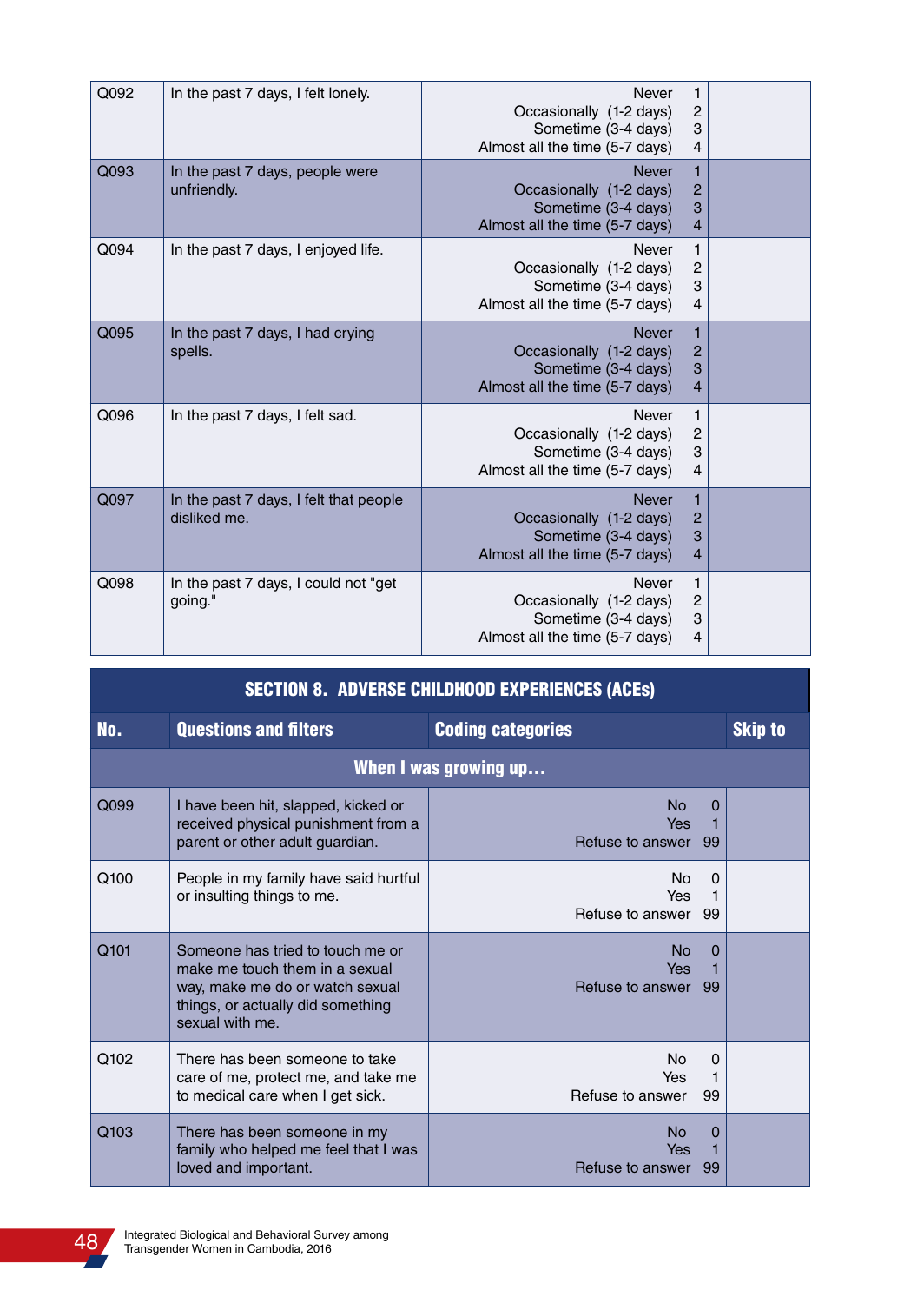### SECTION 9. EXPOSURE TO INTERVENTION PROGRAMS

| No.  | <b>Questions and filters</b>                                                                                   | <b>Coding categories</b>                                                                                                                                                                                                          | <b>Skip to</b> |
|------|----------------------------------------------------------------------------------------------------------------|-----------------------------------------------------------------------------------------------------------------------------------------------------------------------------------------------------------------------------------|----------------|
| Q104 | In the past 3 months, have you<br>been reached by NGO staff<br>delivering HIV services?                        | No<br>$\mathbf 0$<br>1<br>Yes<br>4Don't know<br>98<br>Refuse to answer<br>99                                                                                                                                                      |                |
| Q105 | In the past 3 months, what kind<br>of services have you received<br>(Check all that apply).                    | HIV/health education and/or materials<br>1<br>2<br>Condoms<br>3<br>Lubricants<br>VCCT/STI testing<br>$\overline{4}$<br>5<br>Law support services<br>Other health services<br>6<br>Other (Specify)<br>7<br>Refuse to answer<br>-99 |                |
| Q106 | Do you have UIC card?                                                                                          | 1<br>Yes<br><b>No</b><br>0<br>Refuse to answer<br>99                                                                                                                                                                              |                |
| Q107 | In the past 12 months, how often<br>did you visit MStyle club(s)?                                              | Number of time<br>Refuse to answer<br>99                                                                                                                                                                                          |                |
| Q108 | In the past 12 months, how often<br>did you visit Srey Sros club(s)?                                           | Number of time<br>Refuse to answer<br>99                                                                                                                                                                                          |                |
| Q109 | Have you used online services<br>developed for people like you<br>(e.g. Facebook, website)?                    | Yes<br>$\mathbf{1}$<br><b>No</b><br>0<br>Refuse to answer<br>99                                                                                                                                                                   | $0 - Q110$     |
| Q110 | Have you accessed MStyle<br>Facebook in the past 6 months?<br>(Attach the picture of MStyle<br>facebook)       | <b>Never</b><br>$\mathbf 0$<br>1<br>Yes, always<br>Yes, sometimes<br>$\overline{2}$<br>3<br>Yes, occasionally<br>Refuse to answer<br>99                                                                                           |                |
| Q111 | Have you accessed MStyle<br>Website in the past 6 months?<br>(Attach the picture of MStyle<br>webpage)         | $\mathbf 0$<br>Never<br>1<br>Yes, always<br>2<br>Yes, sometimes<br>3<br>Yes, occasionally<br>Refuse to answer 99                                                                                                                  |                |
| Q112 | Have you accessed Srey Sros<br>Facebook in the past 6 months?<br>(Attach the picture of Srey Sros<br>Facebook) | <b>Never</b><br>$\mathbf 0$<br>Yes, always<br>1<br>2<br>Yes, sometimes<br>Yes, occasionally<br>3<br>Refuse to answer<br>99                                                                                                        |                |
| Q114 | Have you accessed Srey Sros<br>website in the past 6 months?<br>(Attach the picture of Srey Sros<br>webpage)   | Never<br>0<br>Yes, always<br>1<br>Yes, sometimes<br>$\overline{c}$<br>Yes, occasionally<br>3<br>Refuse to answer 99                                                                                                               |                |
| Q115 | Have you ever received a voice<br>message from Voice4U by<br>number 070221011?                                 | Yes<br>1<br><b>No</b><br>$\mathbf 0$<br>Refuse to answer<br>99                                                                                                                                                                    |                |
| Q116 | Have you ever called to Voice4U<br>by number 1295?                                                             | 1<br>Yes<br>No.<br>0<br>Refuse to answer 99                                                                                                                                                                                       |                |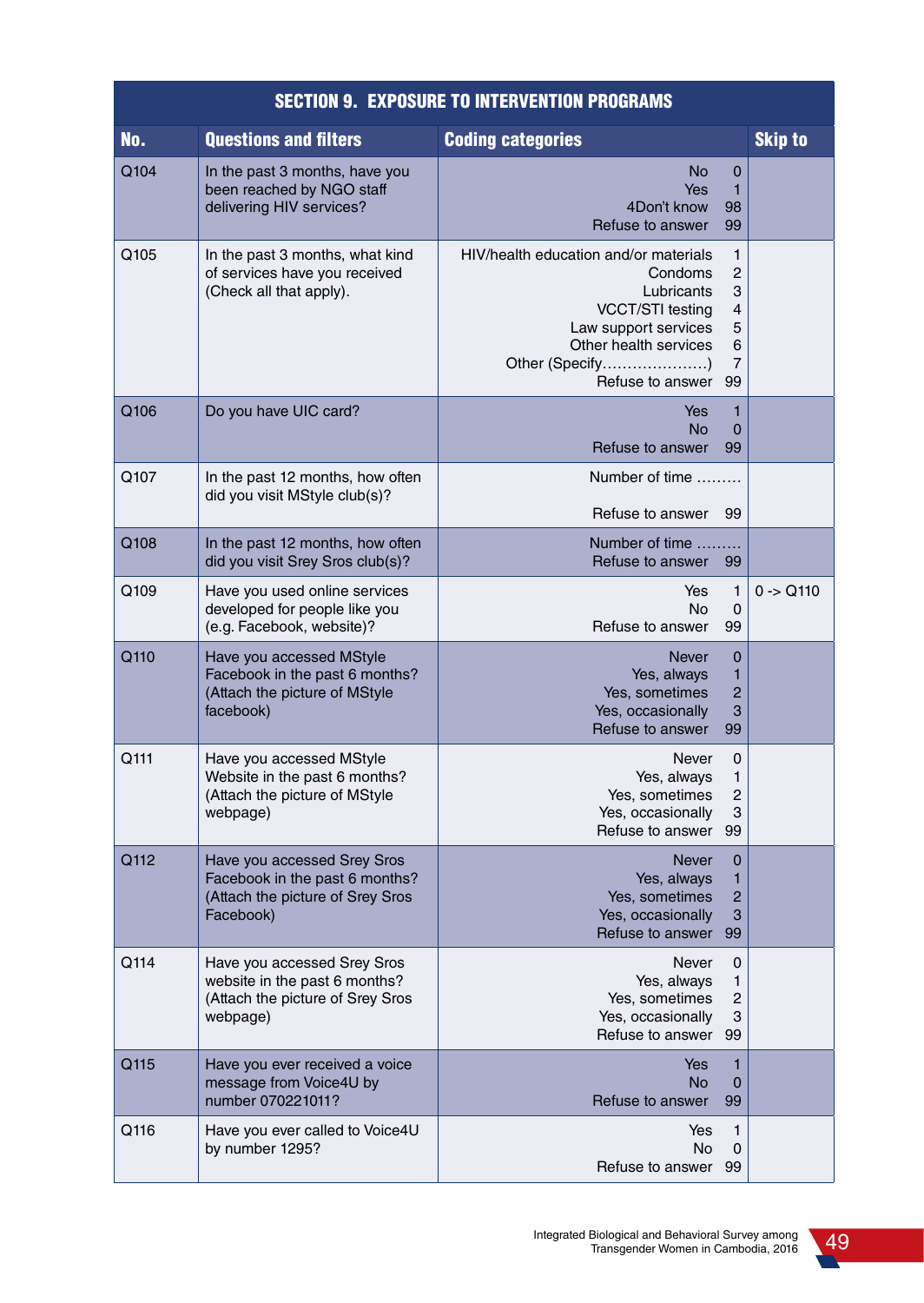# 3. Image of coupon used in TG IBBS 2016



# 4. Result of newly-identified cases in the survey

## **Table 1: Descriptive characteristics of new HIV reactive participants**

| <b>Variables</b>                   | n(%)      |
|------------------------------------|-----------|
| <b>Community Type</b>              |           |
| Urban                              | 37(88.1)  |
| Rural                              | 5(11.9)   |
| Age                                |           |
| $18 - 25$                          | 16(38.1)  |
| 25-34                              | 20 (47.6) |
| 35-44                              | 4(9.5)    |
| $\geq 45$                          | 2(4.8)    |
| <b>Current marital status</b>      |           |
| <b>Married</b>                     | 0(0.0)    |
| Widowed/divorced/separated         | 1(2.4)    |
| Never married                      | 40 (95.2) |
| Other                              | 1(2.4)    |
| Education (in years, median (IQR)) |           |
| Primary (0-6)                      | 11(26.2)  |
| High school (7-12)                 | 25(59.5)  |

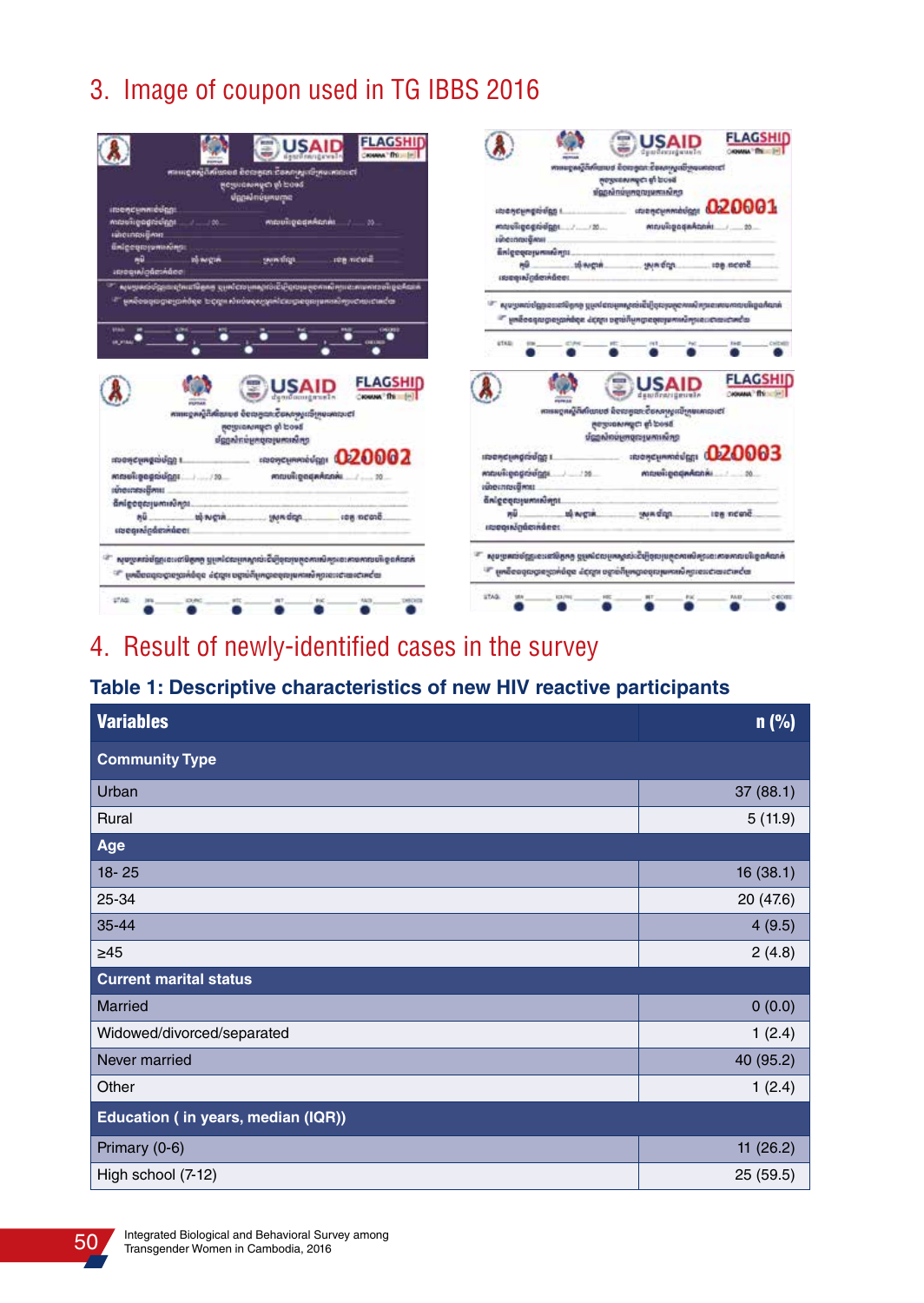| Higher education (>12)                              | 6(14.3)   |  |
|-----------------------------------------------------|-----------|--|
| <b>Main occupation</b>                              |           |  |
| Hair dresser/beautician                             | 13 (30.9) |  |
| Labor/farmer                                        | 9(21.4)   |  |
| <b>Seller</b>                                       | 5(11.9)   |  |
| <b>Entertainment Worker</b>                         | 3(7.1)    |  |
| Sex worker                                          | 2(4.8)    |  |
| Private company                                     | 3(7.1)    |  |
| Other                                               | 7(16.7)   |  |
| Monthly income in past 6 months (USD, median (IQR)) |           |  |
| < 100                                               | 8(19.1)   |  |
| 100-199                                             | 15(35.7)  |  |
| 200-299                                             | 13 (30.9) |  |
| $\geq 300$                                          | 6(14.3)   |  |

**Abbreviations:** USD, the United State Dollar; IQR, Interquartile Range.

### **Table 2: Gender identity and hormone use experiences of new HIV reactive participants**

| <b>Variables</b>                                                      | n(% )     |
|-----------------------------------------------------------------------|-----------|
| <b>Self-identified</b>                                                |           |
| Female                                                                | 13 (30.9) |
| Third gender                                                          | 29 (69.1) |
| Frequency of dressing up as a woman                                   |           |
| All the time                                                          | 25(59.5)  |
| Not all the time                                                      | 17 (40.5) |
| Ever used hormone/non-hormone substance                               | 22(52.4)  |
| Pill                                                                  | 19 (45.2) |
| Injection                                                             | 10(23.8)  |
| Skin patches                                                          | 4(9.5)    |
| How hormone/non-hormone substance hormone were injected               |           |
| Self-inject                                                           | 2(4.8)    |
| Injected by skilled personnel                                         | 4(9.5)    |
| Injected by non-skilled personnel                                     | 4(9.5)    |
| Ever shared needle during injecting hormone/beauty substance          | 1(4.8)    |
| Ever had operation to change any parts of your body to become a woman | 2(4.8)    |
| Ever injected for medical purposes (lifetime)                         |           |
| Place of last medical injection                                       |           |
| <b>Public facility</b>                                                | 6(17.7)   |
| Private facility                                                      | 18 (52.9) |
| <b>NGO</b>                                                            | 3(8.8)    |
| Community health provider                                             | 7(20.6)   |

**Abbreviations:** NGO, Non-Governmental Organization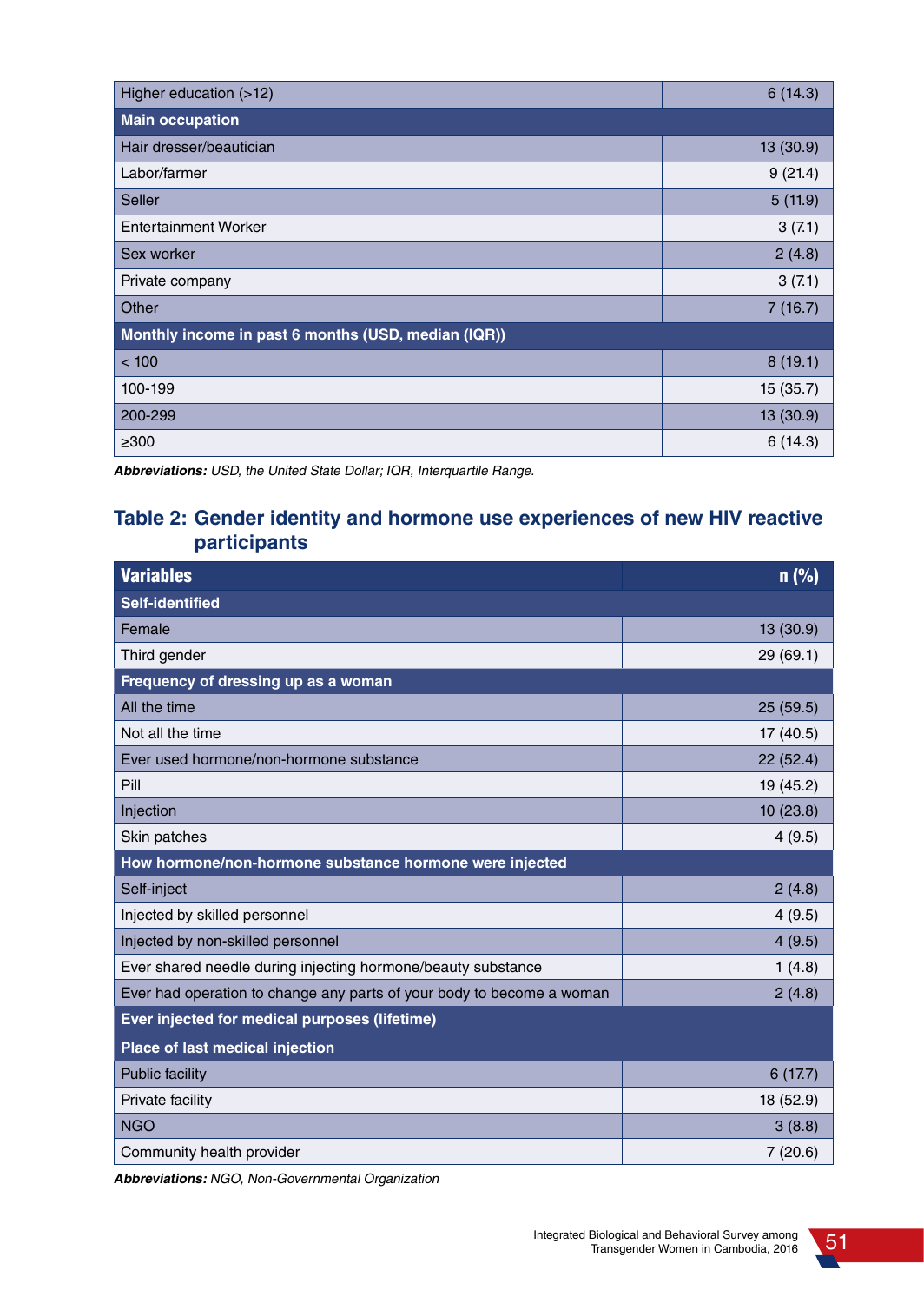### **Table 3: Sexual experience of the new HIV reactive participants with biological women**

| Variables                                             | n(%)   |  |
|-------------------------------------------------------|--------|--|
| Ever had sex with a woman (lifetime)                  | 3(7.1) |  |
| Ever had sex with a woman, past 12 months $(n=3)$     | 3(100) |  |
| Ever had sex with a woman, past 12 months $(n=3)$     | 0(0.0) |  |
| Type of female sexual partners, past 12 months (n=30) |        |  |
| Only in exchange for money/gifts                      | 0(0.0) |  |
| Only not in exchange for money/gifts                  | 0(0.0) |  |

### **Table 4: Sexual experience of new HIV reactive participants with biological men**

| <b>Variables</b>                                                                                           | n(%)         |
|------------------------------------------------------------------------------------------------------------|--------------|
| Had sex with a man in the past 12 months                                                                   | 42 (100)     |
| Role in anal sex with a man                                                                                |              |
| Insertive                                                                                                  | 0(0.0)       |
| Receptive                                                                                                  | 38 (90.5)    |
| <b>Both</b>                                                                                                | 4(9.5)       |
| Had anal sex with a man, past 3 months                                                                     | 36 (85.7)    |
| Number of male sexual partners, past 3 months (n=36)                                                       | 10 (SD 15.7) |
| Used condom last anal sex, past 3 months (n=36)                                                            | 9(25.0)      |
| Anal sex with a man not in exchange for money in the past 3 months                                         | 39 (92.9)    |
| Number of male sexual partners not in exchange for money/gifts,<br>past 3 months (n=39)                    | 6 (SD 11.6)  |
| Condom use in anal sex with male sexual partner not in exchange for money/gifts, past 3 months<br>$(n=39)$ |              |
| Not always                                                                                                 | 30 (76.9)    |
| Always                                                                                                     | 9(23.1)      |
| Reason for not using condom with men not in exchange for money in the past 3 month (n=30)                  |              |
| We are in a relationship                                                                                   | 15 (46.9)    |
| He/she is not HIV/STI infected                                                                             | 6(18.7)      |
| Too high to use condom                                                                                     | 1(3.1)       |
| No condom available                                                                                        | 9(28.1)      |
| Feel better without condom                                                                                 | 6(18.7)      |
| I am HIV-infected                                                                                          | 0(0.0)       |
| I penetrated, so I am not at risk                                                                          | 2(6.2)       |
| Partner refused                                                                                            | 6(18.7)      |
| Other                                                                                                      | 2(6.2)       |
| Had sex with a man in exchange for money in the past 3 months                                              | 19 (45.2)    |
| Number of male sexual partners in exchange for money in the past<br>3 months ( $n=19$ )                    | 9 (SD 12.4)  |
| Condom use with male sexual partner in exchange for money/gifts in the past 3 months (n=19)                |              |
| Not always                                                                                                 | 6(30.0)      |
| Always                                                                                                     | 14 (70.0)    |
| Reason for not using condom with men in exchange for money (n=6)                                           |              |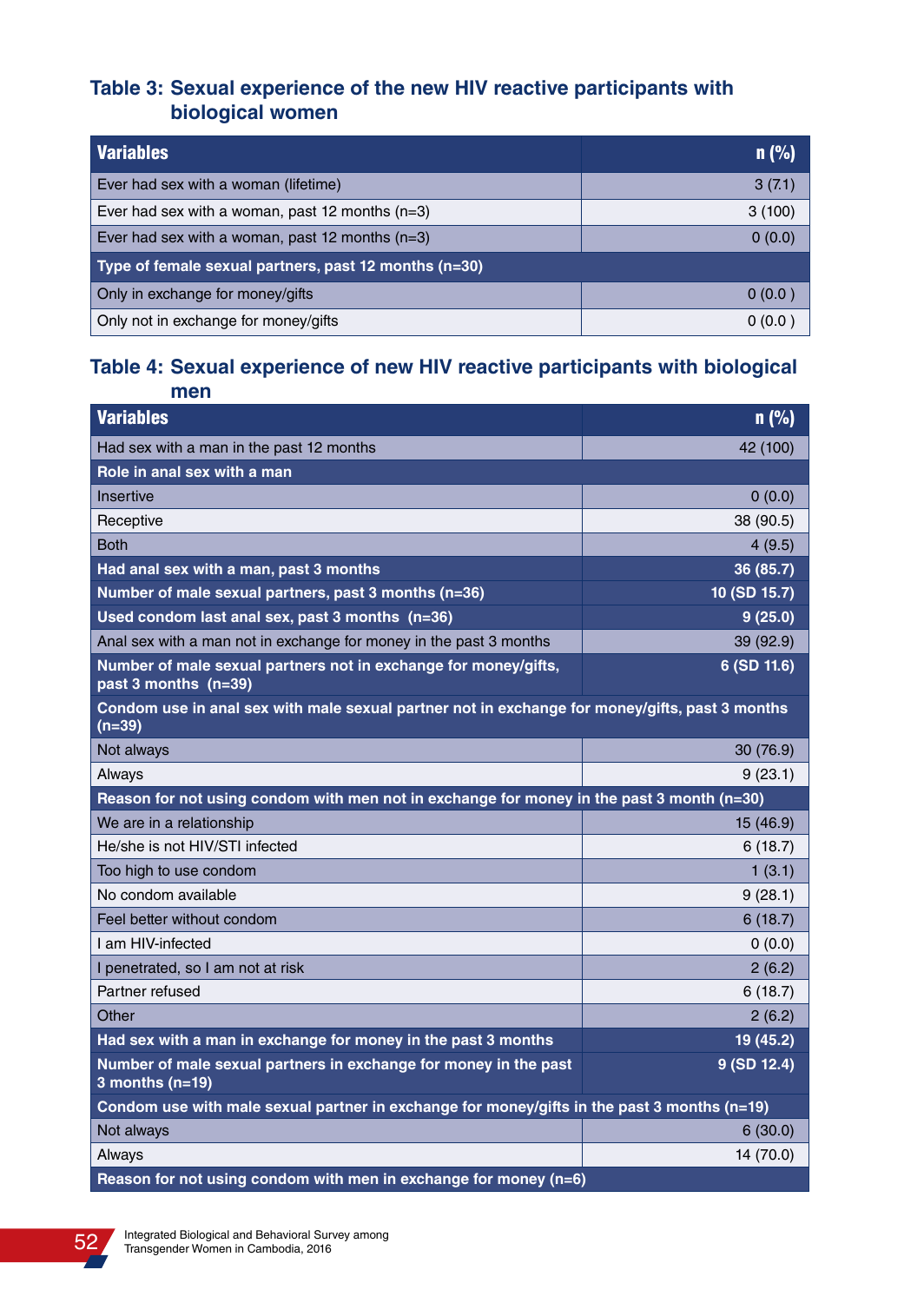| We are in a relationship          | 3(50.0)  |
|-----------------------------------|----------|
| She is not HIV/STI infected       | 6(100.0) |
| Too high to use condom            | 6(100.0) |
| No condom available               | 2(33.3)  |
| Feel better without condom        | 1(16.7)  |
| I penetrated, so I am not at risk | 1(16.7)  |
| Partner refused                   | 3(50.0)  |

### **Figure 1: Access to condoms and lubricant by type of facility in past 12 months among new HIV reactive participants**



### **Table 5: STI symptom and treatment experience of new HIV reactive participants**

| <b>Variables</b>                                  | $n$ (%)   |
|---------------------------------------------------|-----------|
| Experienced any STI symptom in the past 12 months | 10(23.8)  |
| Cut or sores in the genital area                  | 2(4.8)    |
| Swelling in the genital area                      | 1(2.4)    |
| Abnormal urethral discharge                       | 3(7.1)    |
| Symptoms on the anus                              | 3(7.1)    |
| Symptom in the mouth/throat                       | 1(2.4)    |
| Last place sought for STI treatment $(n=)$        |           |
| Never sought treatment                            | 2(1.0)    |
| Pharmacy                                          | 32(16.6)  |
| Private clinic/hospital                           | 29(15.0)  |
| Public Hospital/STD clinic                        | 31(16.1)  |
| NGO Clinic/hospital                               | 42 (21.8) |
| <b>Traditional healer</b>                         | 3(1.5)    |

**Abbreviations:** STI, Sexual Transmitted Infectious; NGO, Non-Government Organization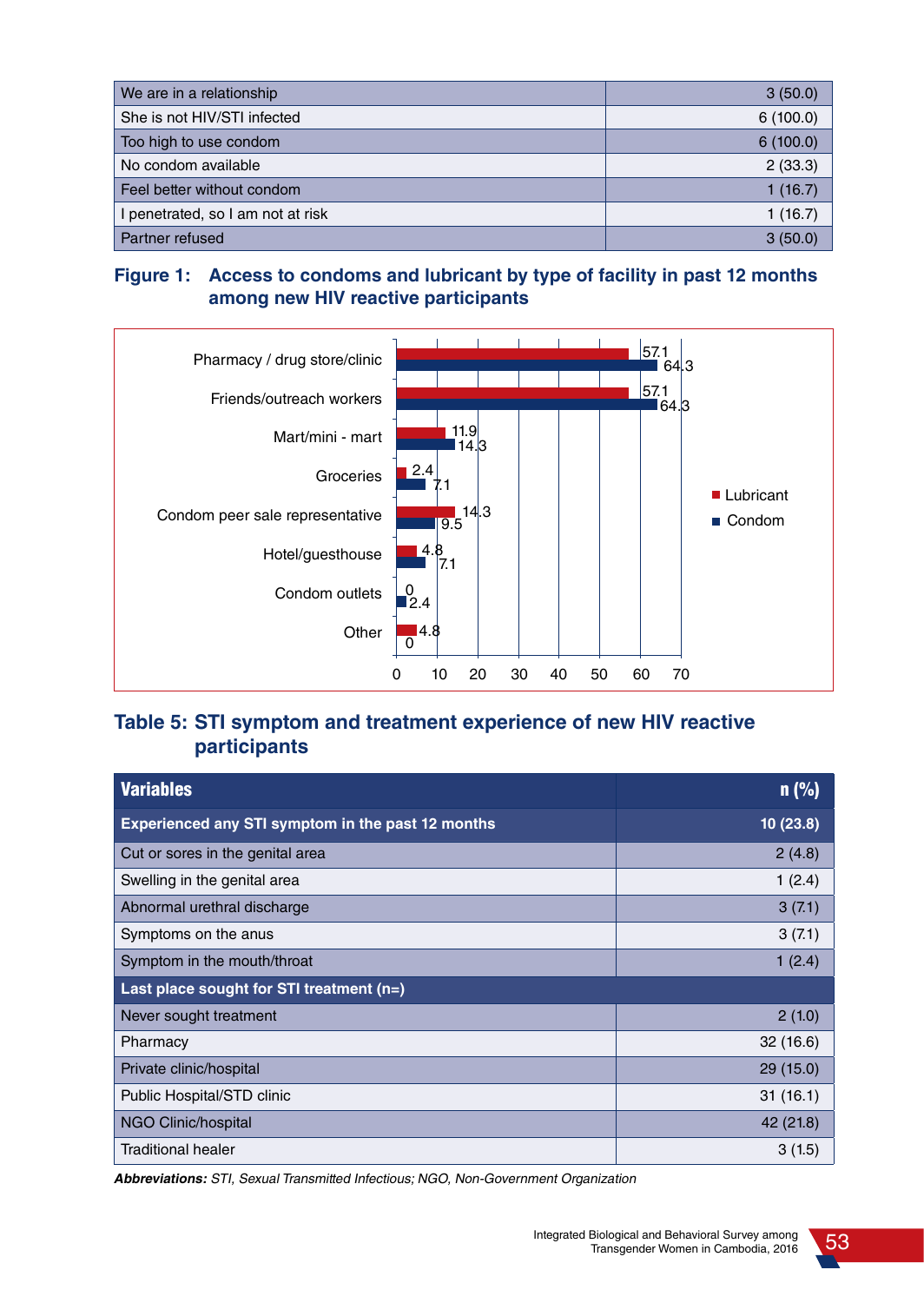### **Table 6: HIV testing experience and status awareness of new HIV reactive participants**

| <b>Variables</b>                                      | n(%)      |
|-------------------------------------------------------|-----------|
| Ever been tested for HIV                              |           |
| <b>Never</b>                                          | 12 (28.6) |
| 1-3 months                                            | 7(23.3)   |
| 4-6 months                                            | 4(13.3)   |
| 7-12 months                                           | 8(26.7)   |
| > 12 months ago                                       | 11(36.7)  |
| Received results from the last HIV test (n=30)        | 29 (96.7) |
| Self-reported HIV positive (n=30)                     | 1(3.3)    |
| Currently on ART (n=)                                 | 0(0.0)    |
| Place of your last HIV test                           |           |
| <b>Private facilities</b>                             | 4(40.0)   |
| <b>Public facilities</b>                              | 2(20.0)   |
| NGO facilities/community based HIV testing            | 1(10.0)   |
| Other                                                 | 2(20.0)   |
| Willingness to use HIV self-test if it were available | 29 (87.9) |
| Ever heard of Pre-exposure prophylaxis (PrEP)         | 9(29.0)   |
| <b>Likeliness of using PrEP</b>                       |           |
| Unlikely                                              | 2(6.5)    |
| Likely                                                | 28 (90.3) |
| Not sure                                              | 1(3.2)    |
| Preferred place to access PrEP if available (n=955)   |           |
| <b>Local NGOs</b>                                     | 16 (51.6) |
| <b>ART</b> clinic                                     | 4(12.9)   |
| Pharmacy                                              | 8(25.8)   |
| Other                                                 | 3(9.7)    |

**Abbreviations:** HIV, human immunodeficiency virus; ART, Antro Viral Therapy; PrEP, Pre-Exposure Prophylaxis; NGO, Non-Governmental Organization

# **Table 7: Substance use among new HIV reactive participants**

| <b>Variables</b>                                                       | $n$ (%)     |
|------------------------------------------------------------------------|-------------|
| Drank at least one can of beer or glass of wine in the past 3 months   | 31(73.8)    |
| Frequency of having more than 5 drinks in one day in the past 3 months |             |
| Never more than five drinks                                            | 11 $(26.2)$ |
| Less than once a month                                                 | 24 (57.1)   |
| 1-3 times a week                                                       | 5(11.9)     |
| 4 or more times a week                                                 | 2(4.8)      |
| Ever used/tried drugs in the past 12 months                            |             |
| <b>Never</b>                                                           | 37 (88.1)   |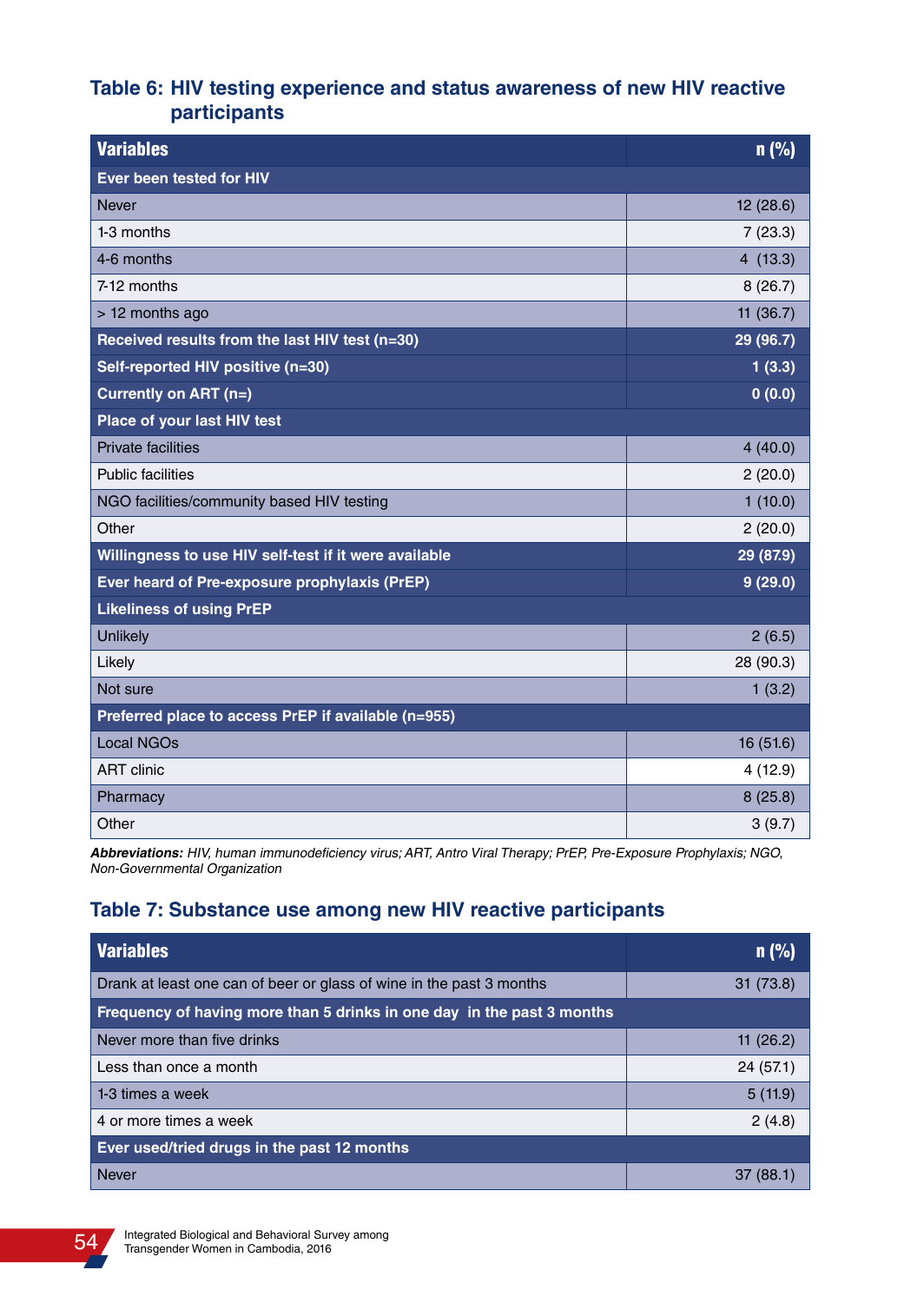| Yes, ATS (Yama, Crystal Ice, Ecstasy)                                             |        |
|-----------------------------------------------------------------------------------|--------|
| Other drugs (Marijuana, Heroin, etc.)                                             |        |
| Ever injected any illicit drugs in the past 3 months                              | 0(0.0) |
| Ever had sex during/after using illicit drugs in the past 3 months<br>$(n=1,375)$ | 3(7.1) |





## **Table 8: Exposure to HIV programs among new HIV reactive participants**

| <b>Variables</b>                                                           | $n$ (%)   |
|----------------------------------------------------------------------------|-----------|
| Reached by NGO in the past 3 months                                        | 13(30.9)  |
| In the past 3 months, what kind of services have you received              |           |
| <b>HIV/Health education</b>                                                | 11(26.2)  |
| Condom                                                                     | 12(28.6)  |
| <b>lubricant</b>                                                           | 9(21.4)   |
| <b>VCCT/STI</b> testing                                                    | 6(14.3)   |
| Law support services                                                       | 2(4.7)    |
| Ever had UIC card (n=13)                                                   | 1(7.7)    |
| Visit Mstyle clubs in the past 12 months                                   | 10(23.8)  |
| Visit Sreysros clubs in the past 12 months                                 | 5(11.9)   |
| Ever used online services (e.g. Facebook, website) developed by MSM/TG     | 24 (57.1) |
| Accessed MStyle Facebook page in the past 6 months                         | 3(7.1)    |
| Accessed MStyle Website in the past 6 months                               | 2(4.8)    |
| Access Sreysros facebook page in the past 6 months                         | 3(7.1)    |
| Access Sreysros website in the past 6 months                               | 2(4.7)    |
| Ever received a voice message from Voice4U by number 070221011 and/or 1295 | 1 (7.7)   |

**Abbreviations:** UIC, Unique Identity Code; NGO, Non-Governmental Organization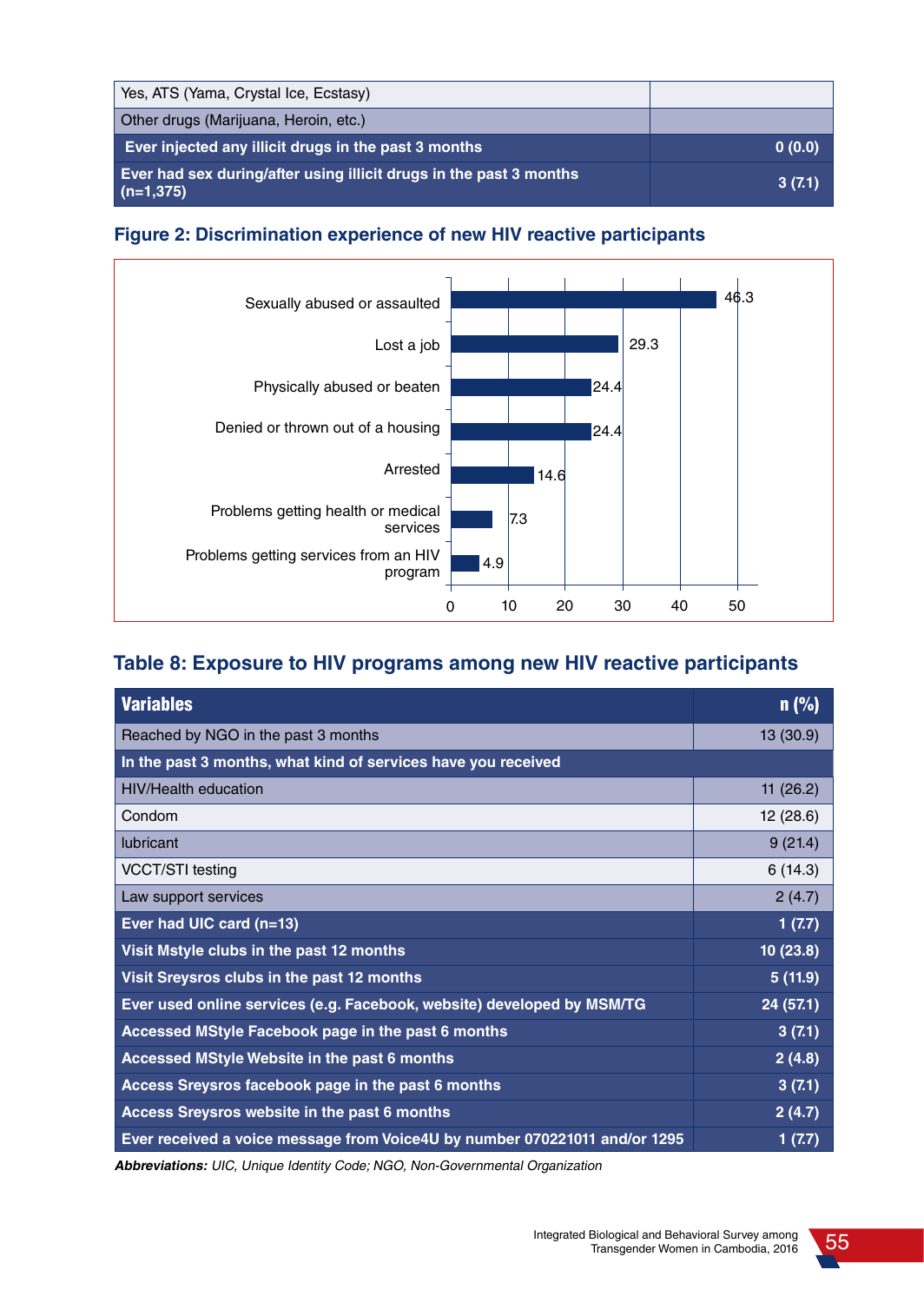# 5. List of research team members

#### **Members of NCHADS's Surveillance Unit:**

- 
- 1. Dr. Mun Phalkun : Chief of Surveillance Unit
- 2. Dr. Chann Navy : Deputy-chief of Surveillance Unit
- 3. Dr. Lay Panhavorn : Surveillance Unit
- 4. Mrs. Seng Sopheata : Surveillance Unit
- 5. Dr. Chun Vichea : Surveillance Unit

#### **Members of Flagship Project (Research Team):**

- 
- 1. Dr. Yi Siyan : Director, KHANA Center for Population Health Research
- 2. Mr. Tuot Sovannary : Manager, KHANA Center for Population Health Research
- 3. Dr. Ngin Chanrith : Senior Research Advisor, KHANA Center for Population Health Research
- 4. Mr. Chhim Srean : Senior Technical Officer, Research, FHI 360
- 
- 5. Mr. Ly Cheaty : Research Manager: HIV, Population Services Khmer (PSK)
- 6. Mr. Chhoun Pheak : Research Fellow, KHANA Center for Population Health Research 7. Ms. Pal Khuondyla : Research Fellow, KHANA Center for Population Health Research

#### **Members of Data Collection Team:**

- 1. Mr. Noan Sereyboth : Field Coordinator
- 2. Mr. Keat Engchhoung : Team Leader
- 3. Mr. Lmot Samkol : Team Leader
- 4. Mr. Ong Seyha : Team Leader
- 5. Mr. Chhay Leangchheng : Interviewer
- 6. Mr. Choem Bunthy : Interviewer
- 7. Mr. Heng Bunna : Interviewer
- 8. Mr. Sam Ousphea : Interviewer
- 9. Mr. Kuo Chak : Interviewer
- 10. Mr. It Ponnrith : Interviewer
- 11. Mr. Seng Menghuor : Interviewer
- 12. Mr. Yi Seiha : Interviewer
- 13. Mr. Yoeu Sas : Interviewer
- 
- 
- 
- 
- 
- 
- 
- 
-